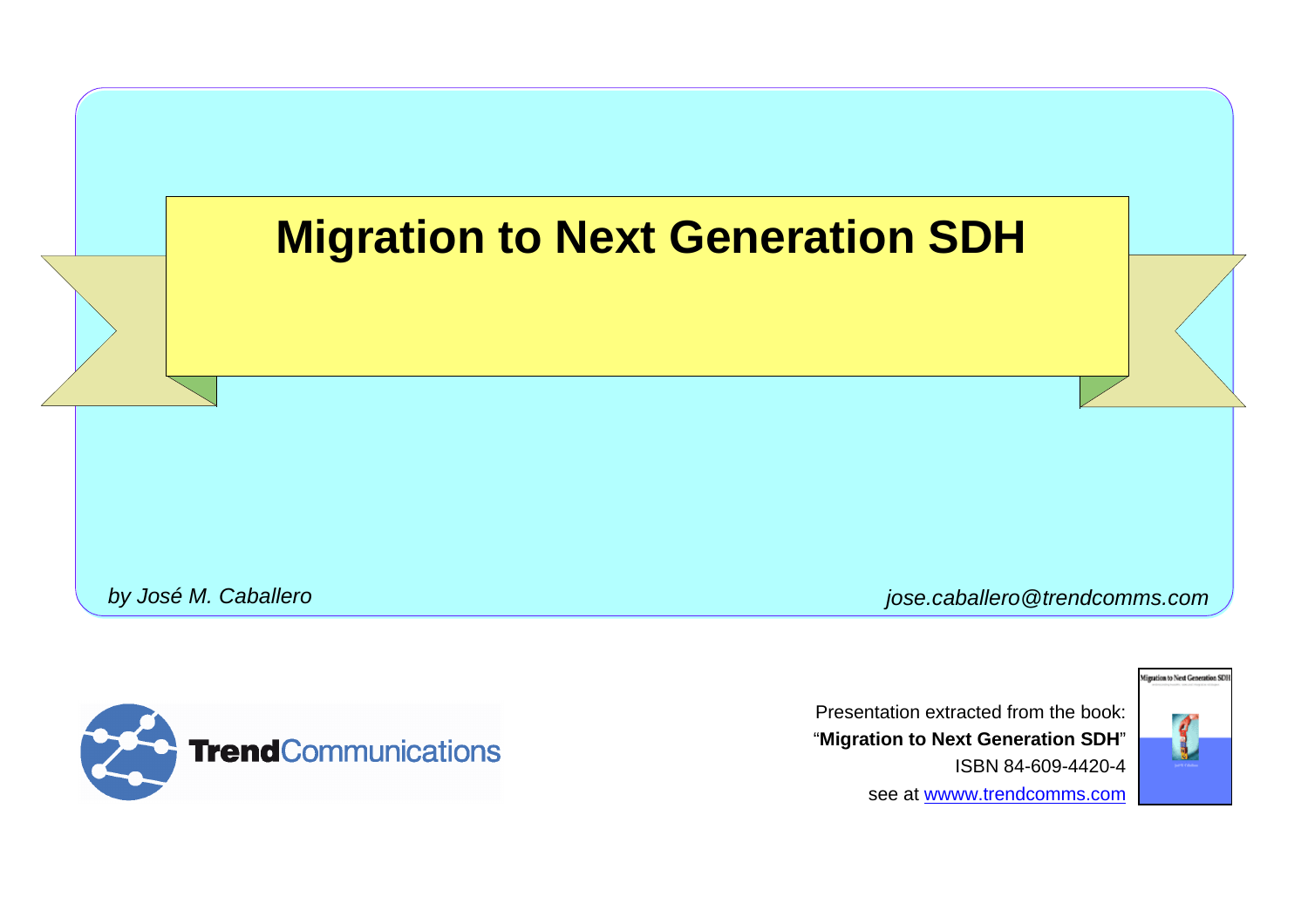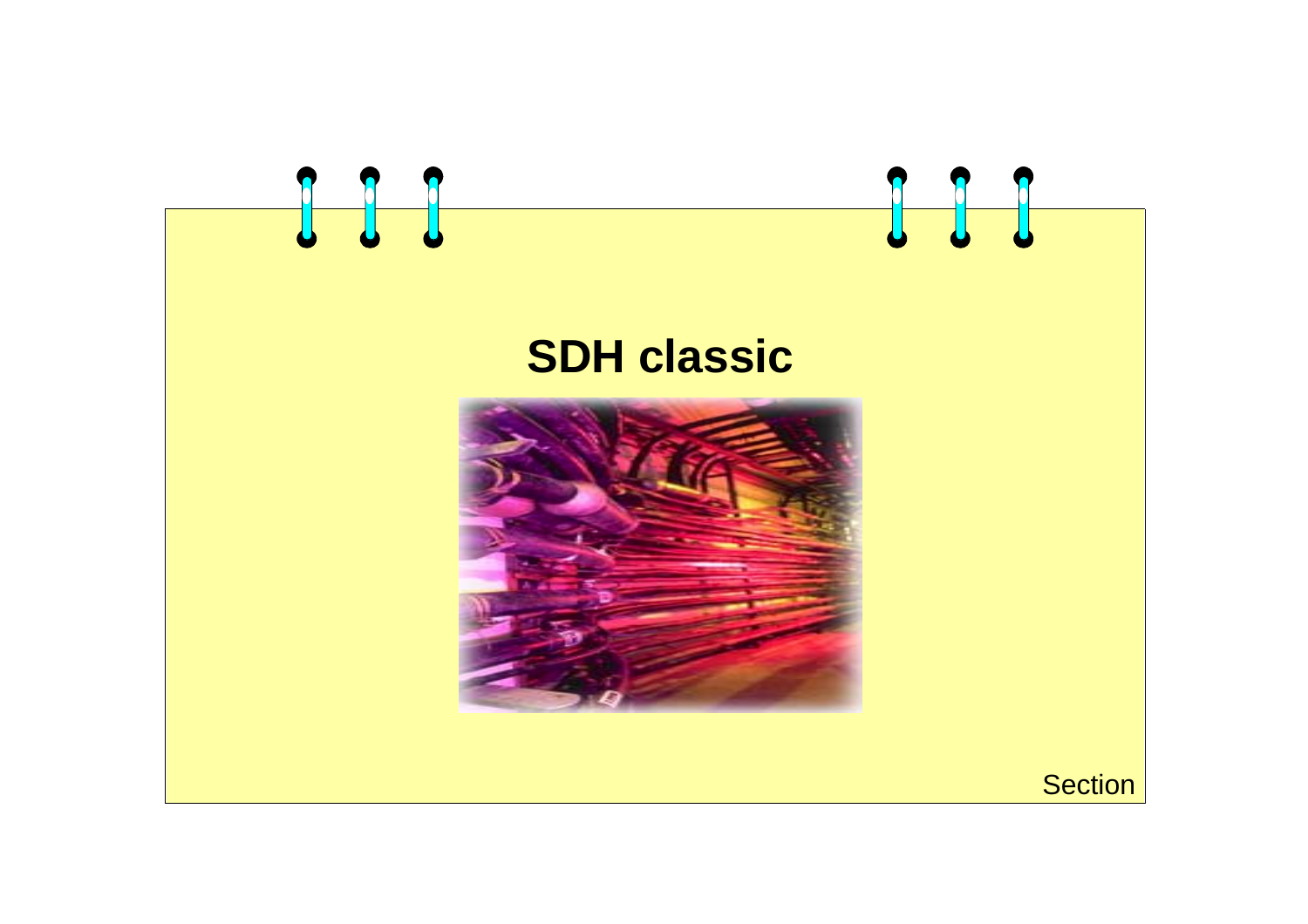#### **Reasons to define SDH**



- • The Antitrust law in the US followed by Bell being broken into smaller companies
- • It was necessary to interconnect new PTTs: SONET definition
- • B-ISDN specification to integrate any traffic: SDH and ATM standardisation
- • Advanced management needs: computers and telecom must work together
- • Requirement for having new infrastructures manage any type traffic: data, voice, multimedia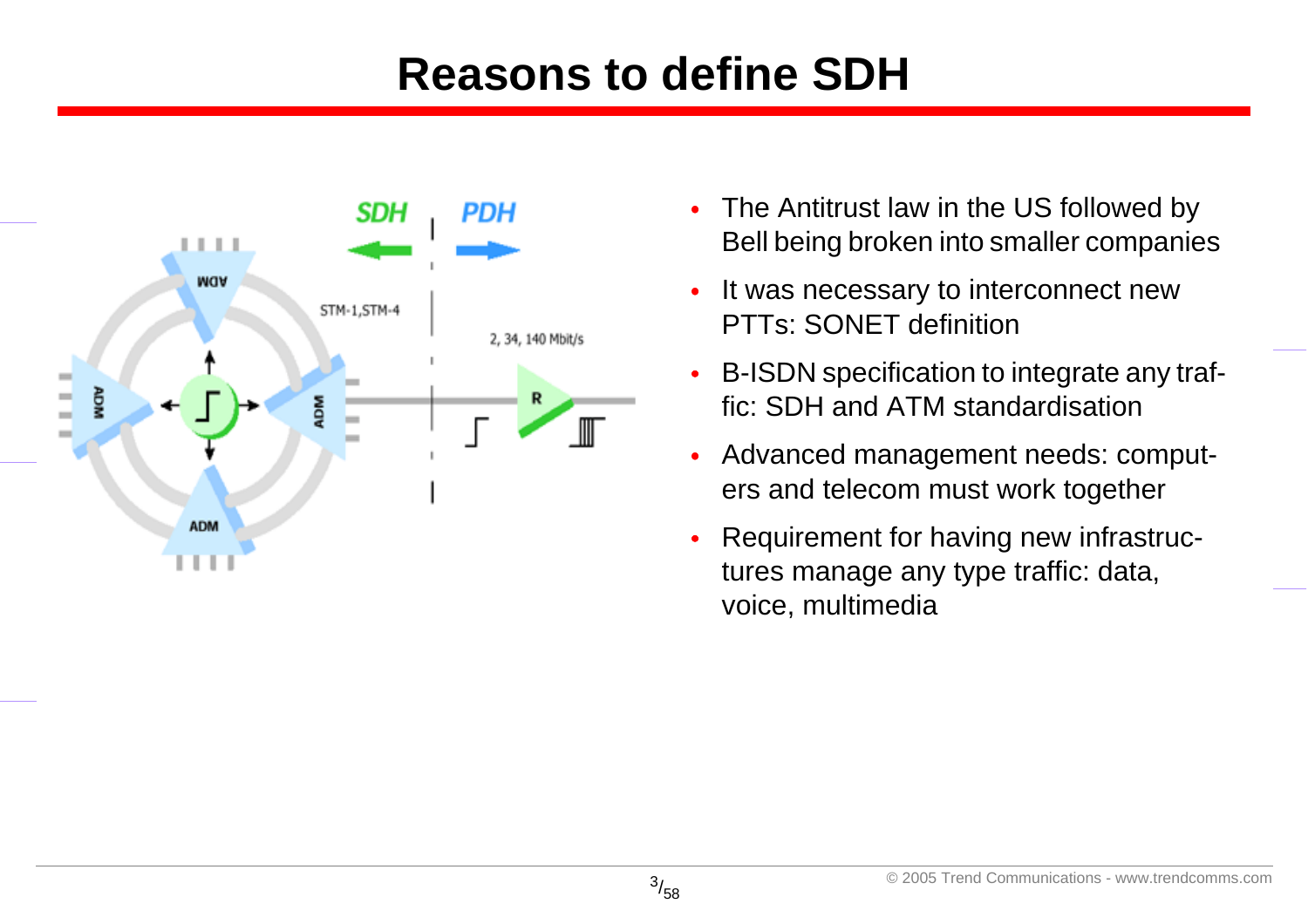#### **bytes vs. bits**



Standardised since 1988 when the G707, G708, G709 CCITT recommendations appeared

- •SDH is byte oriented, it means that a byte is the unit for mapping and multiplexing
- •STM-N is the name for the transport frames. They have always a period of 125µ<sup>s</sup>
- •An important consequence is that in SDH 1 byte represents a 64 Kbit/s channel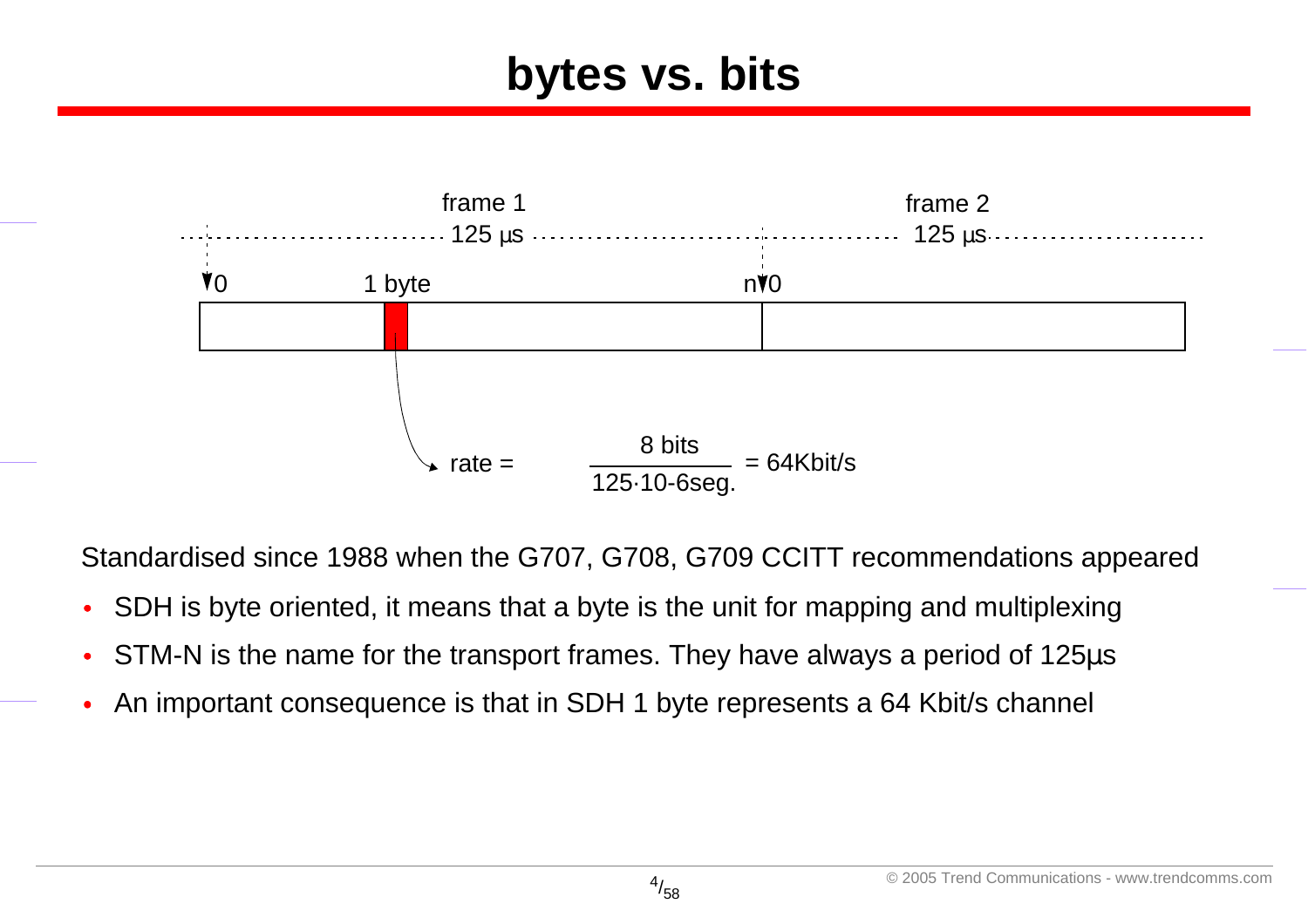#### **SDH is a flexible architecture**

- •*direct internet working* between equipment
- •*scalability* up to 10 Gbit/s
- •*direct add & drop* for low speed tributaries
- •Rich in OAM functions
- •*Support* to fit any application
- •remote and centralised management
- • Fault tolerance: fast traffic routing in case of faults
- •SDH is highly compatible with SONET
- •very efficient in managing circuits
- •fast circuit definition from a centralised point
- •advanced facilities for quality monitoring

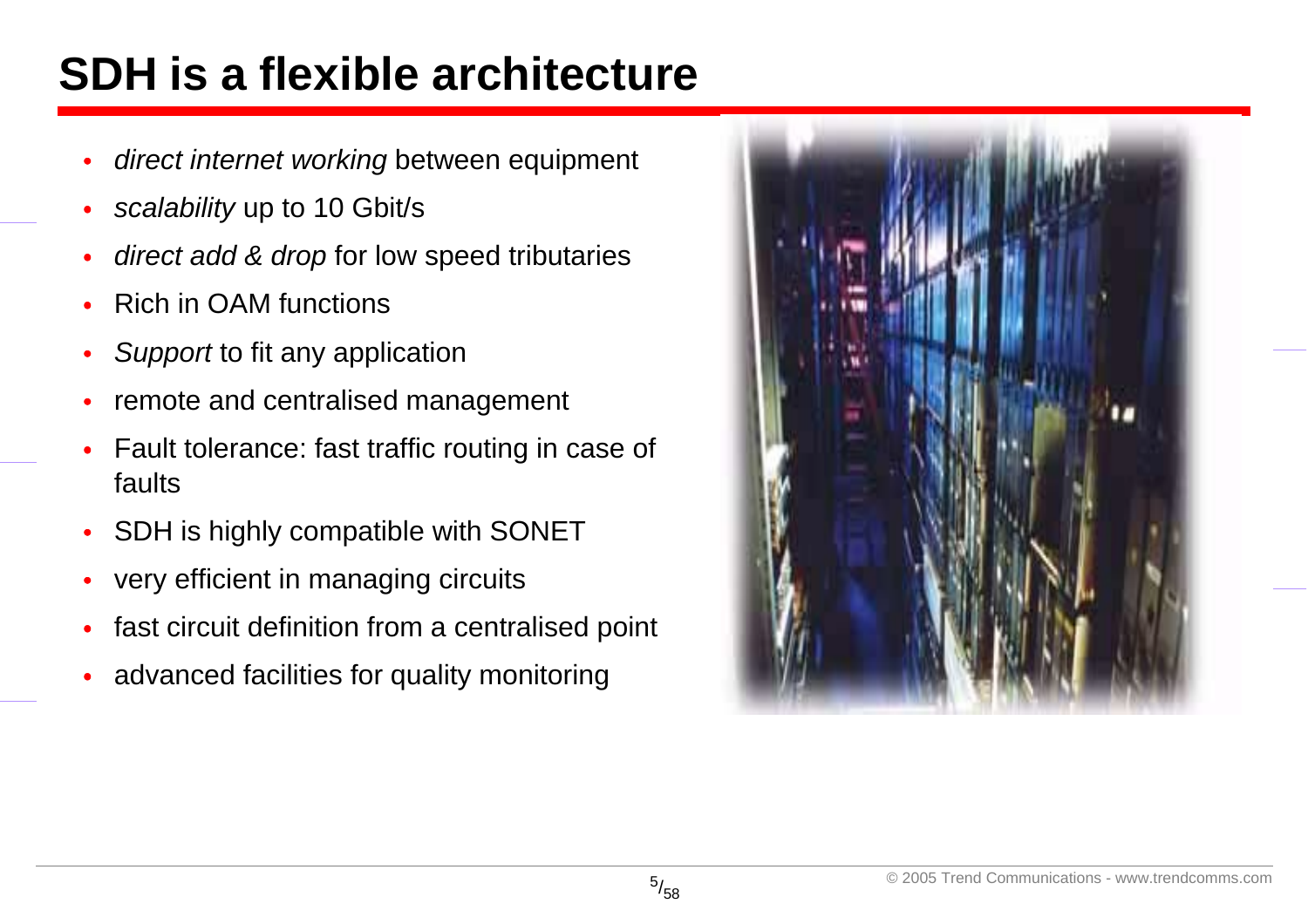#### **Classic SDH: Circuit provisioning**

| services                                                                       | Internet          | <b>Frame Relay</b> | <b>POTS</b> | <b>ATM</b> | <b>GSM</b> |  |
|--------------------------------------------------------------------------------|-------------------|--------------------|-------------|------------|------------|--|
| multiplexing, transport, routing, management, reliability<br>transport network |                   |                    |             |            |            |  |
|                                                                                | <b>SDH</b>        |                    |             |            |            |  |
| transmission media                                                             | cable/fibre/radio |                    |             |            |            |  |

SDH provides efficient, reliable and flexible transport for circuits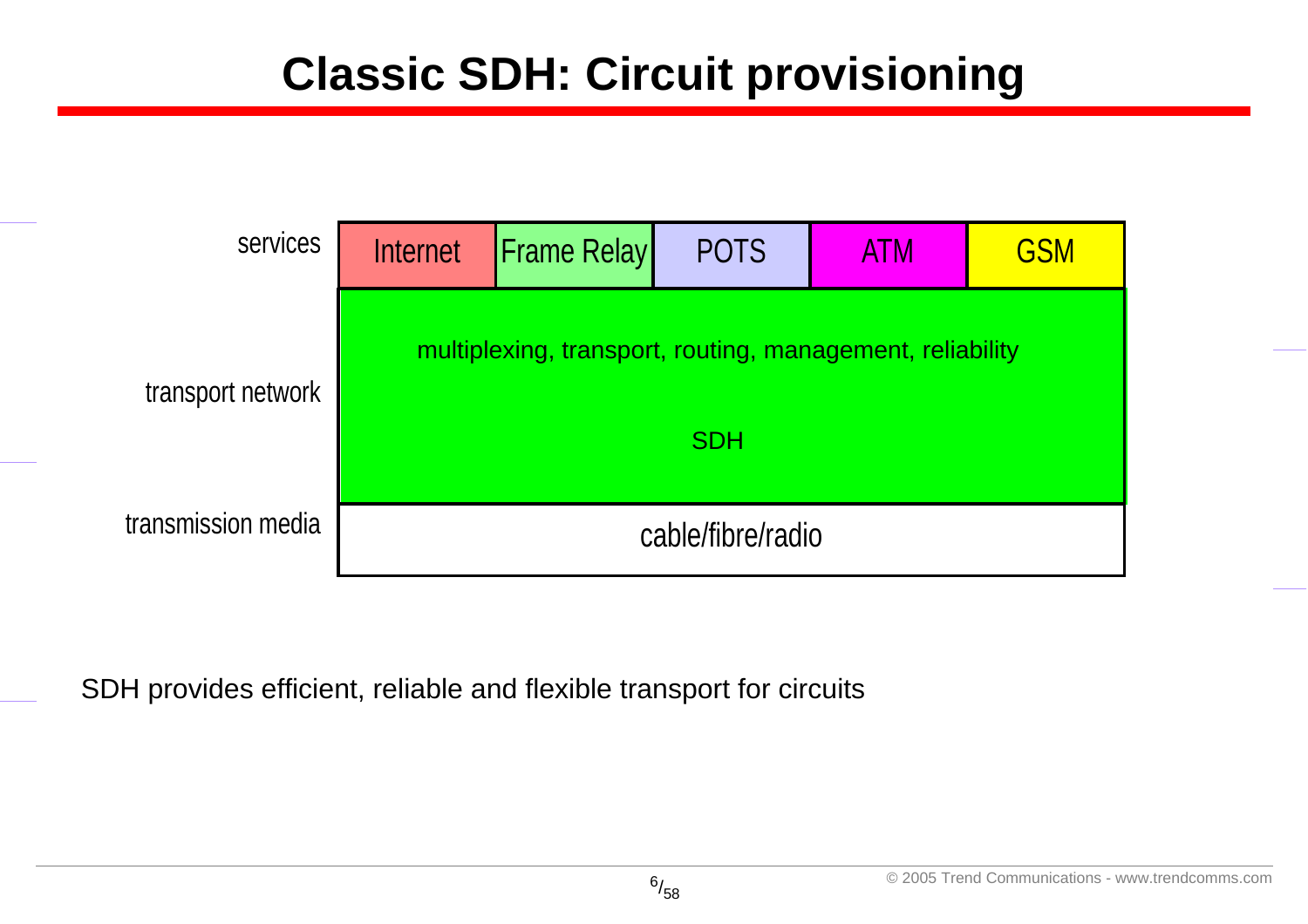#### **Classic SDH Network elements**

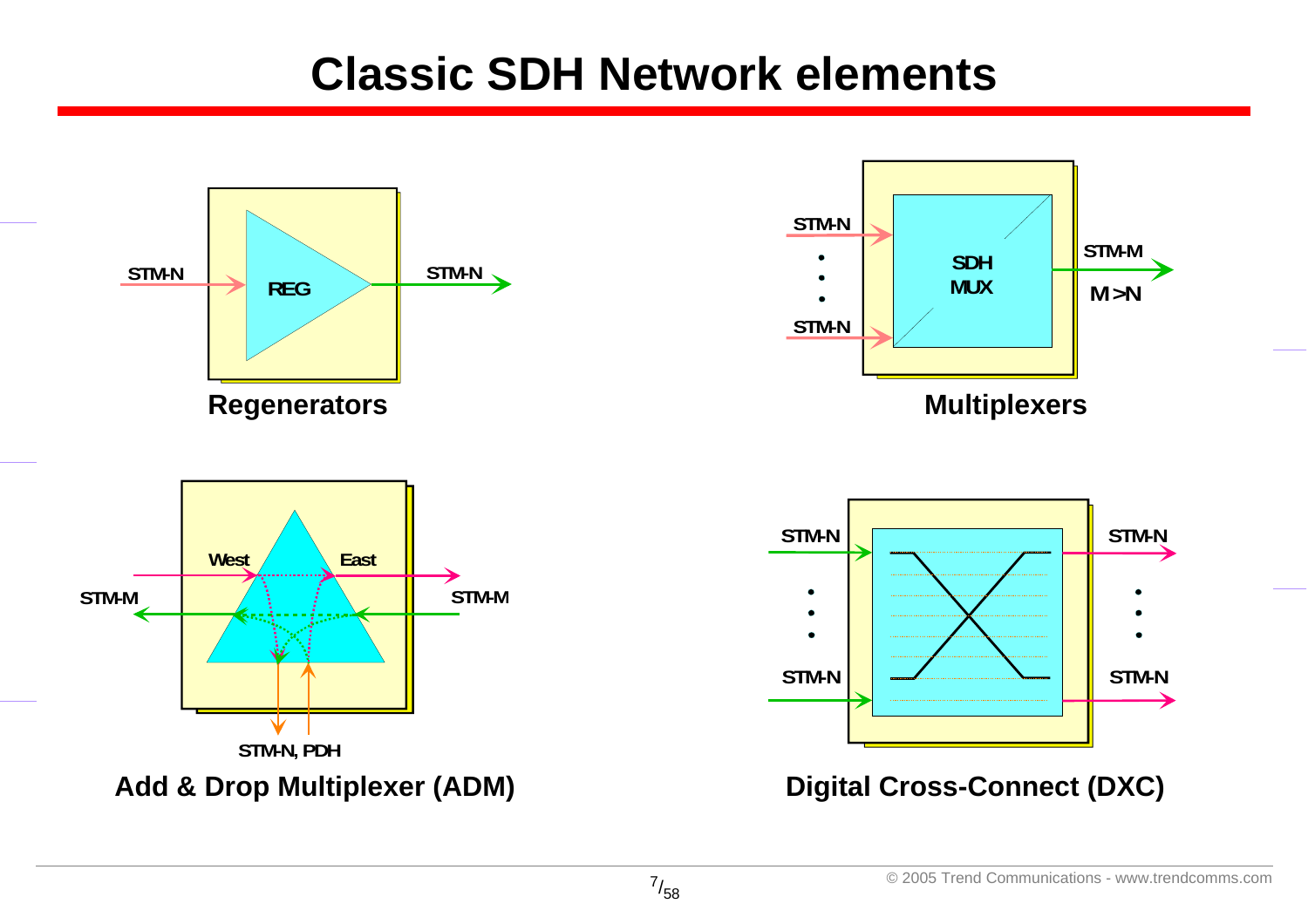#### **Transport design**

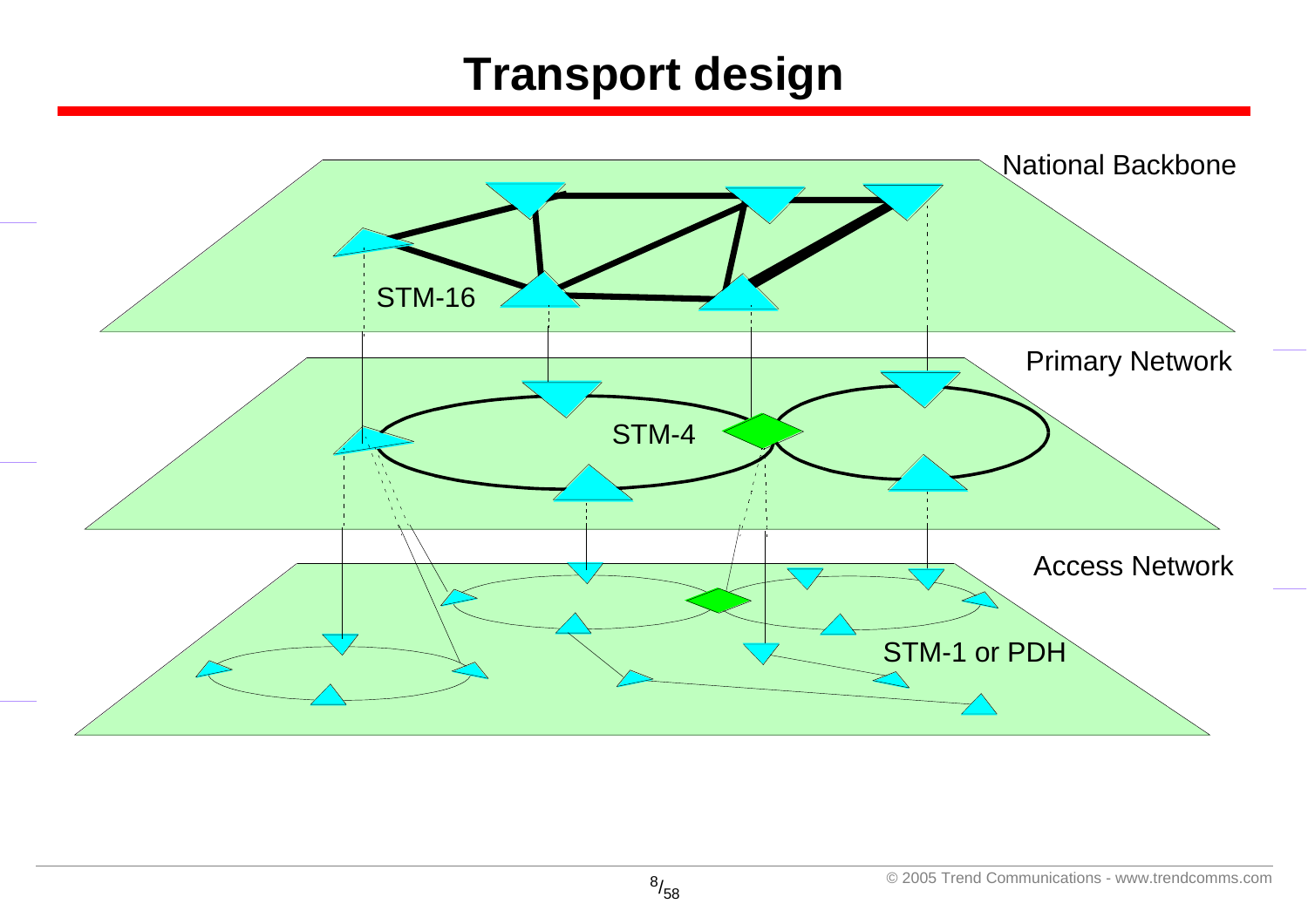#### **Nothing compares with SDH resilience**





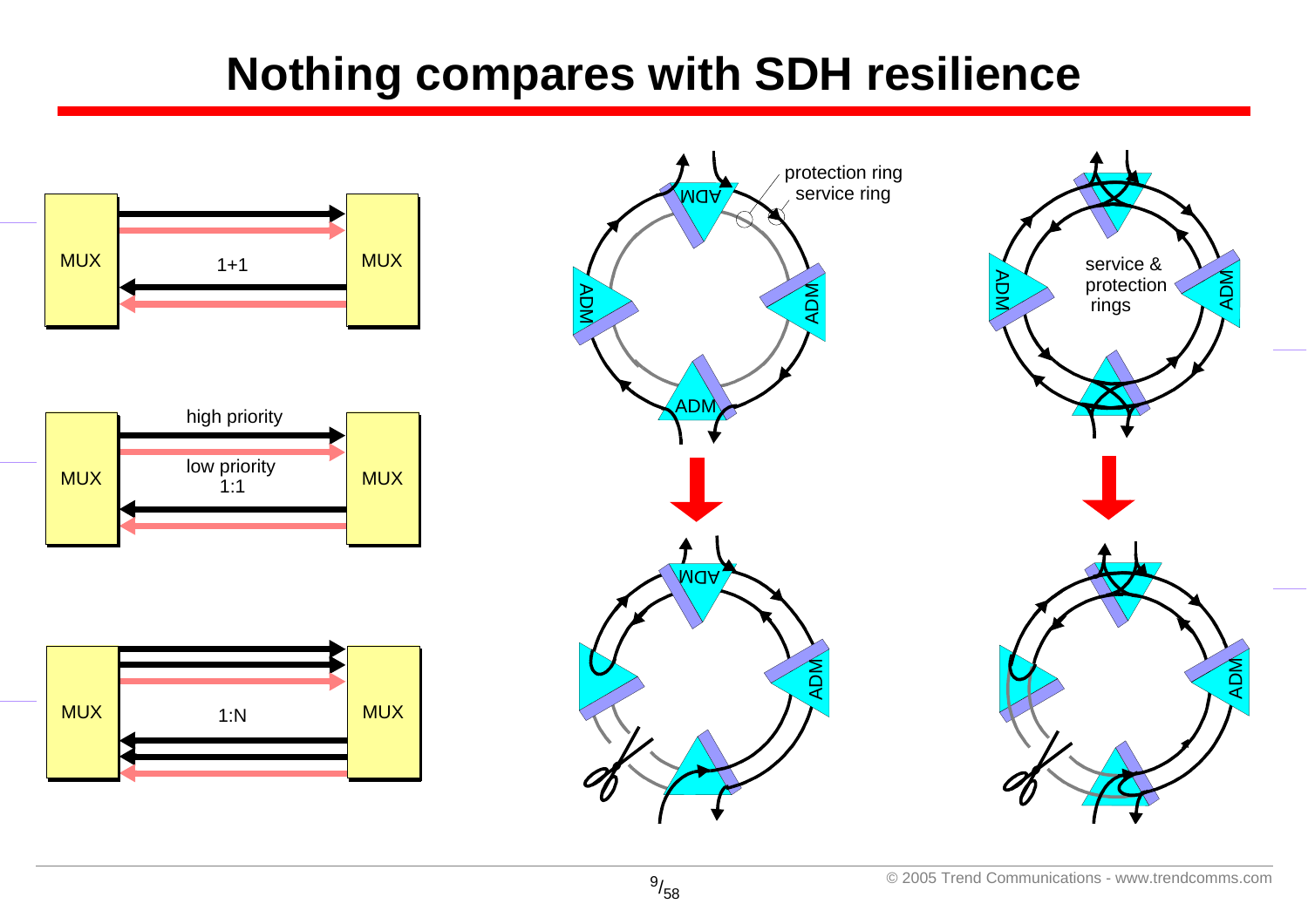#### **The SDH multiplexing map**

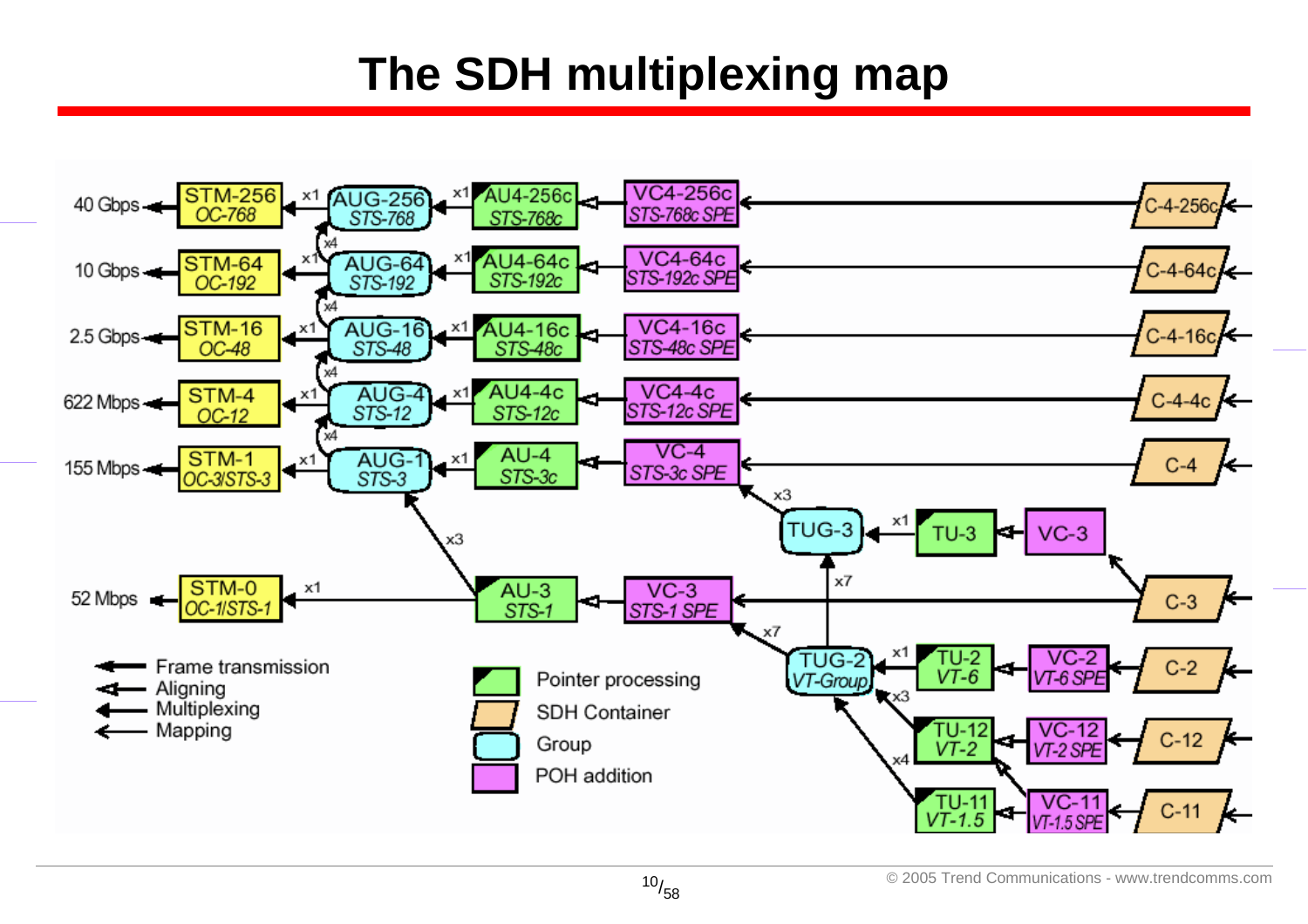#### **The STM-1 frame**



- •STM-1 = AUG + RSOH + MSOH
- •RSOH and MSOH sections allow the traffic management
- •The VC4 is floating inside the STM-1: VC4 is asynchronous STM1 is synchronous
- • The AU pointer always points to the position where the VC4 starts and follows possible fluctuations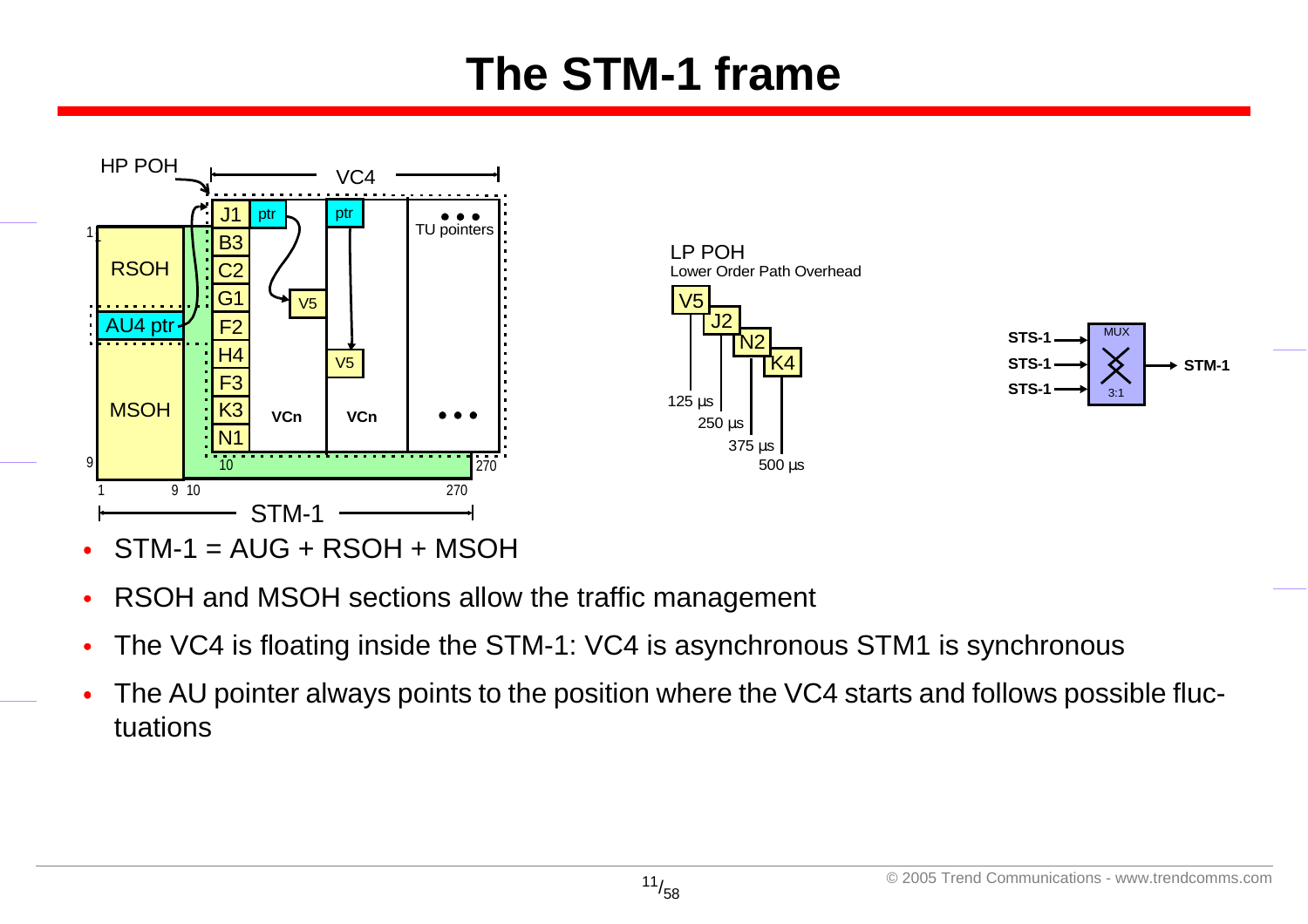#### **OAM: Detected events at the end of a RS**

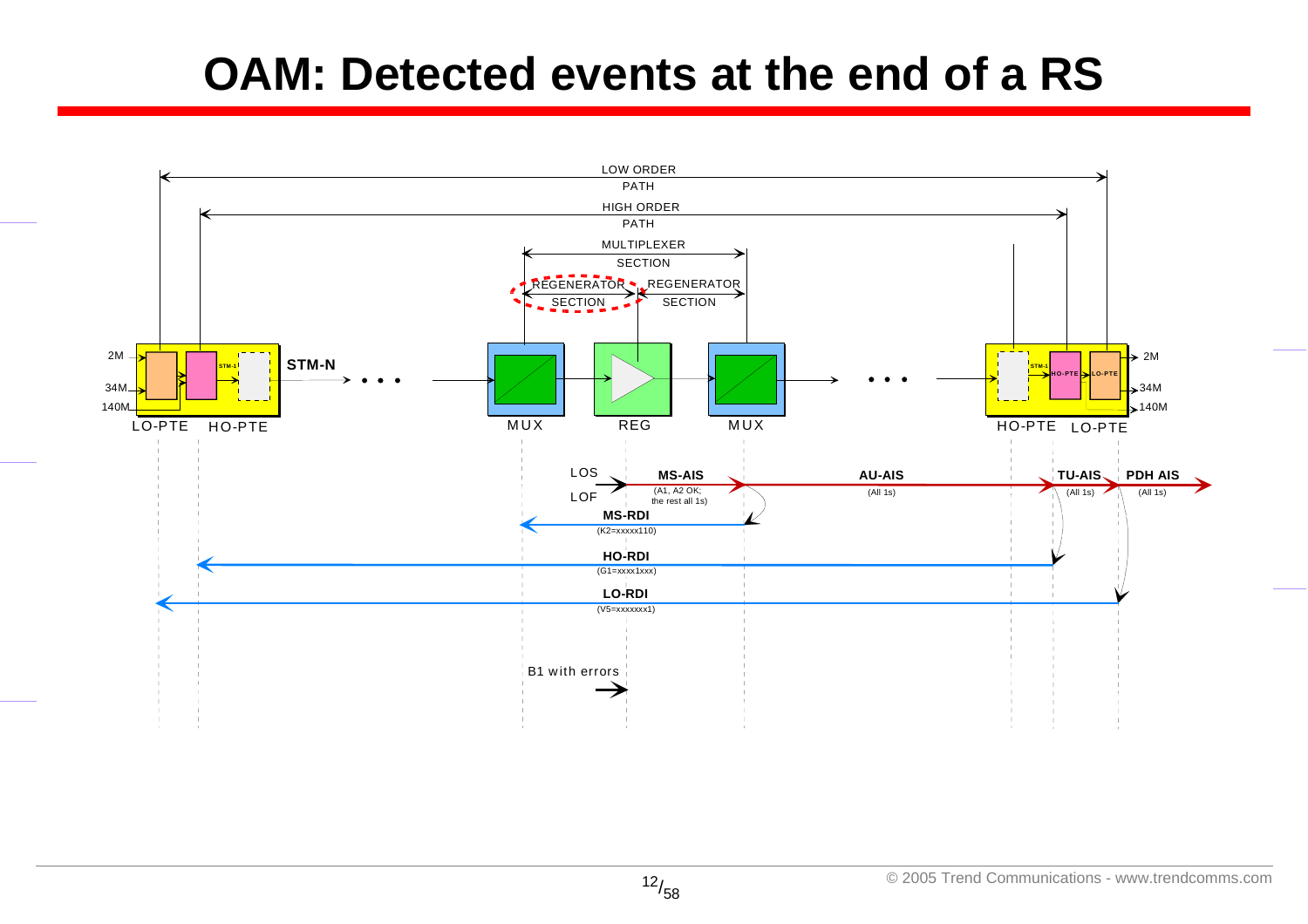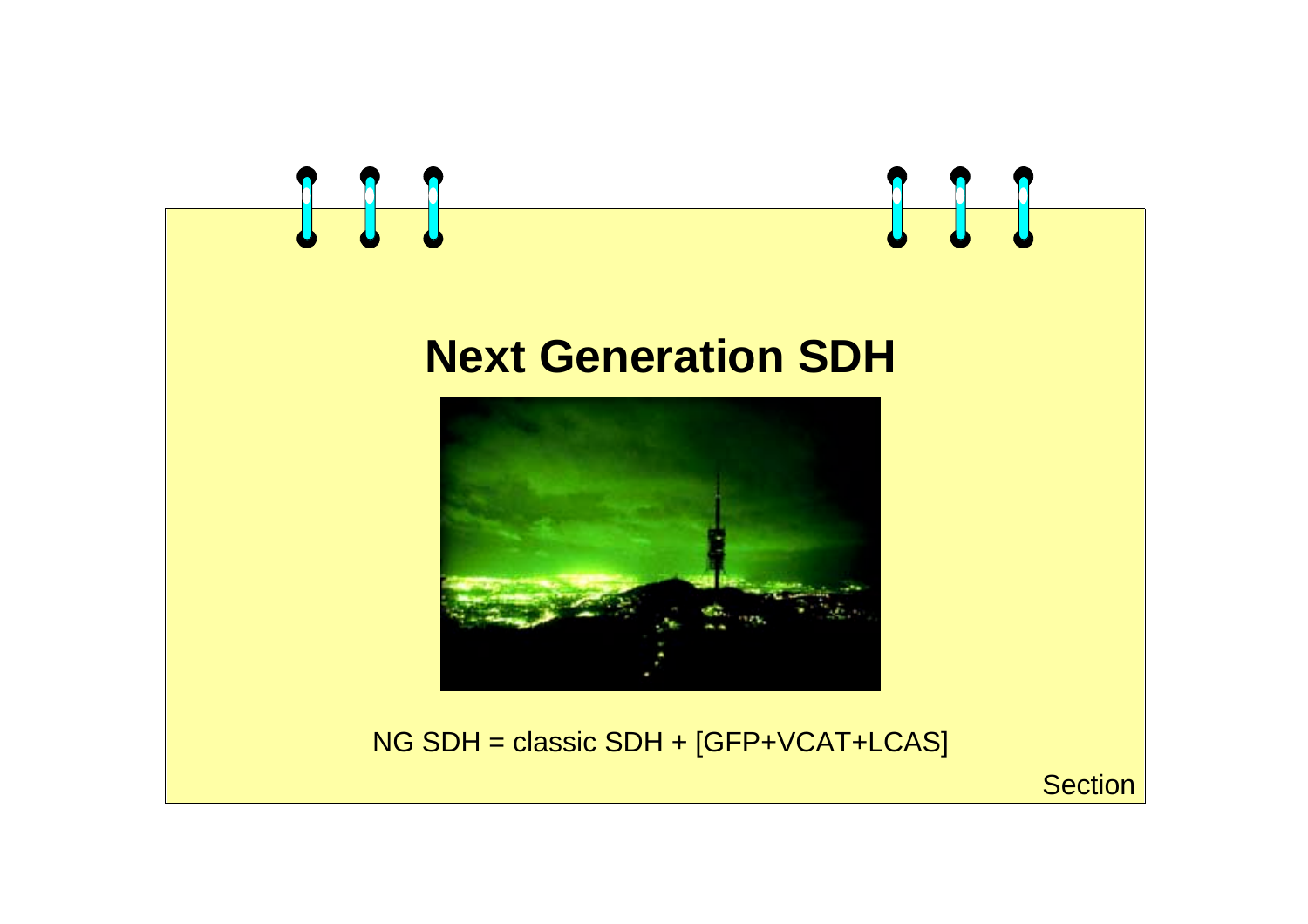#### **Streaming forces**



New services and applications based on internet, mobile, multimedia, DVB, SAN, Ethernet or VPN, are demanding long hault transport. State of the art:

- **1.** Ethernet, are in an early stage of development for efficient optical transport
- **2.** Most have their transport infrastructure entirely based on SDH/SONET.
- **3.** There is a lot of experience in managing SDH/SONET.

No other technology than SDH/SONET has this maturity grade at the optical physical layer.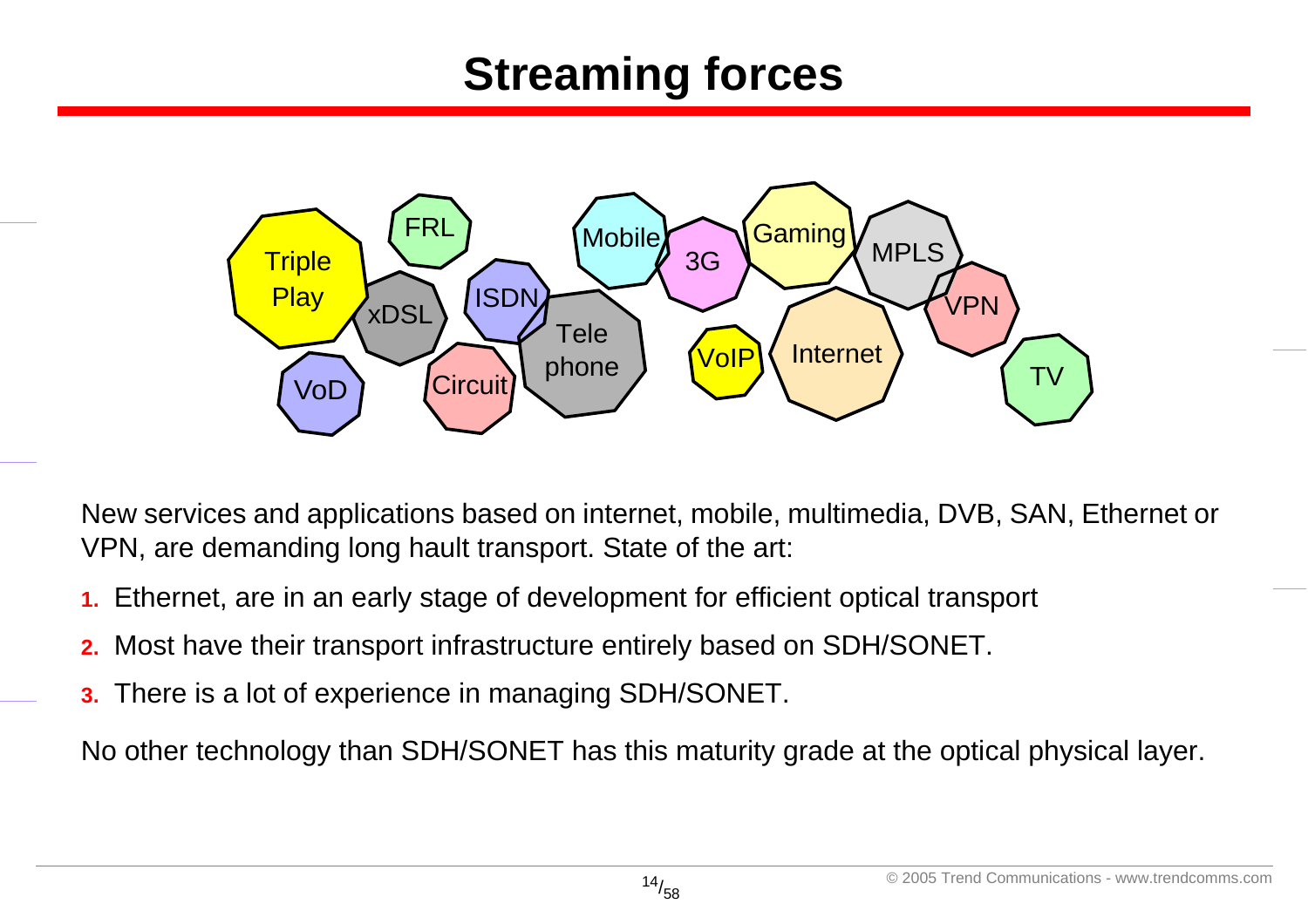#### **Next Generation SDH: Packet Friendly**



SDH/SONET has also evolved to more efficiently adapt statistical multiplexing traffic based on data packets.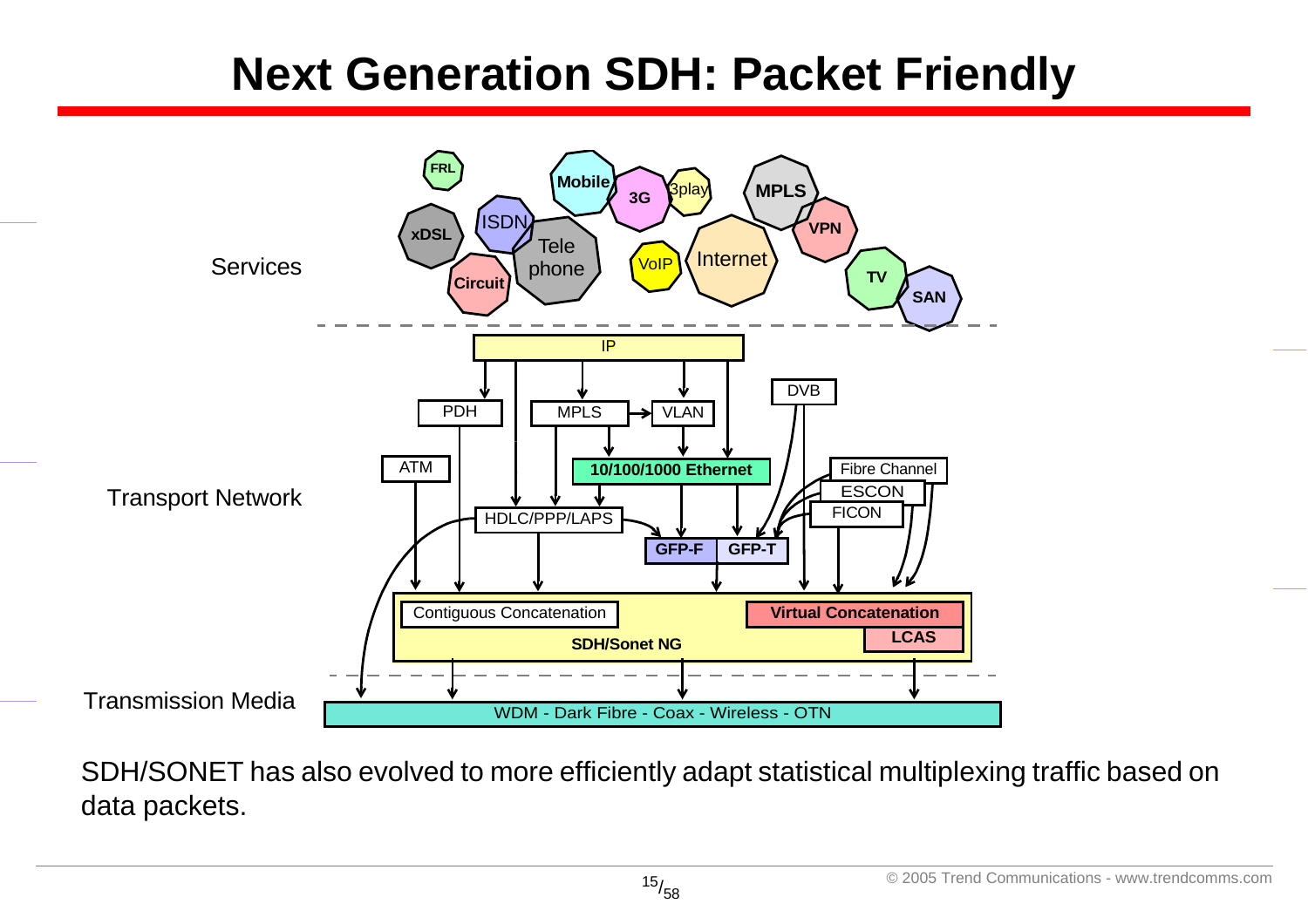#### **Legacy and Next Generation SDH**

#### **The Next Generation of SDH/SONET is offering:**

- •data-packet interfaces
- •TDM interfaces
- •new functionalities

The objective is:

- •to support efficiently any type of traffic (including of data packets)
- • get the best of Legacy SDH including:
	- resiliency,
	- reliability,
	- scalability,
	- centralised management
	- rerouting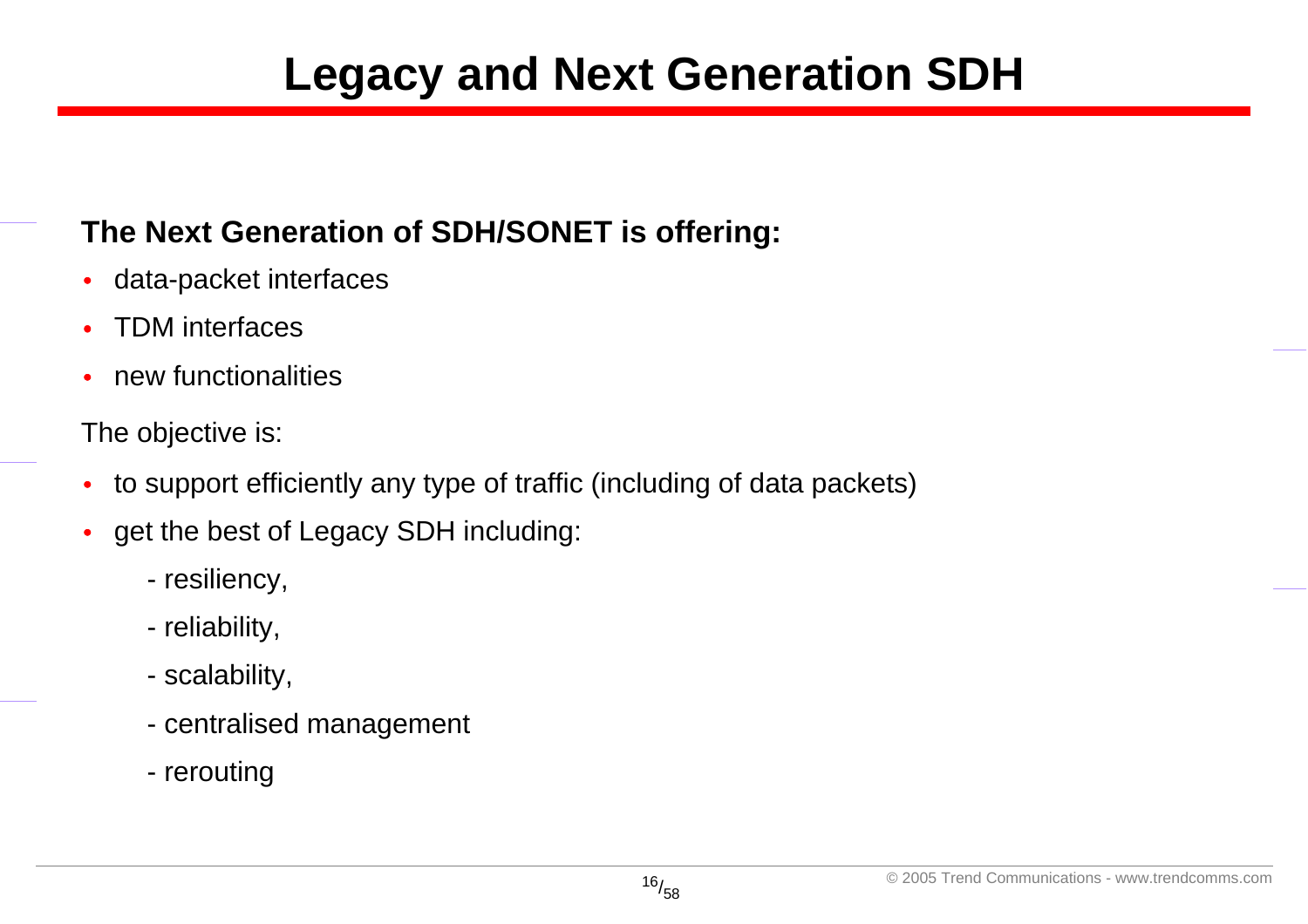## **Key NG SDH/SONET**



#### **GFP (Generic Framing Protocol)**

is robust and standardized encapsulation procedure for the transport of packetised data on SDH/SONET. In principal, GFP performs bit rate adaptation managing features such as priorities, discard eligibility, transport channels selection, and submultiplexing.

#### **VCAT (Virtual Concatenation)**

is a mechanism which assigns granular bandwidth sizes rather than the exponential provision of the Contiguous Concatenation. Therefore VCAT is more flexible and efficient.

#### **LCAS (Link Capacity Adjustment Scheme)**

LCAS can modify dynamically the allocated VCAT bandwidth by adding/removing members of a pipe in use. LCAS is being used also to implement diversity for traffic resilience.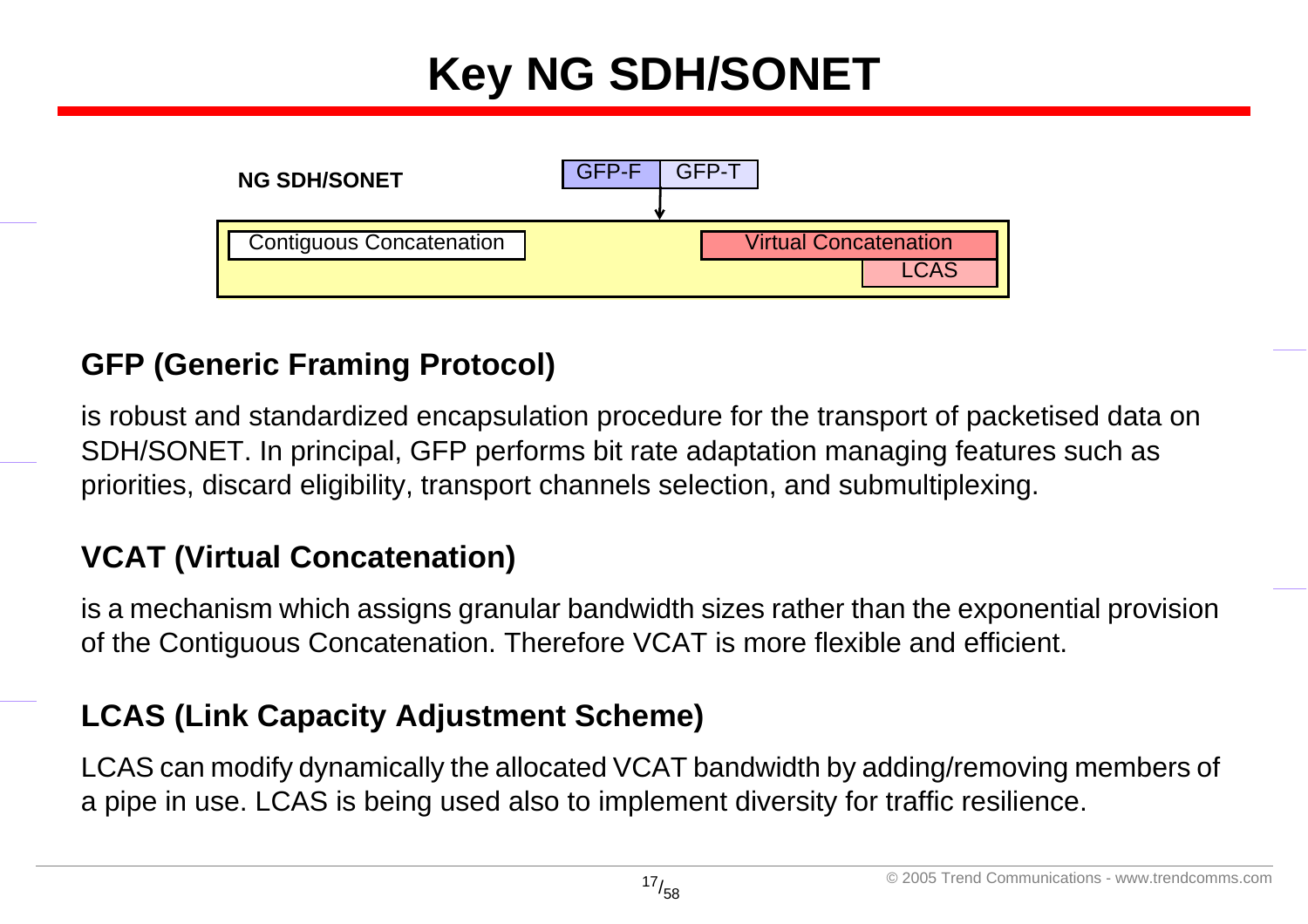#### **Next Gen. SDH Network elements**





#### **Legacy NE: Reg, Mux, ADM, DXC Multiservice Provisioning Platform (MSPP)**

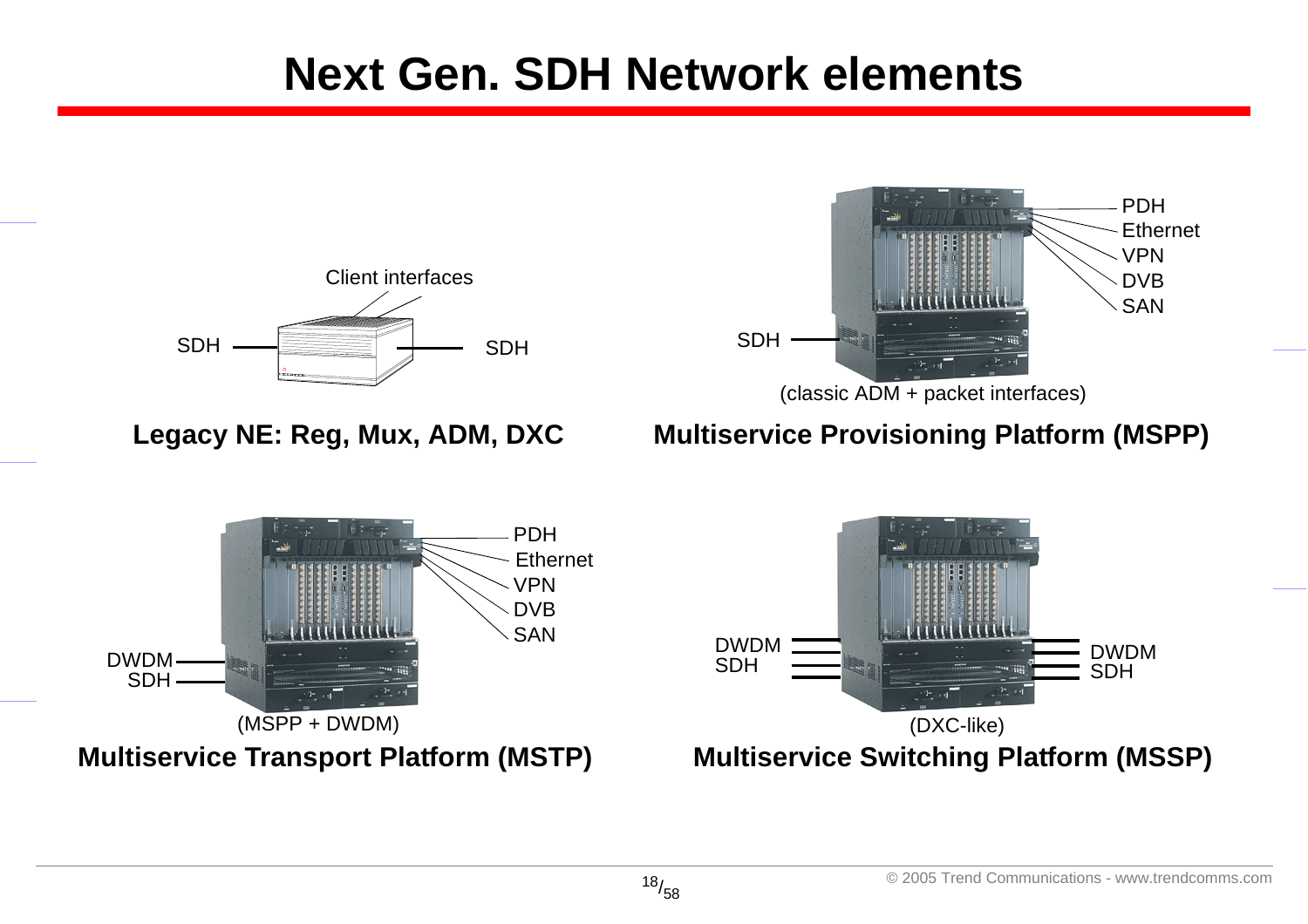### **Multiservice Provisioning Platform (MSPP)**



A Multiservice Provisioning Platform (MSPP) is basically the result of the evolution of legacy ADM and TDM interfaces and optical interfaces, to a type of access node that includes a set of:

- •legacy TDM interfaces
- •data interfaces, such as Ethernet, GigE, Fiber Channel, or DVB
- •NG SDH/SONET functionalities such as GFP, VCAT and LCAS
- •optical interfaces from STM-0/STS-1 to STM-64/OC-192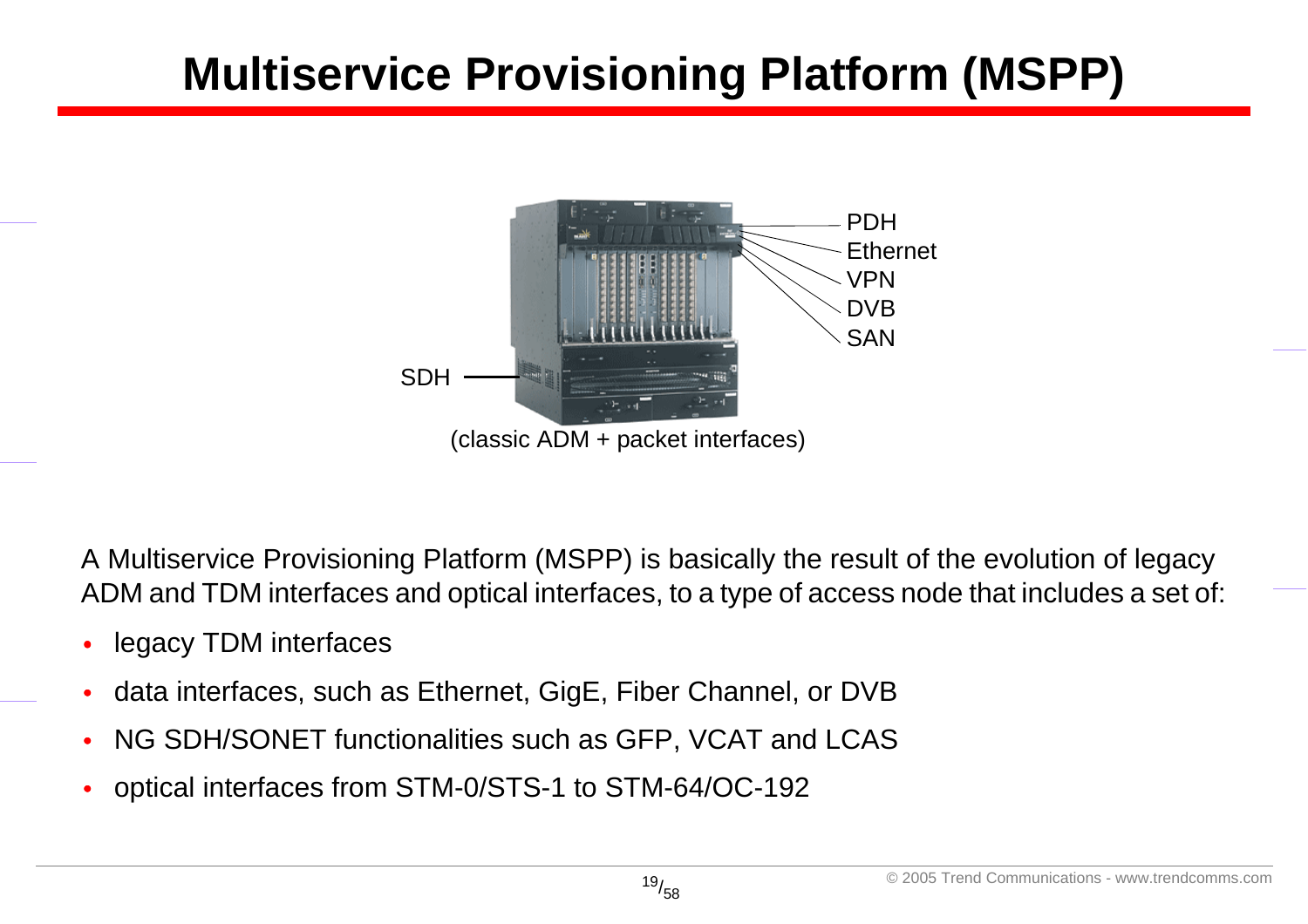#### **Multiservice Transport Platform (MSTP)**



A Multiservice Transport Platform (MSTP) bassically is a MSPP with DWDM functions to drop selected wavelengths at a site that will provide higher aggregated capacity to multiplex and to transport client signals.

MSTP allows to integrate SDH/SONET, TDM and data services, with efficient WDM transport and wavelength switching.

Typically, MSTPs are installed in the metro core network.

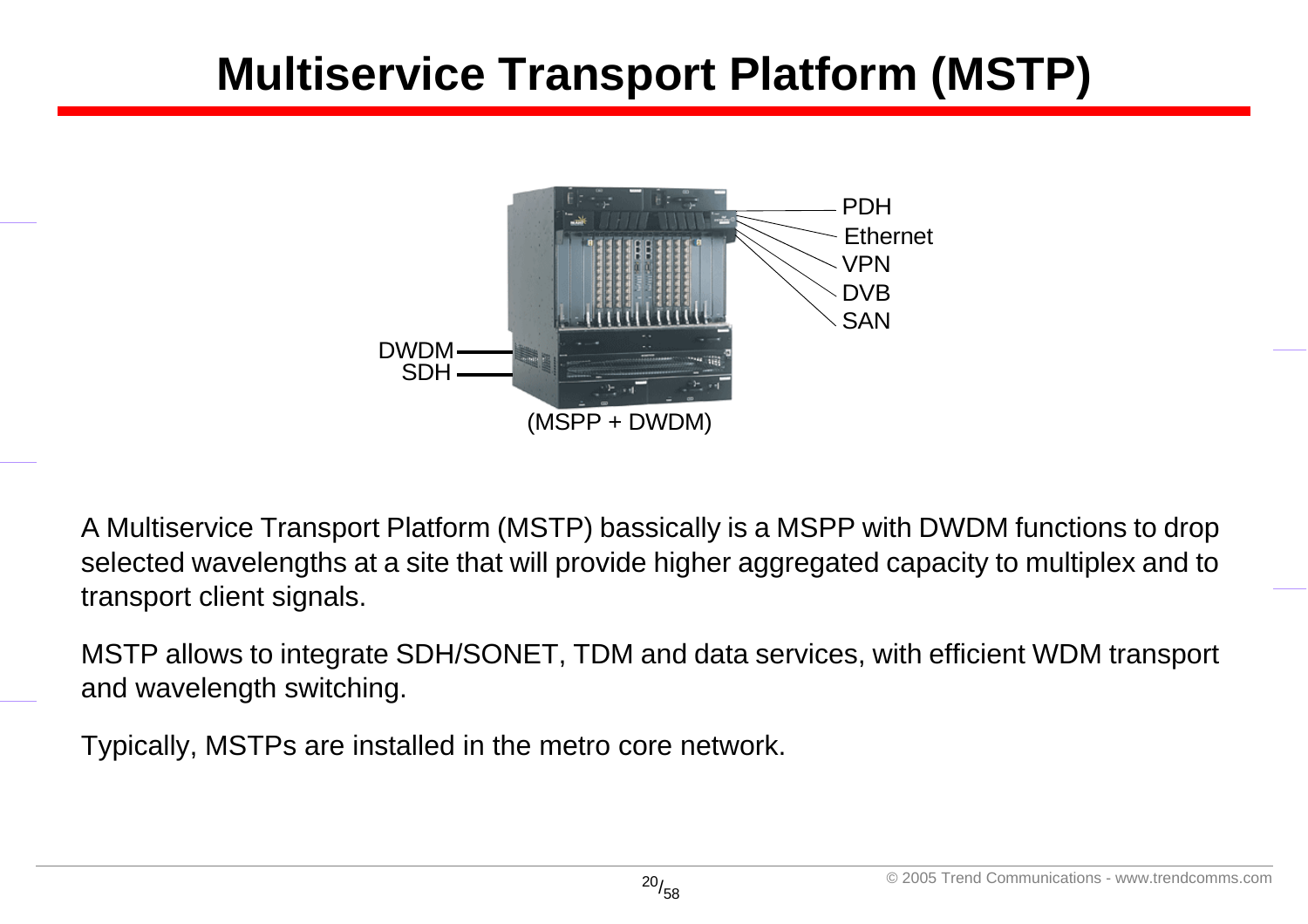#### **Multiservice Switching Platform**



A Multiservice Switching Platform (MSSP) is the NG equivalent for cross-connect, performing efficient traffic grooming and switching at STM-N/OC-M levels but also at VC level.

MSSPs should support more than just data service mapping, namely true data services multiplexing and switching.

MSSP is still emerging as a NG Network element, while MSPP and MSTP are quite mature.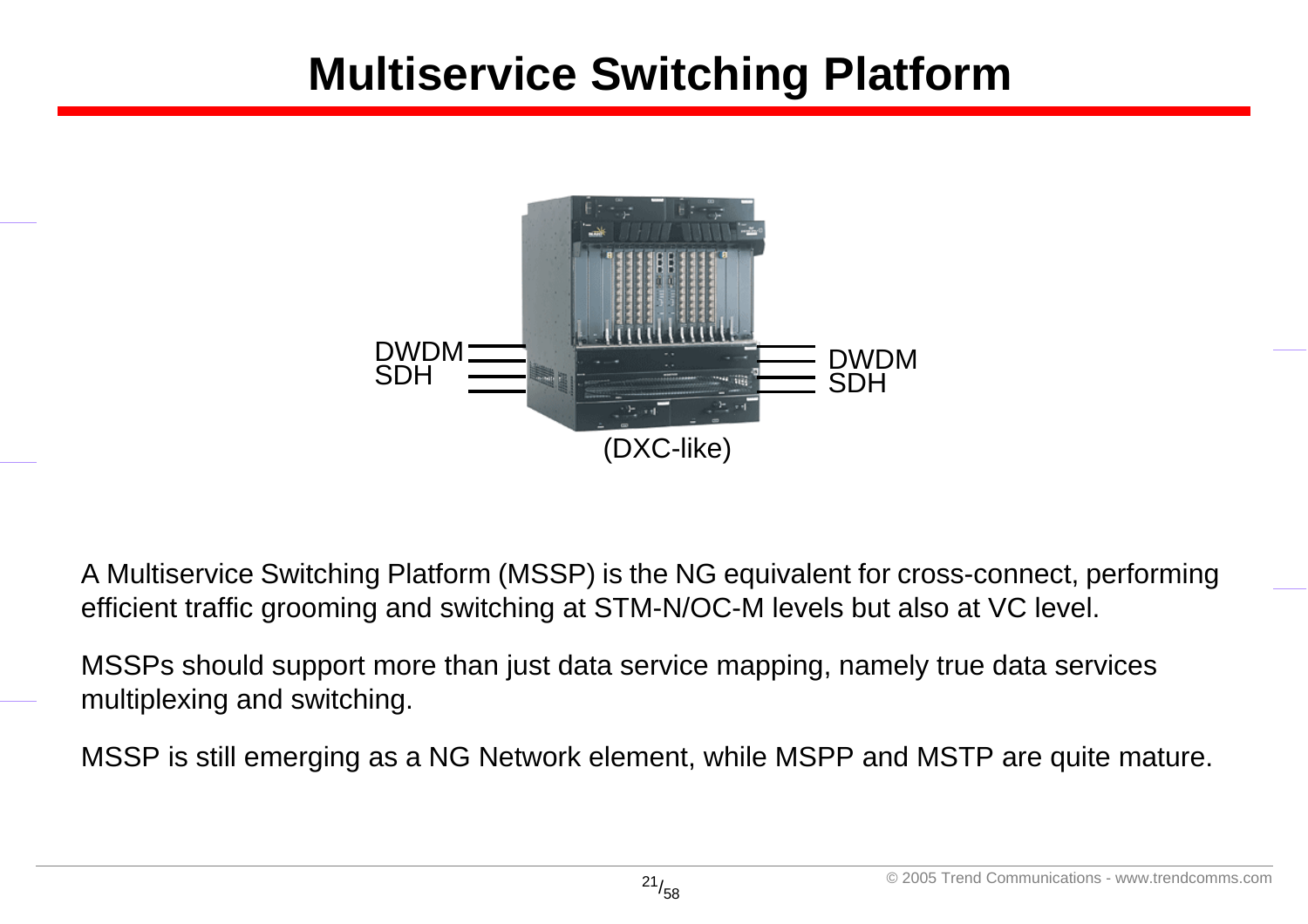## **Generic Framing Protocol (GFP)**



- •GFP, defined in ITU-T G.7041, provides data rate adaption and frame delineation
- •There are two mapping service for data protocols:
- **1. GFP-T** (Transparent) is a layer 1 encapsulation in constant sized frames. Optimised for traffic based on 8B/10B codification such as 1000BASE-T, Fibre Channel, and ESCON.
- **2. GFP-F** (Framed) is a layer 2 encapsulation in variable sized frames. Optimised for data packet protocols such as DVD, PPP and Ethernet.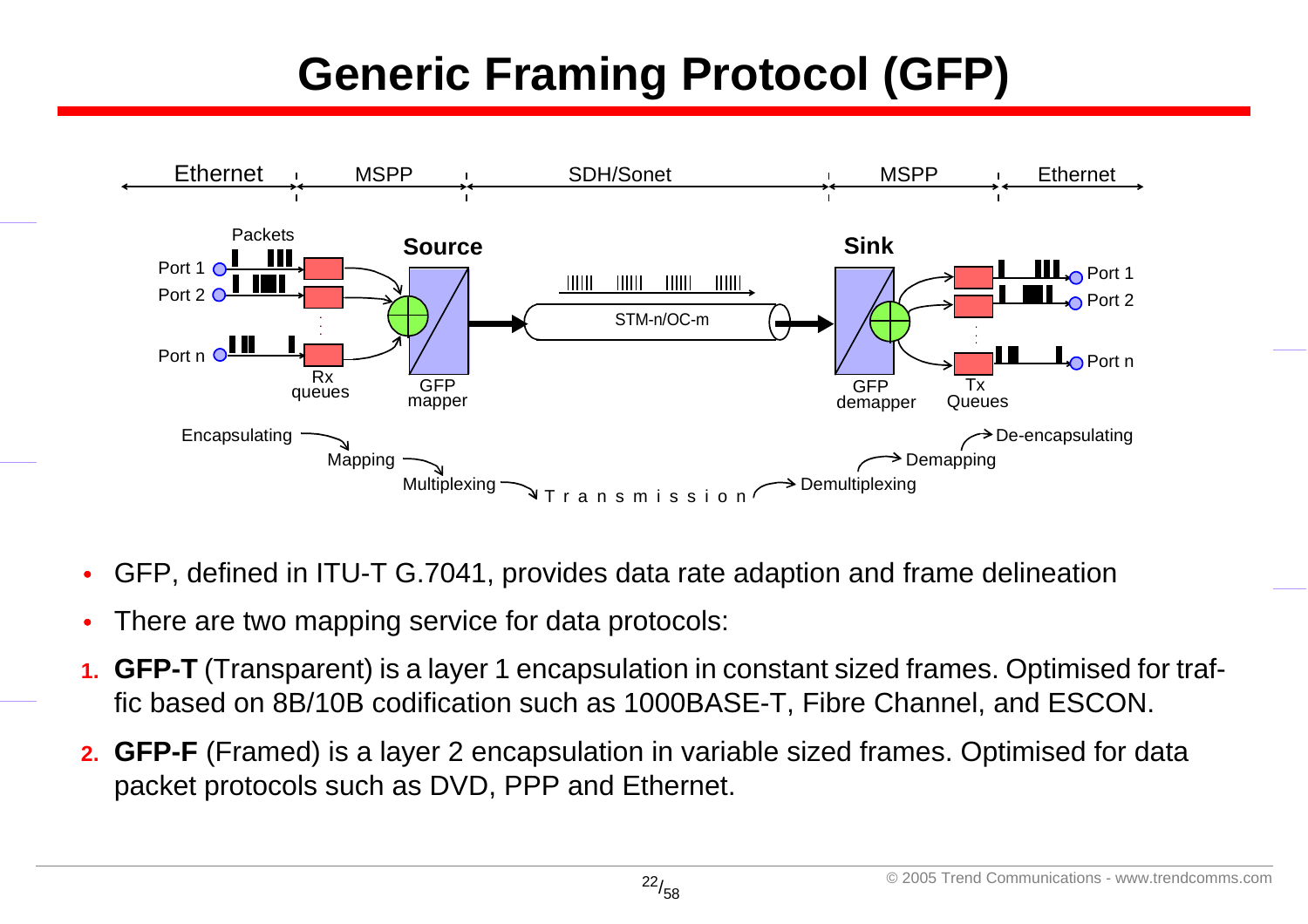#### **Frame-Mapped GFP (GFP-F)**



- •The entire client packet is dropped into a GFP frame
- •Data Client signals such as Ethernet, PPP and DVB are queued waiting to be mapped
- •Some codes can be removed to minimize the transmission size
- •GFP-F supports submultiplexing onto a single channel for low-rate sources

GFP-F results in a more efficient transport, however, the encapsulation processes described above increase latency, making GFP-F inappropriate for time-sensitive protocols.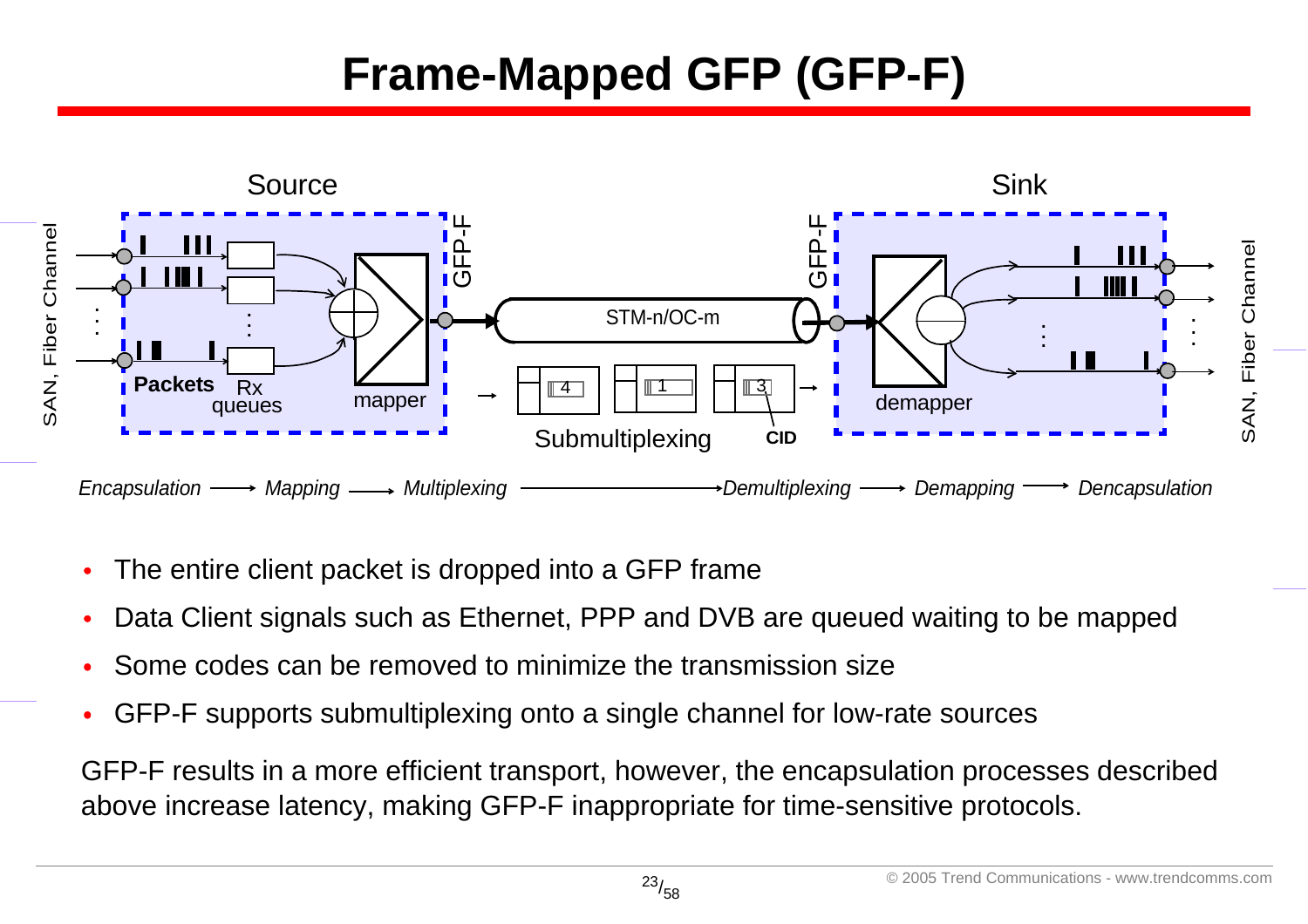#### **Transparent GFP (GFP-T)**



- • GFP-T client signals are mapped into fixed-length GFP framesand transmitted immediately without waiting for the entire client data packet to be received.
- • GFP-T encapsulates any protocol as long as they are based on 8B/10B line coding, which is why it is often called protocol-agnostic.
- •ALL the client characters, without exception, are transported to the far end.
- • GF-T is very good for isocronic protocols and SAN, such as ESCON or FICON. This is because it is not necessary to process client frames or to wait for arrival of the complete frame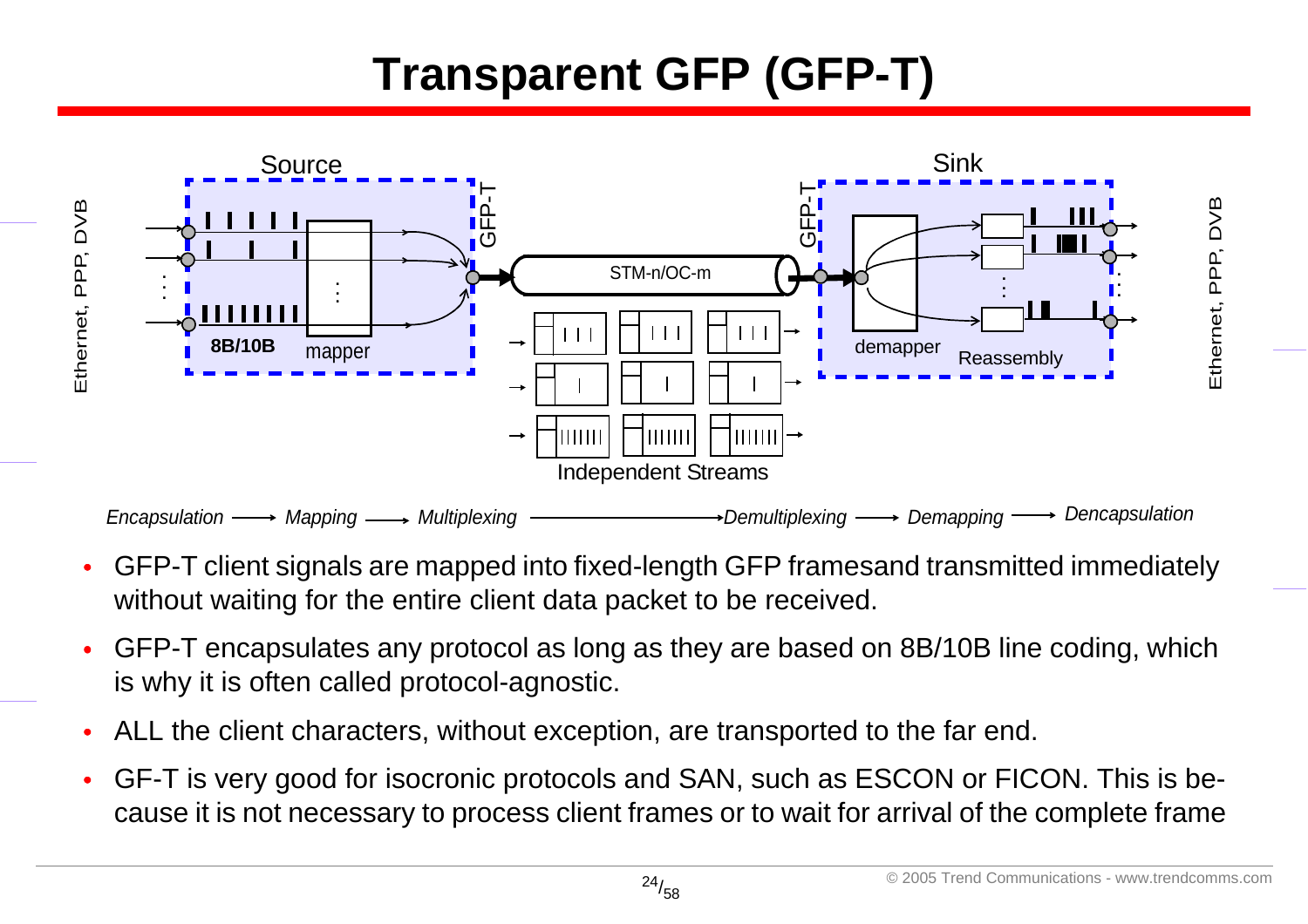## **GFP mapping of client signals**



Depending on the type of GFP in question, the mapping function can drop the whole signal (in the case of GFP-T), or can throw away certain delineation fields (GFP-F).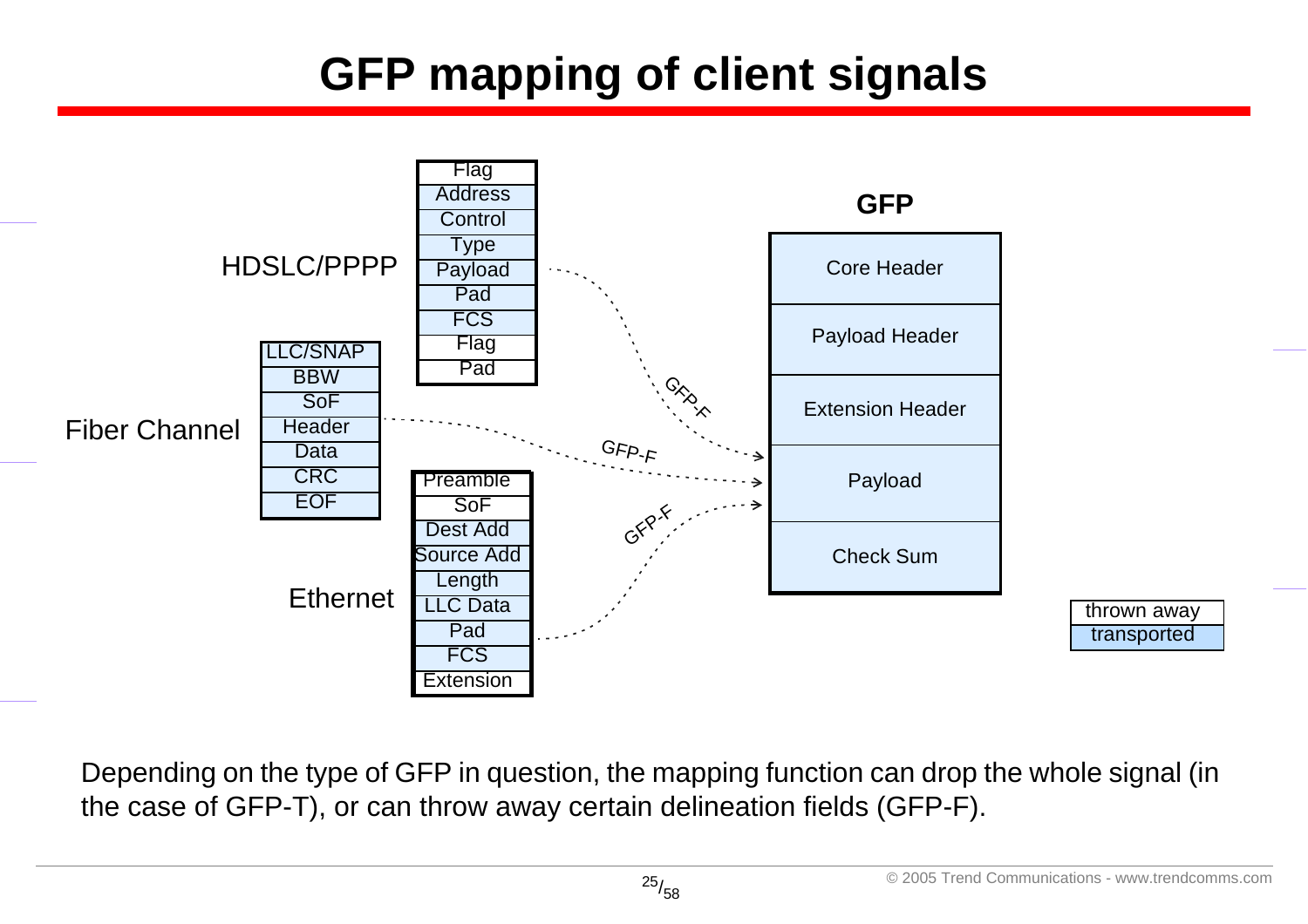#### **GFP frame formats and protocols**





#### **EXI:** Extension Header Identifier **tHEC**: Type HEC protection



**tHEC**: Type HEC protection **CID:** Channel ID for submultiplex

**Payload**: Space for the framed PDU **pFCS**: Payload FCS **eHEC**: Extension HEC protection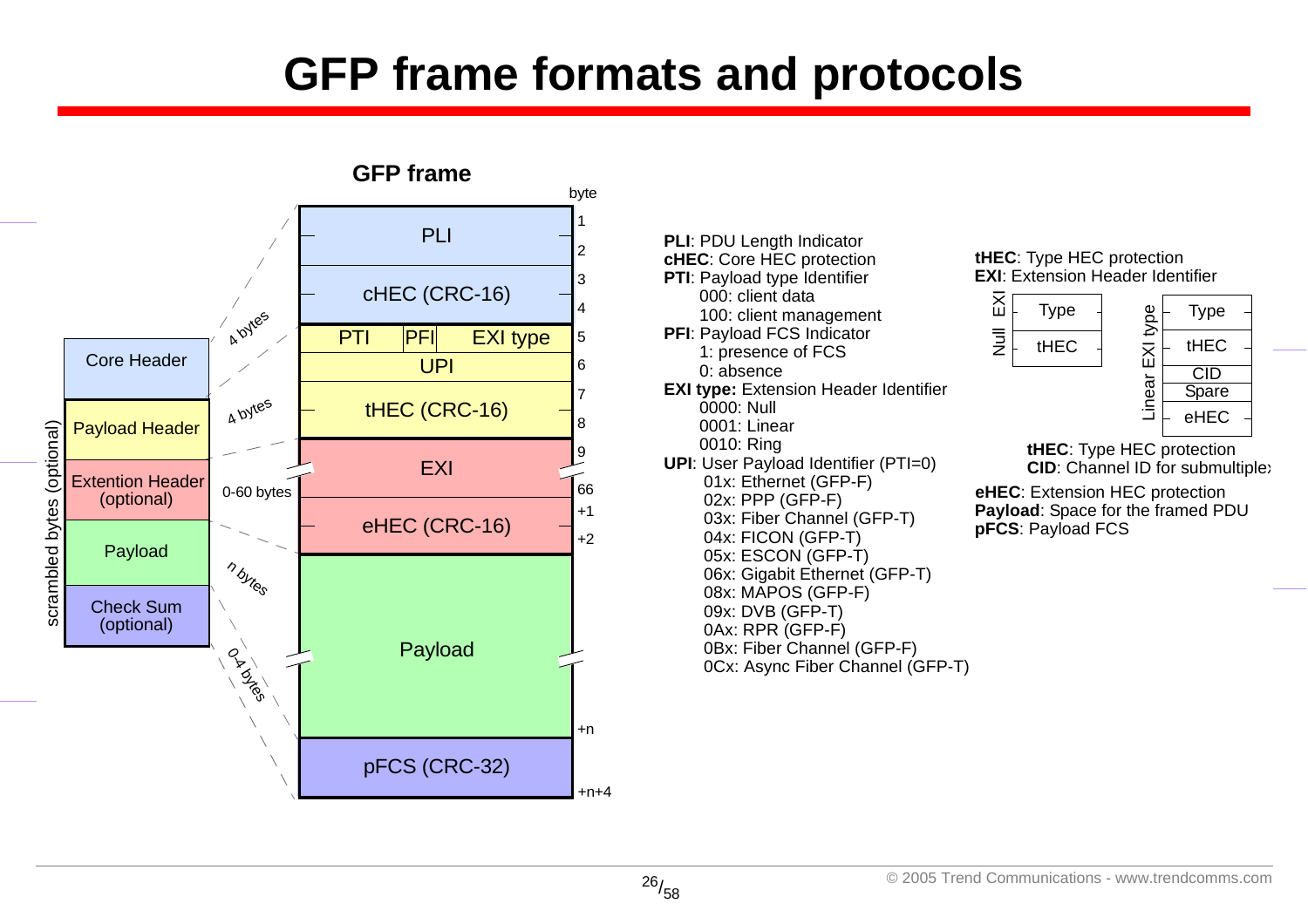#### **GFP-F vs. GFP-T**

| <b>Feature</b>                      | <b>GFP-F</b>     | GFP-T              |  |
|-------------------------------------|------------------|--------------------|--|
| Protocol transparency               | low              | high               |  |
| <b>Efficiency</b>                   | high             | low                |  |
| Isocronic protocols                 | no               | yes                |  |
| <b>Encapsulation protocol level</b> | Layer 2 (Frames) | Layer 1 (Physical) |  |
| Optimized for                       | <b>Ethernet</b>  | SAN, DVB           |  |
| <b>LCAS</b> protection              | likely           | poor               |  |
| Statistical submultiplexing         | yes              | no                 |  |
| <b>SAN</b> transport                | no               | yes                |  |
| Ethernet transport                  | optimum          | possible           |  |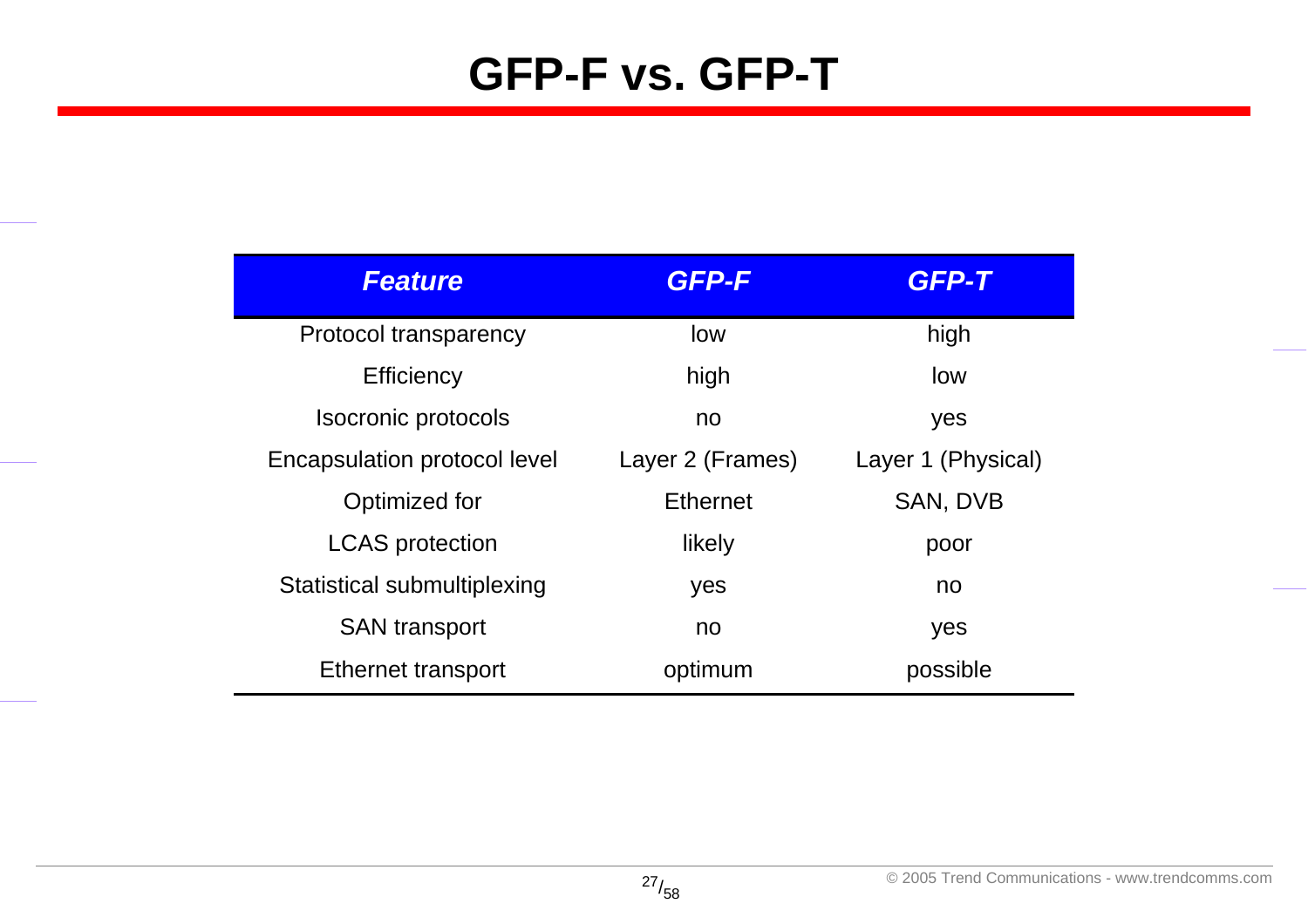#### **Concatenation**



Concatenation is the process of summing the bandwidth of X containers of the same type into a larger container.

There are two concatenation methods:

- • **Contiguous concatenation**, which creates big containers that cannot split into smaller pieces during transmission. For this, each NE must have a concatenation functionality.
- • **Virtual concatenation**, which transports the individual VCs and aggregates them at the end point of the transmission path. For this, concatenation functionality is only needed at the path termination equipment.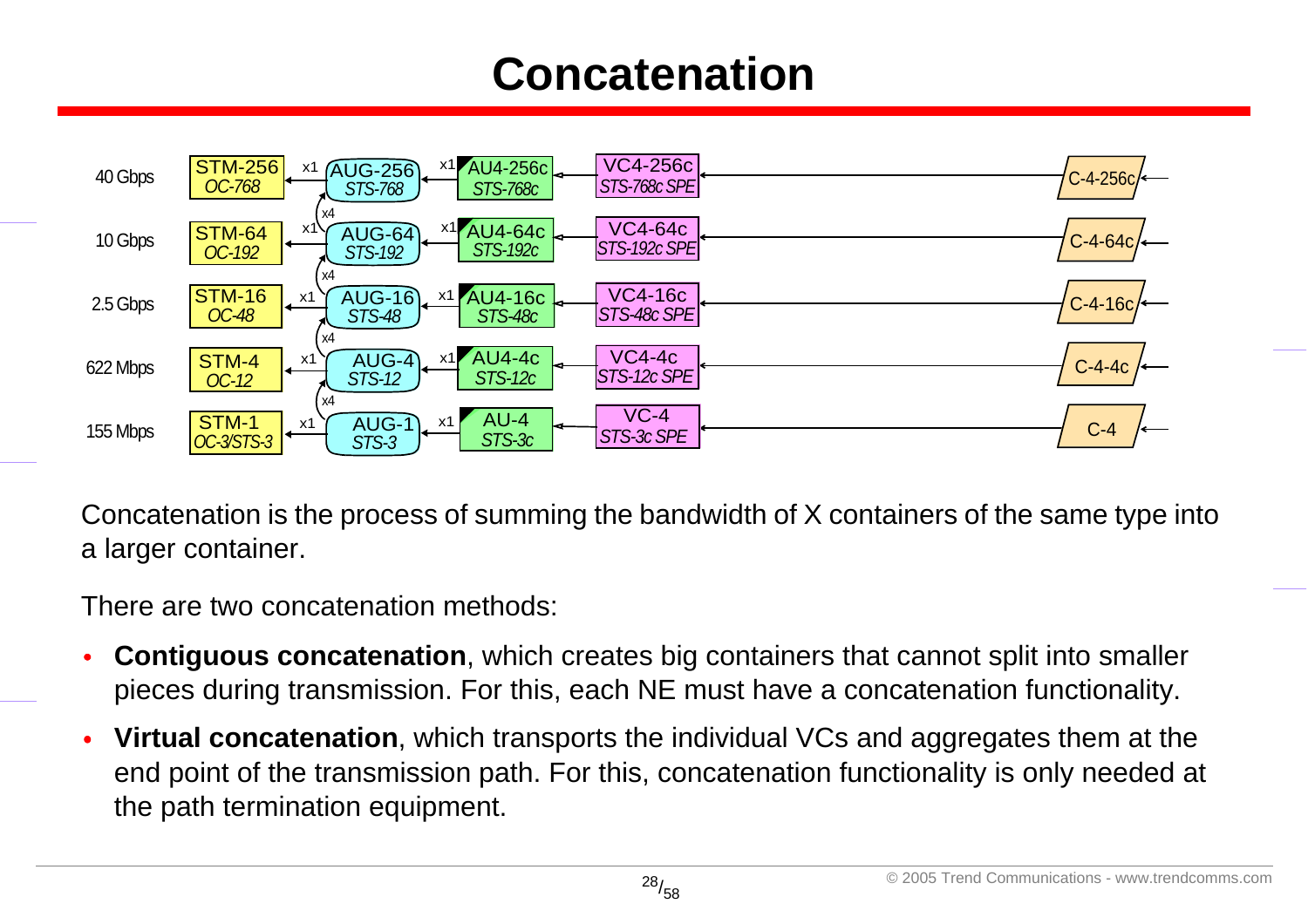#### **Contiguous and Virtual Concatenation**

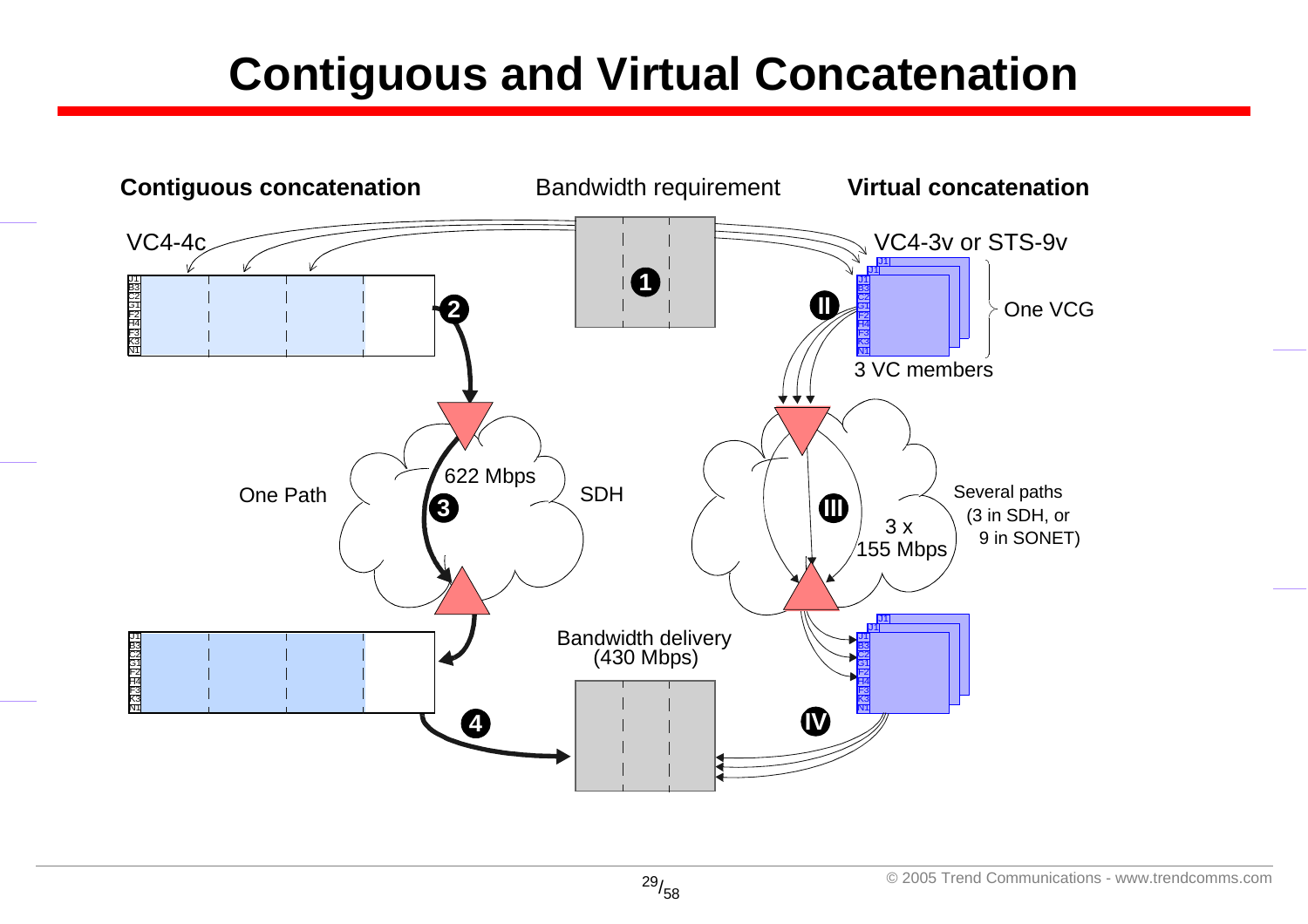### **Contiguous Concatenation (VCAT)**



Contiguous concatenation: Pointers and containers. A VC-4-Xc  $(X = 1, 4, 16, 64, 256)$ structure, where X represents the level. The increment/decrement unit (justification) is 3 X, as it depends on the level: AU-4=3 bytes, AU-4-256c=768 bytes.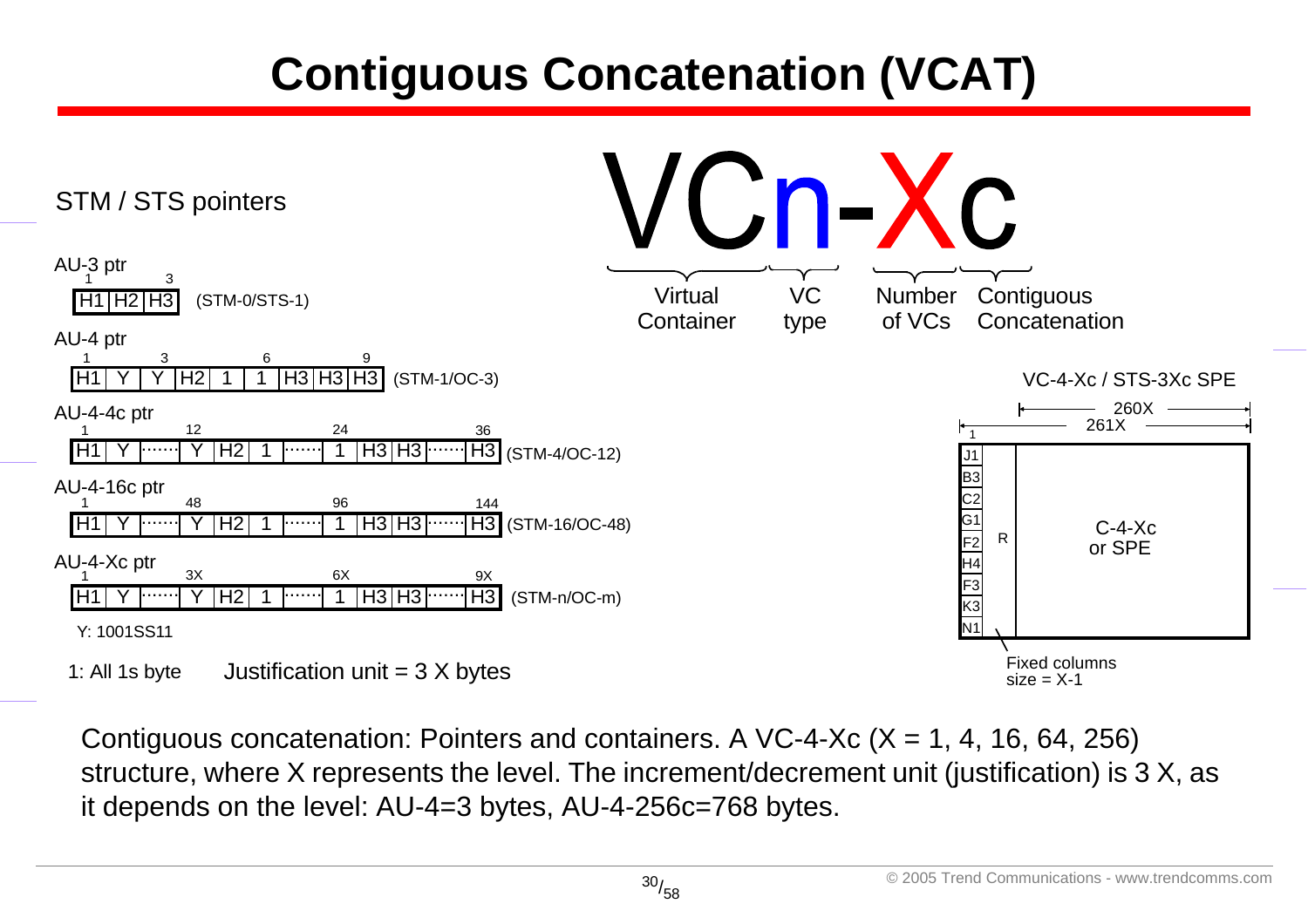## **Virtual Concatenation (VCAT)**



Packet-oriented, statistically multiplexed technologies, such as IP or Ethernet, do not match well the bandwidth granularity provided by contiguous concatenation.

- VCAT is an inverse multiplexing technique that allows granular increments of bandwidth in single VC-n units.
- •At the source node VCAT creates a continuous payload equivalent to X times the VC-n
- • The set of X containers is known as a Virtual Container Group (VCG), and each individual VC is a member of the VCG.
- • Lower-Order Virtual Concatenation (LO-VCAT) uses X times VC11, VC12, or VC2 containers (VC11/12/2-Xv,  $X = 1... 64$ ).
- • Higher-Order Virtual Concatenation (HO-VCAT) uses X times VC3 or VC4 containers (VC3/  $4-Xv$ ,  $X = 1... 256$ ), providing a payload capacity of X times 48 384 or 149 760 kbit/s.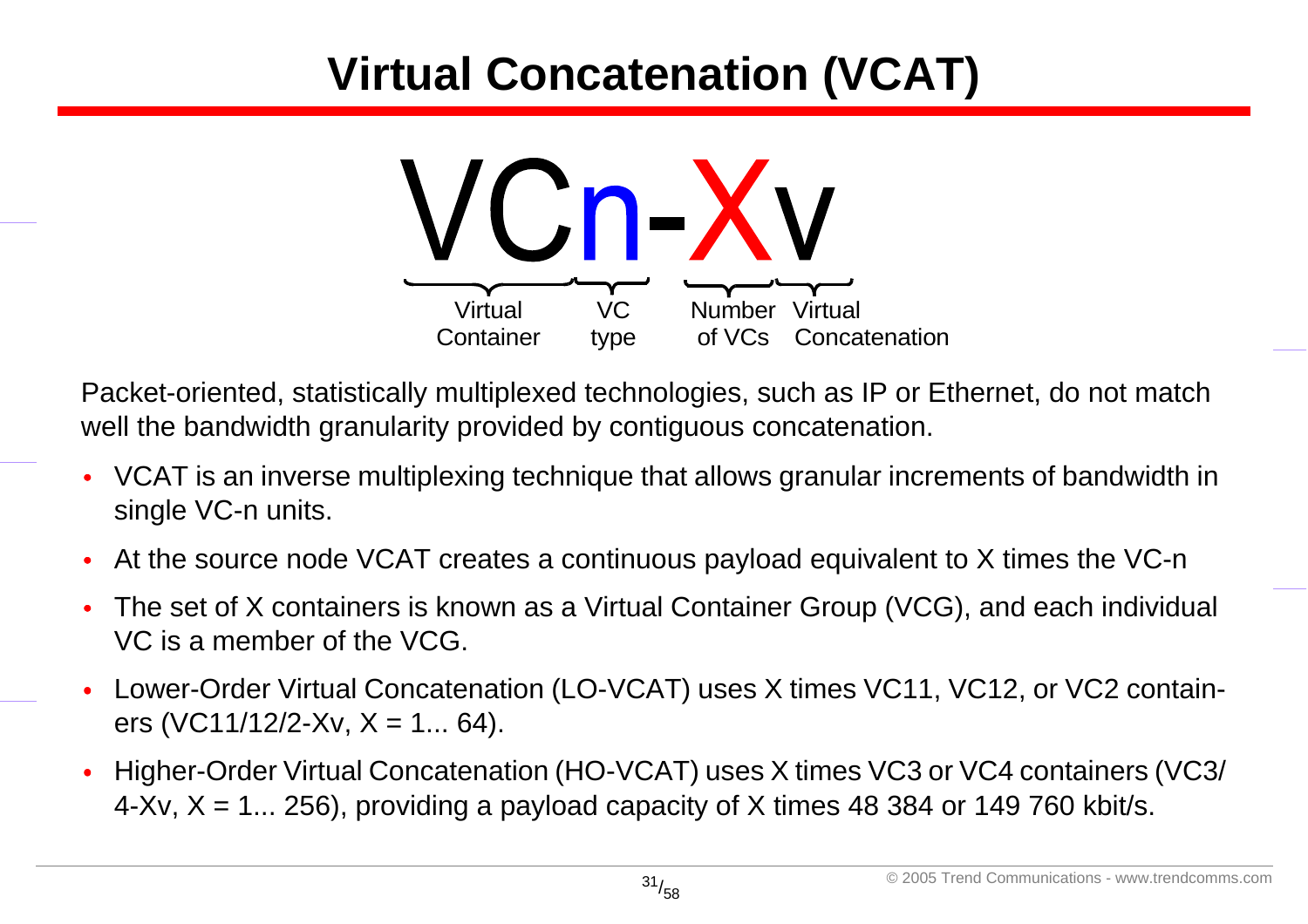#### **Virtual Concatenation Operation**



- •MFI: Multiframe Indicator, VCG: Virtual Container group, SEQ: Sequence Number
- •Virtual concatenation is required only at edge nodes
- •Sink node must compensate for the different delays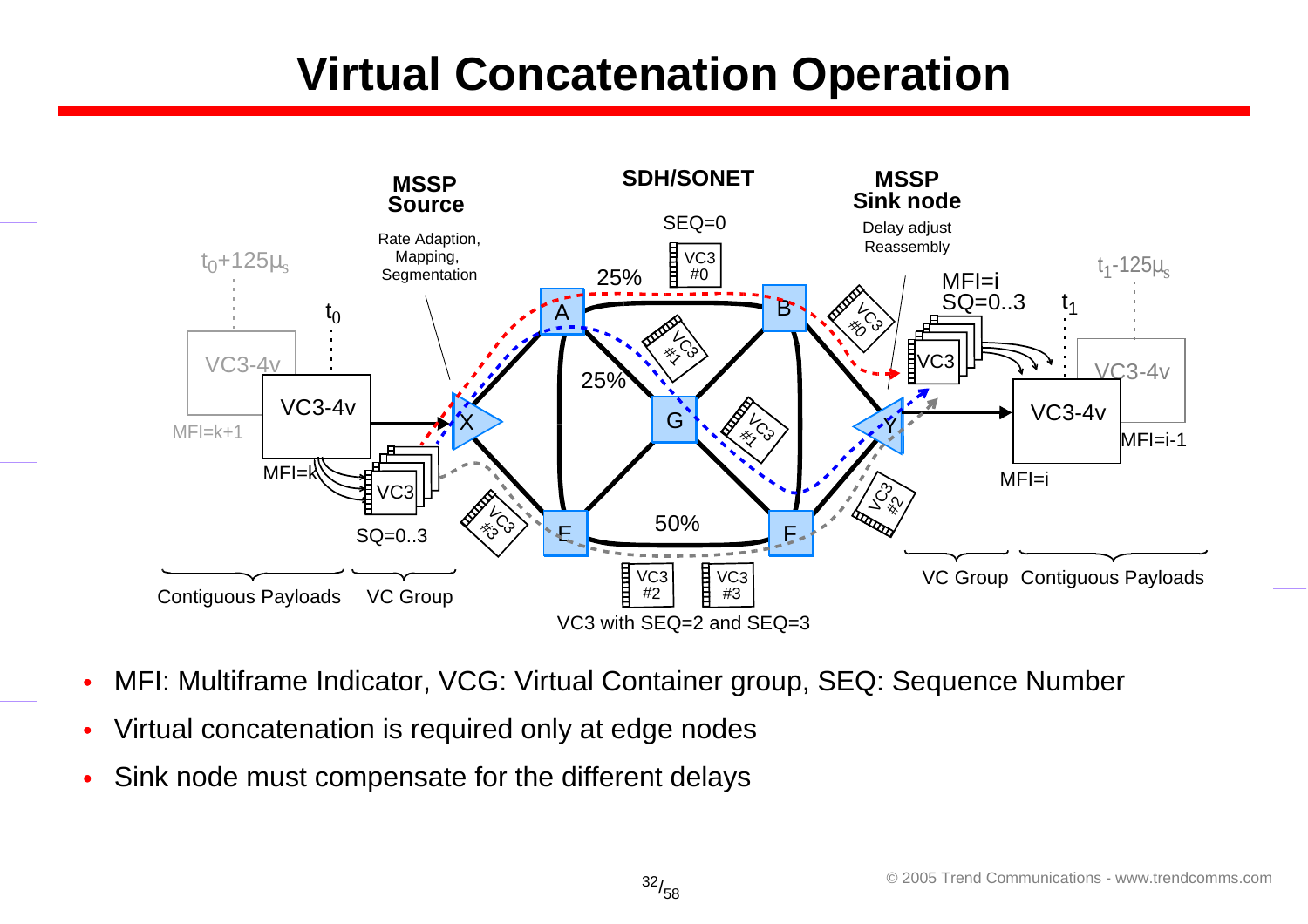#### **Virtual Concatenation Graphically**

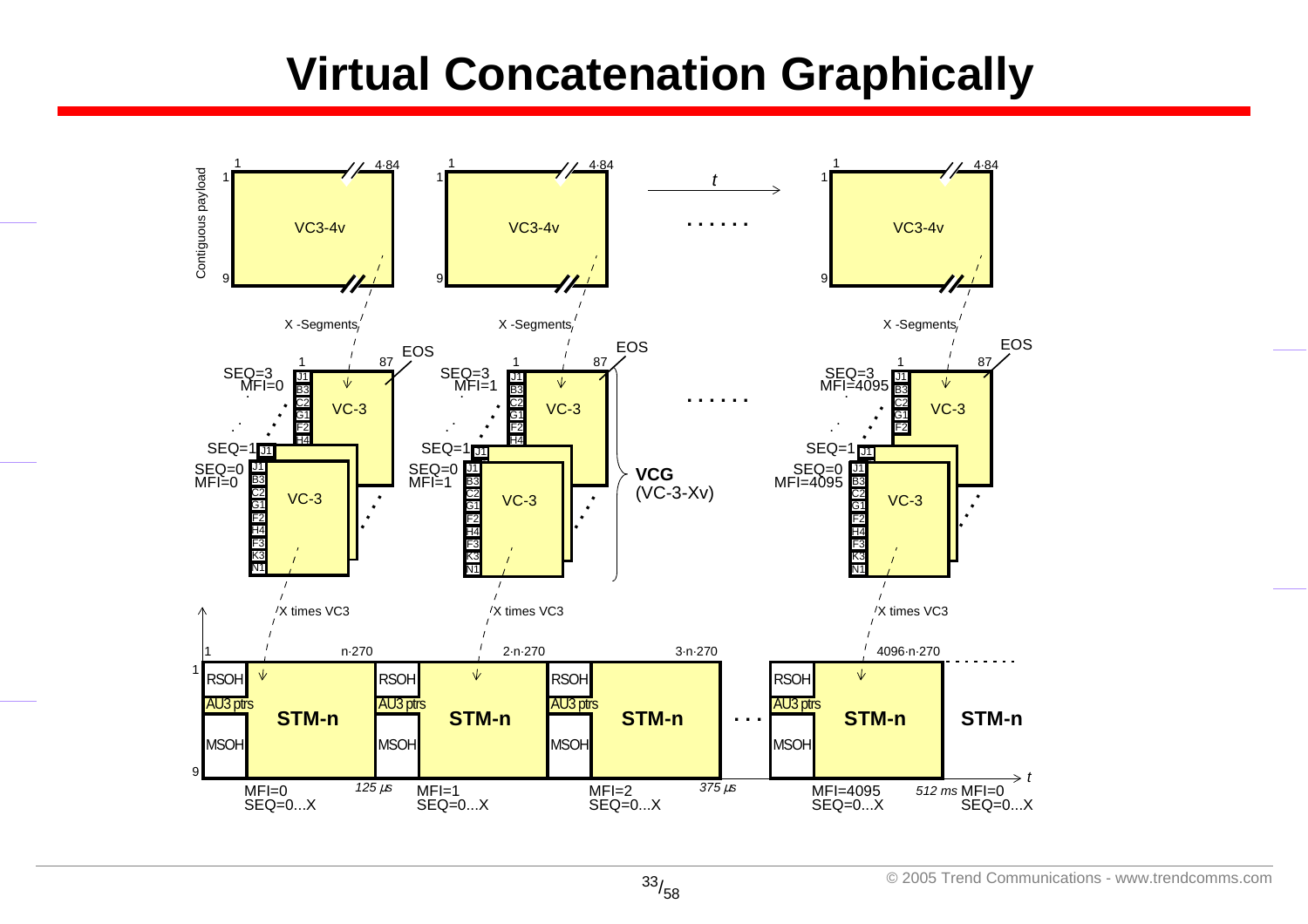#### **Virtual vs. Contiguous Concatenation**

| <b>SDH</b>    | <b>SONET</b>           | <b>X</b> times | <b>Capacity</b> | <b>Justification</b> | <b>Transport</b>  |
|---------------|------------------------|----------------|-----------------|----------------------|-------------------|
| $VC-4$        | STS <sub>3c</sub> -SPE |                | 149,760 Kbps    | 3 bytes              | <b>STM-1/OC-3</b> |
| $VC$ -4-4 $c$ | STS12c-SPE             | $\overline{4}$ | 599,040 Kbps    | 12 bytes             | STM-4/OC-12       |
| VC-4-16c      | STS48c-SPE             | 16             | 2,396,160 Kbps  | 48 bytes             | STM-16/OC-48      |
| VC-4-64c      | STS192c-SPE            | 64             | 9,584,640 Kbps  | 192 bytes            | STM-64/OC-192     |
| VC-4-256c     | STS768c-SPE            | 256            | 38,338,560 Kbps | 768 bytes            | STM-256/OC-768    |

| <b>SDH</b> | <b>SONET</b> | <b>X</b> times | <b>Capacity</b> | <b>Virtual Capacity</b>    |
|------------|--------------|----------------|-----------------|----------------------------|
| $VC-11-Xv$ | $VT.15-Xv$   | 1 to 64        | 1,600 Kbps      | 1,600 to 102,400 Kbps      |
| $VC-12-Xv$ | VT2-Xv       | 1 to 64        | 2,176 Kbps      | 2,176 to 139,264 Kbps      |
| $VC-2-Xv$  | VT6-Xv       | 1 to 64        | 6,784 Kbps      | 6,784 to 434,176 Kbps      |
| $VC-3-Xv$  | STS-1-Xv     | 1 to 256       | 48,384 Kbps     | 48,384 to 12,386 Kbps      |
| $VC-4-Xv$  | STS-3c-Xv    | 1 to 256       | 149,760 Kbps    | 149,760 to 38,338,560 Kbps |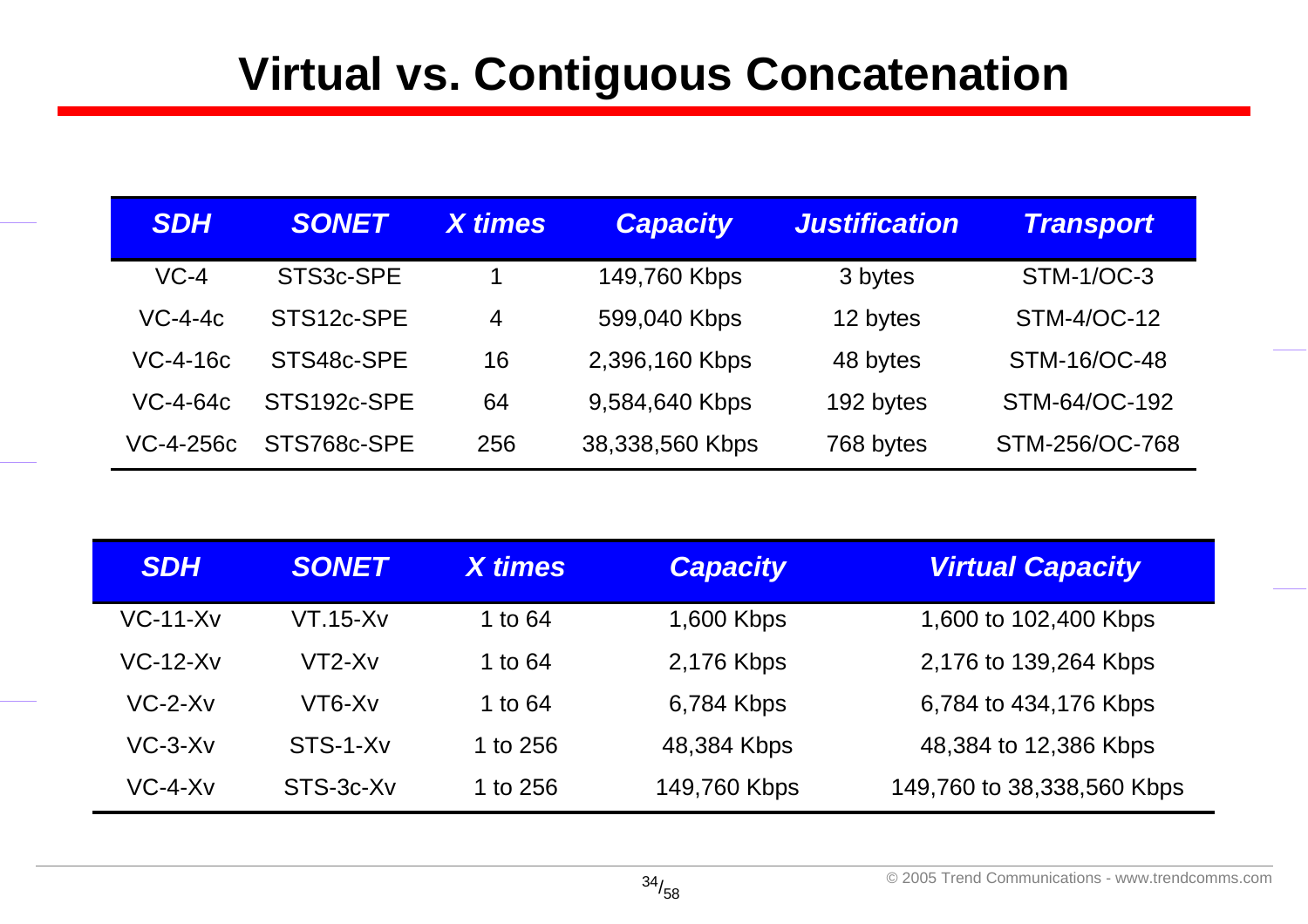#### **Virtual vs. Contiguous Concatenation**

| <b>Service</b>          | <b>Bit Rate</b>    | <b>Contiguous Concat.</b> | <b>Virtual Concatenation</b> |
|-------------------------|--------------------|---------------------------|------------------------------|
| <b>Ethernet</b>         | 10 Mbit/s          | $VC-3 (20%)$              | VC-11-7v (89%)               |
| <b>Fast Ethernet</b>    | 100 Mbit/s         | $VC-4 (67%)$              | VC-3-2v (99%)                |
| <b>Gigabit Ethernet</b> | <b>1000 Mbit/s</b> | $VC-4-16c(42%)$           | $VC-4-7v(95%)$               |
| <b>Fiber Channel</b>    | <b>1700 Mbit/s</b> | $VC-4-16c(42%)$           | VC-4-12v (90%)               |
| <b>ATM</b>              | 25 Mbit/s          | $VC-3(50%)$               | $VC-11-16c(98%)$             |
| <b>DVB</b>              | 270 Mbit/s         | $VC-4-4c (37%)$           | $VC-3-6v(93%)$               |
| <b>ESCON</b>            | 160 Mbit/s         | $VC-4-4c(26%)$            | $VC-3-4v (83%)$              |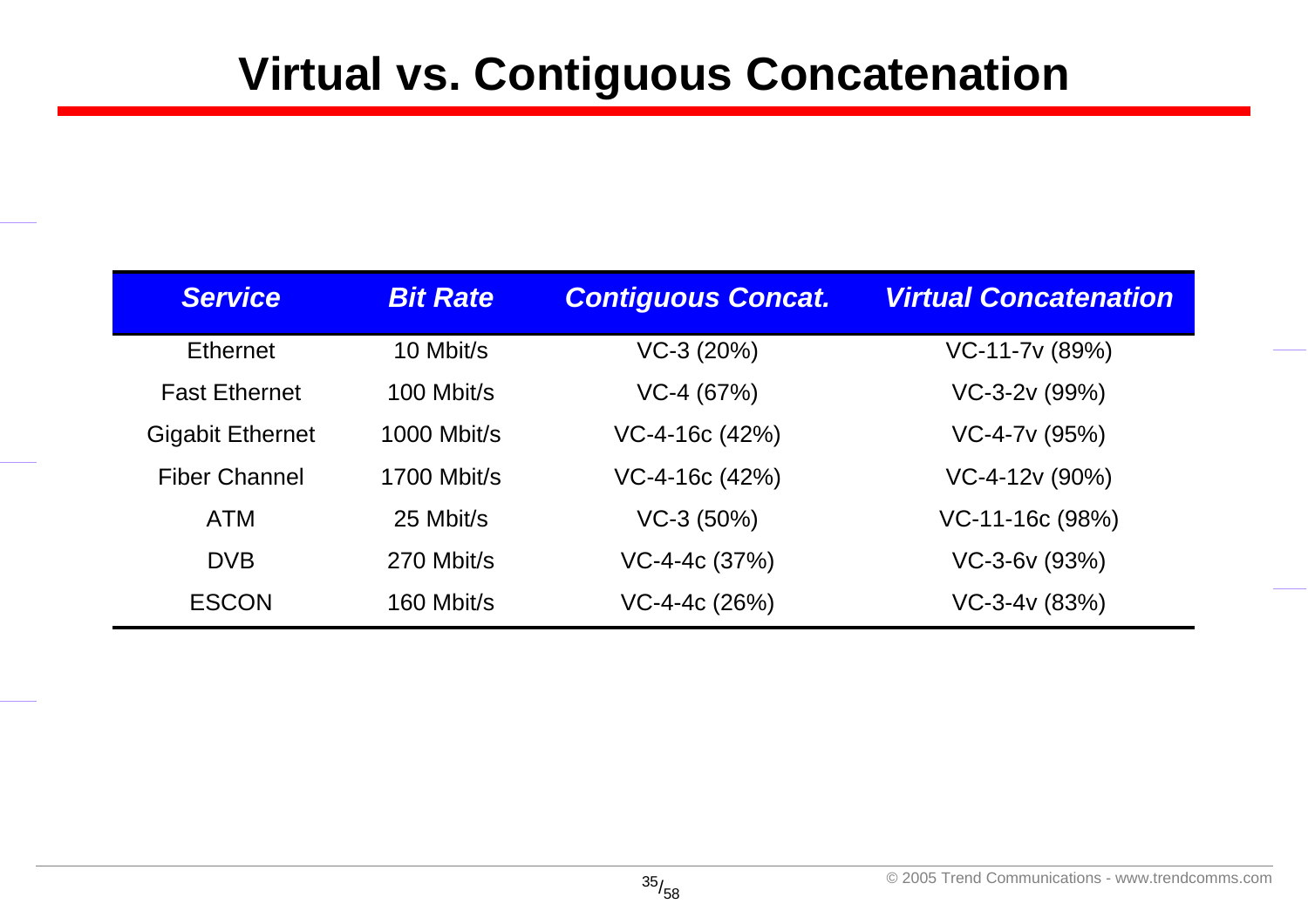## **K4 multiframe (VCAT & LCAS codification)**



- •K4 is part of the LO-PO overhead and is repeated every 500 ms
- •32 bits are sent in a complete multiframe which takes 16ms to repeat. (500 x 32=16 ms)
- •The bit-2 superframe is made up of 32 multiframes and takes 512 ms to repeat.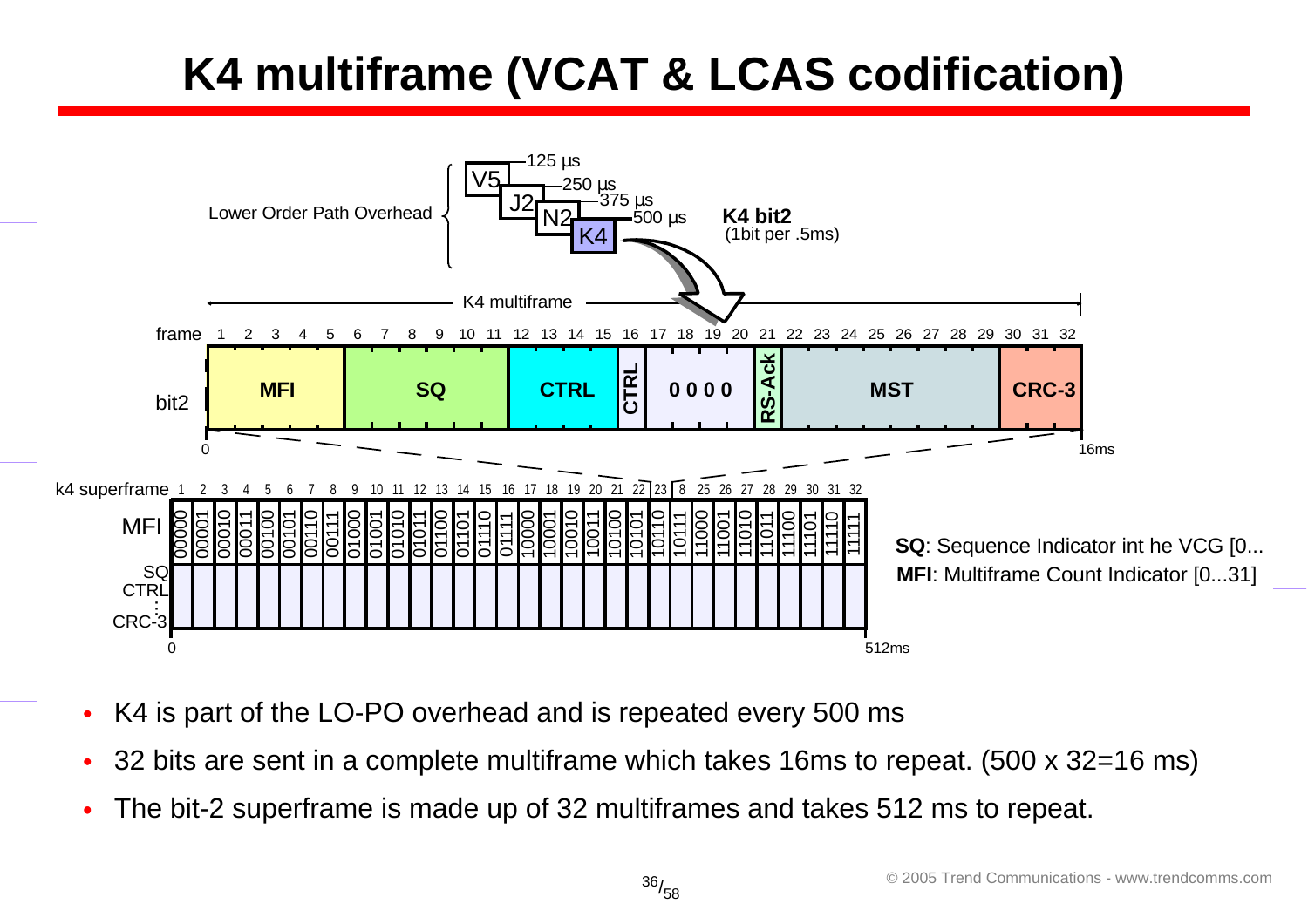## **H4 multiframe (VCAT & LCAS codification)**



- •H4 is part of the HO-PO overhead
- •H4 is repeated every 125 ms
- •16-byte multiframes takes 16 ms
- •A complete multiframe of 4096 bytes takes 512 ms to repeat (125x4096=512 ms)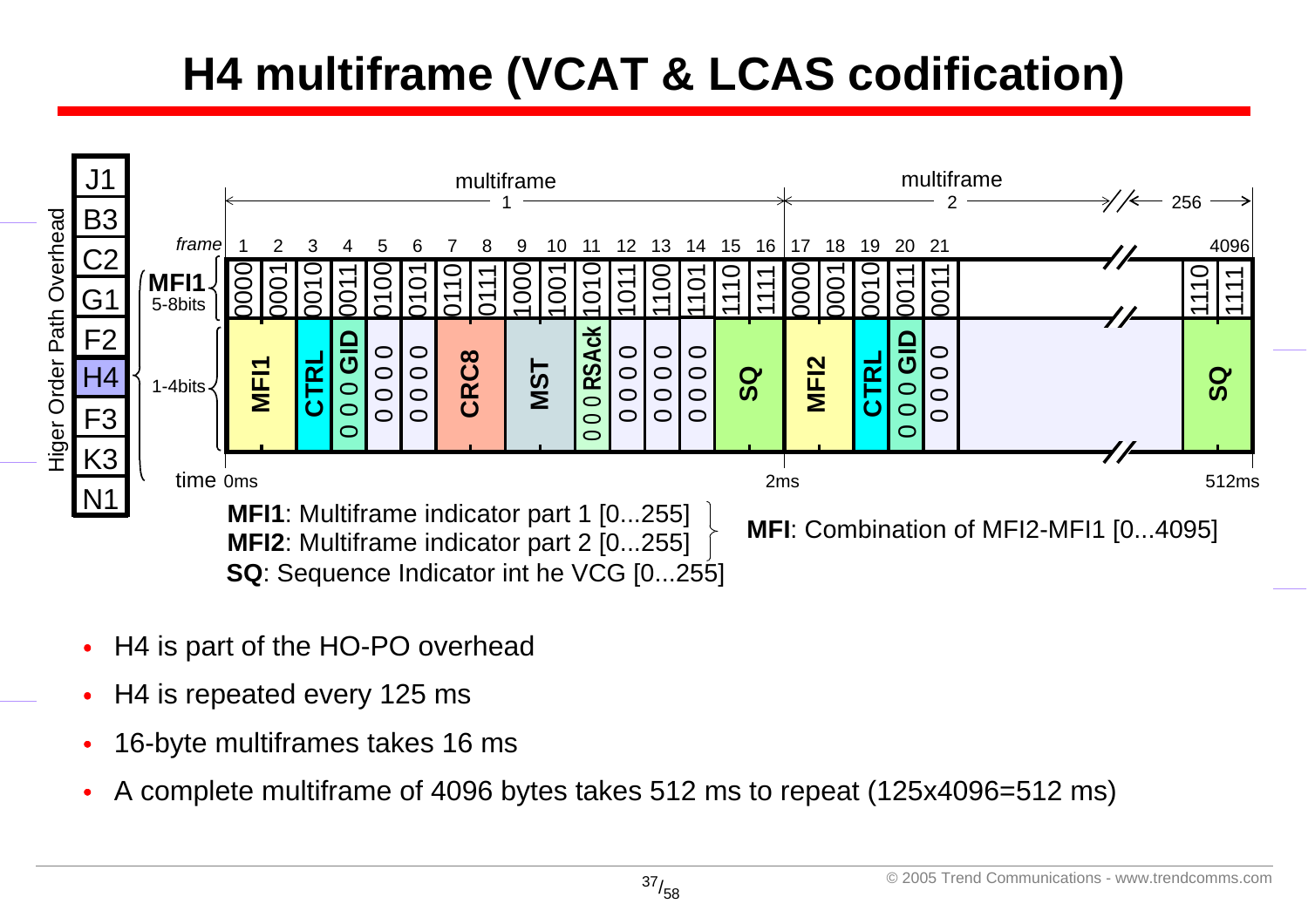## **Ethernet service provided by VCAT/LCAS**



The link between node A and node Z transports Ethernet frames using a Virtual Concatenation Group of three members. Three separate LCAS protocols constantly monitor each peer connection: LCAS-a of node R talks with LCAS-a of node Z, LCAS-b(R) with LCAS-b(Z), ... LCAS-n (R) with LCAS-n (Z)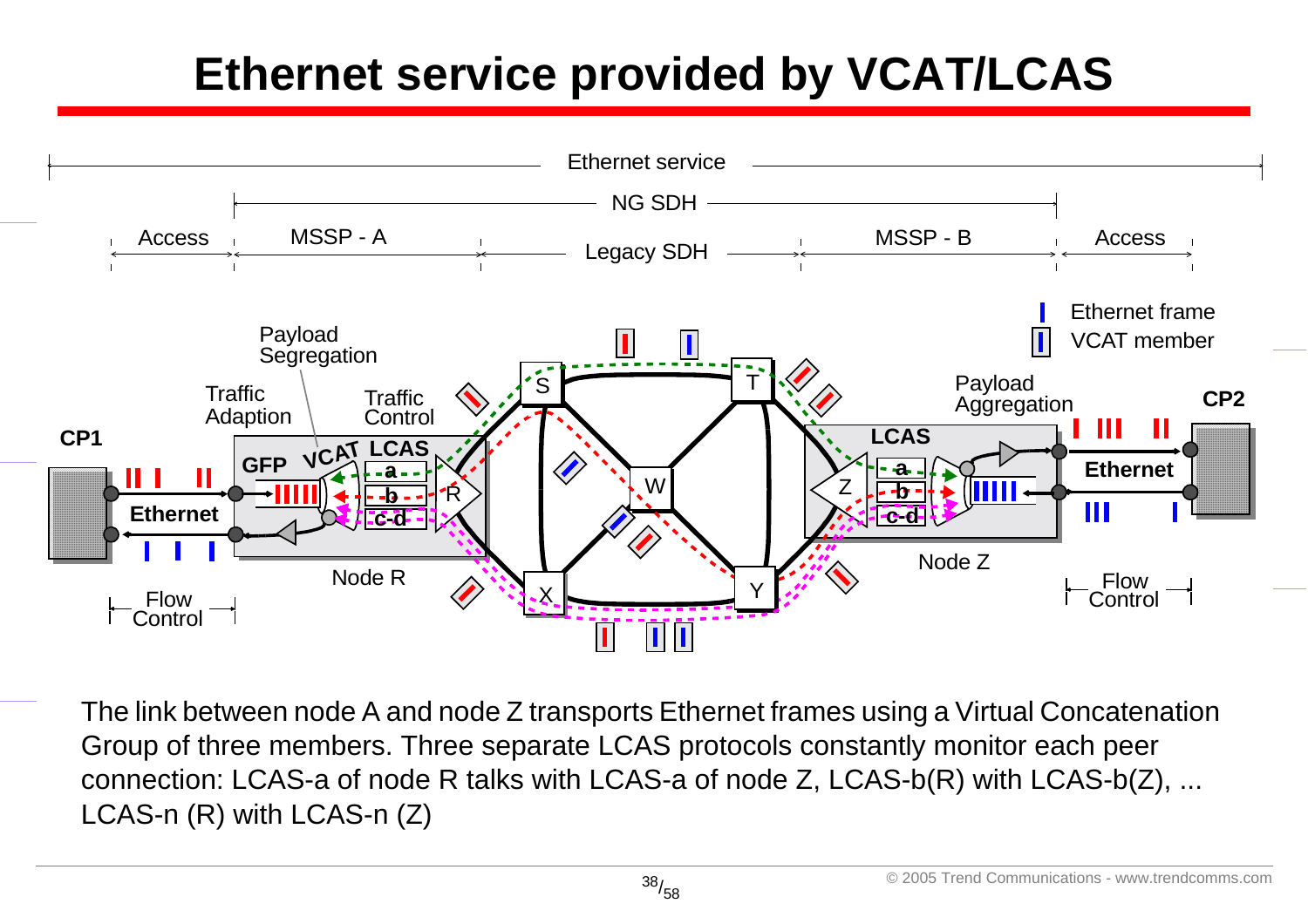## **Link Capacity Adjustment Scheme (LCAS)**

ITU-T as G.7042, designed to manage the bandwidth allocation of a VCAT path. LCAS can add and remove members of a VCG that control a VCAT channel. LCAS cannot adapt the size of the VCAT channel according to the traffic pattern.

Source to Sink messages:

- •*Multi-Frame Indicator* (MFI) keeps the multiframe sequence.
- • *Sequence Indicator* (SQ) indicates member's sequence to reassemble correctly the client signal that was split and sent through several paths.
- •*Control* (CTRL) protocol messages which can be fixed, add, norm, eos, idle, and dnu.
- •*Group Identification* (GID) is a constant value for all members of a VCG.

Sink to Source include:

- •*Member Status* (MST), which indicates to source each member status: fail or OK.
- •*Re-Sequence Acknowledge* (RS-Ack) is an ack of renumbering after a new **eos** member.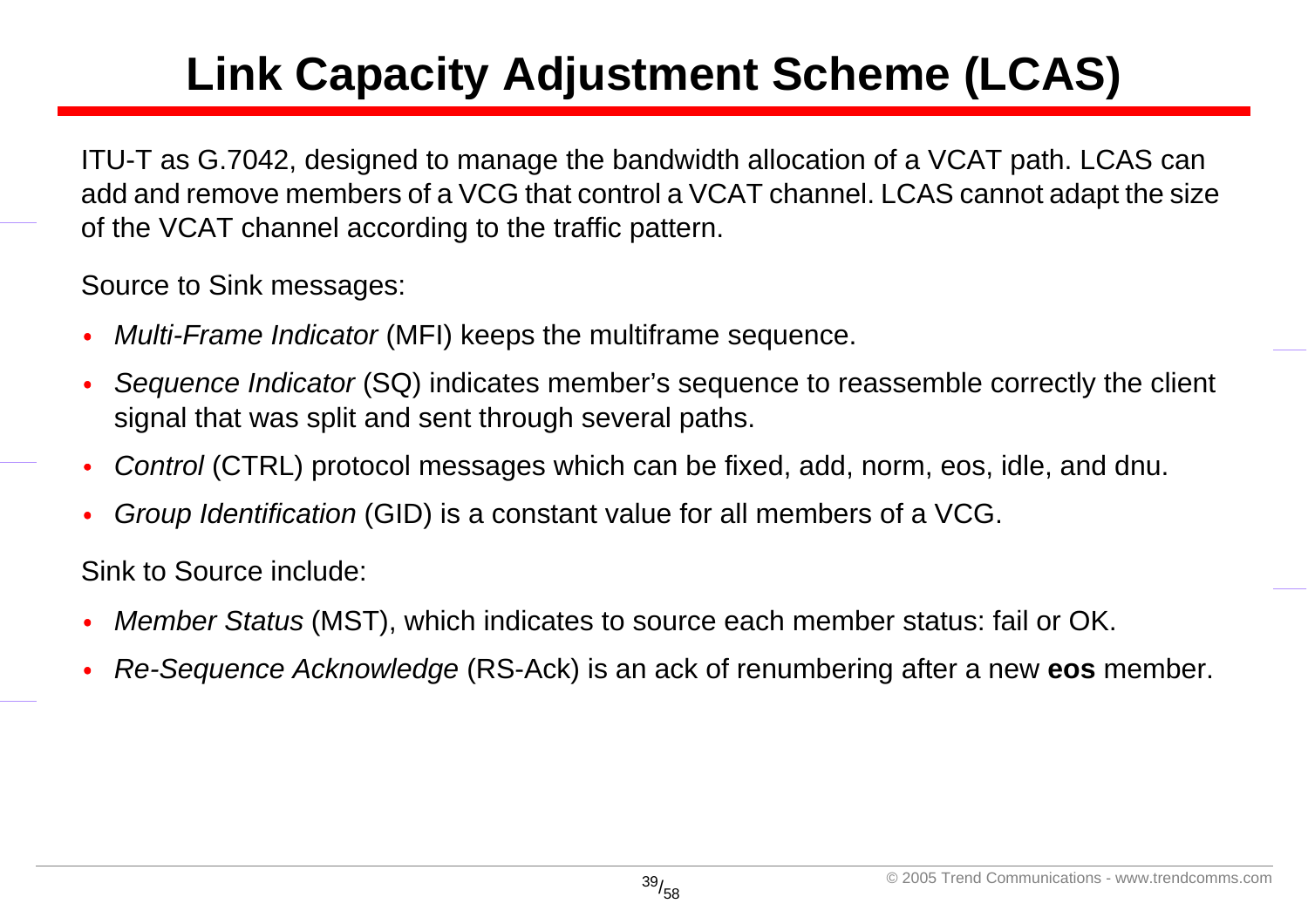#### **LCAS protocol**

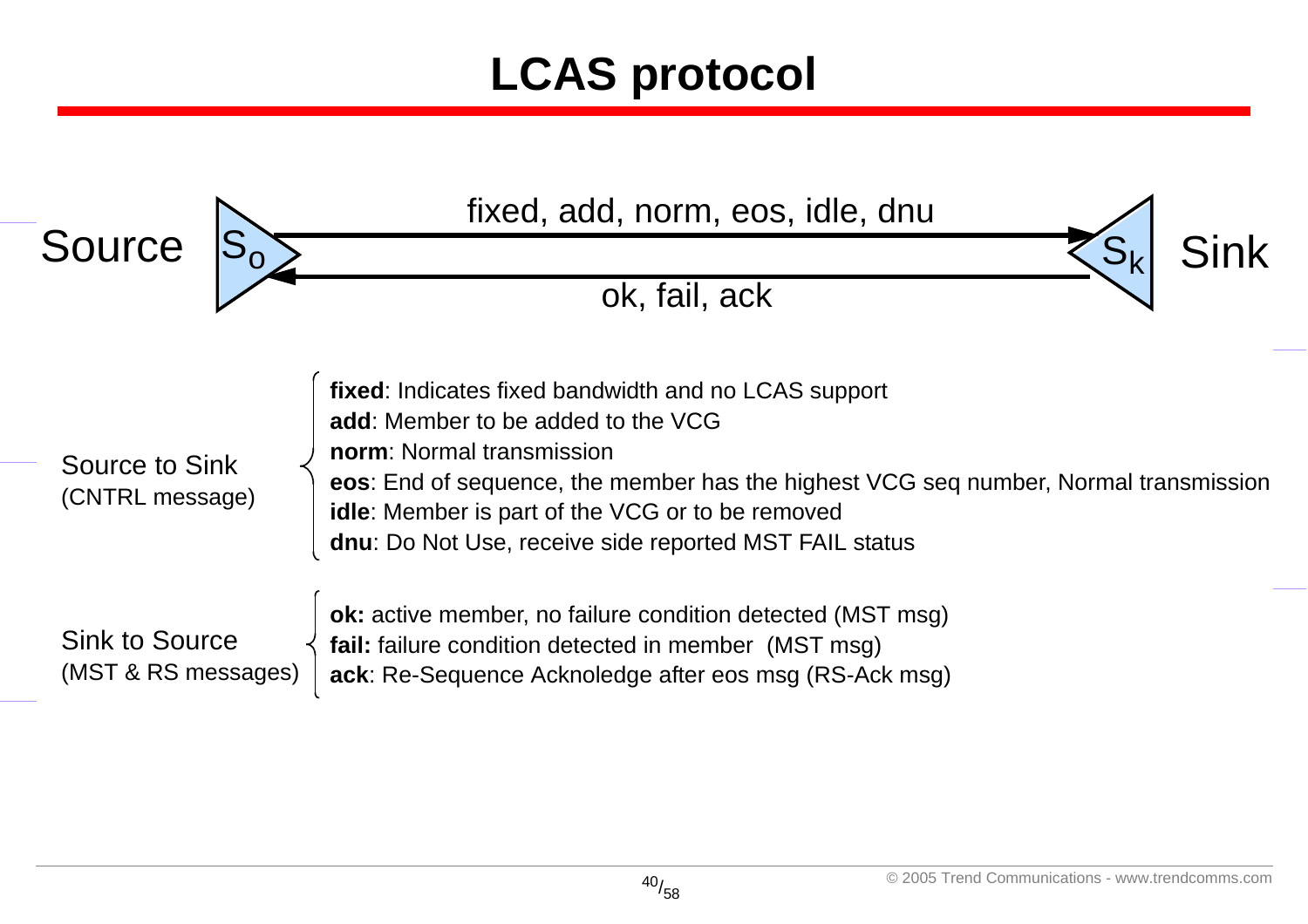#### **Simplified LCAS Source and Sink State Machine**



#### Source States Sink States Sink States Sink States Sink States Sink States Sink States Sink States

**IDLE**: Not provisioned member

**ADD**: In process of being added to the VCG **NORM**: Active and provisioned member, good path **DNU** (Do Not Use): Provisioned but its path has failed **REMOVE**: In process of being removed of the VCG

M<sub>ADD</sub>: add one or more members of the VCG **MREMOVE:** remove one member of the VCG

**IDLE**: Not provisioned member **OK**: Provisioned and active member **FAIL**: Provisioned member, failed path

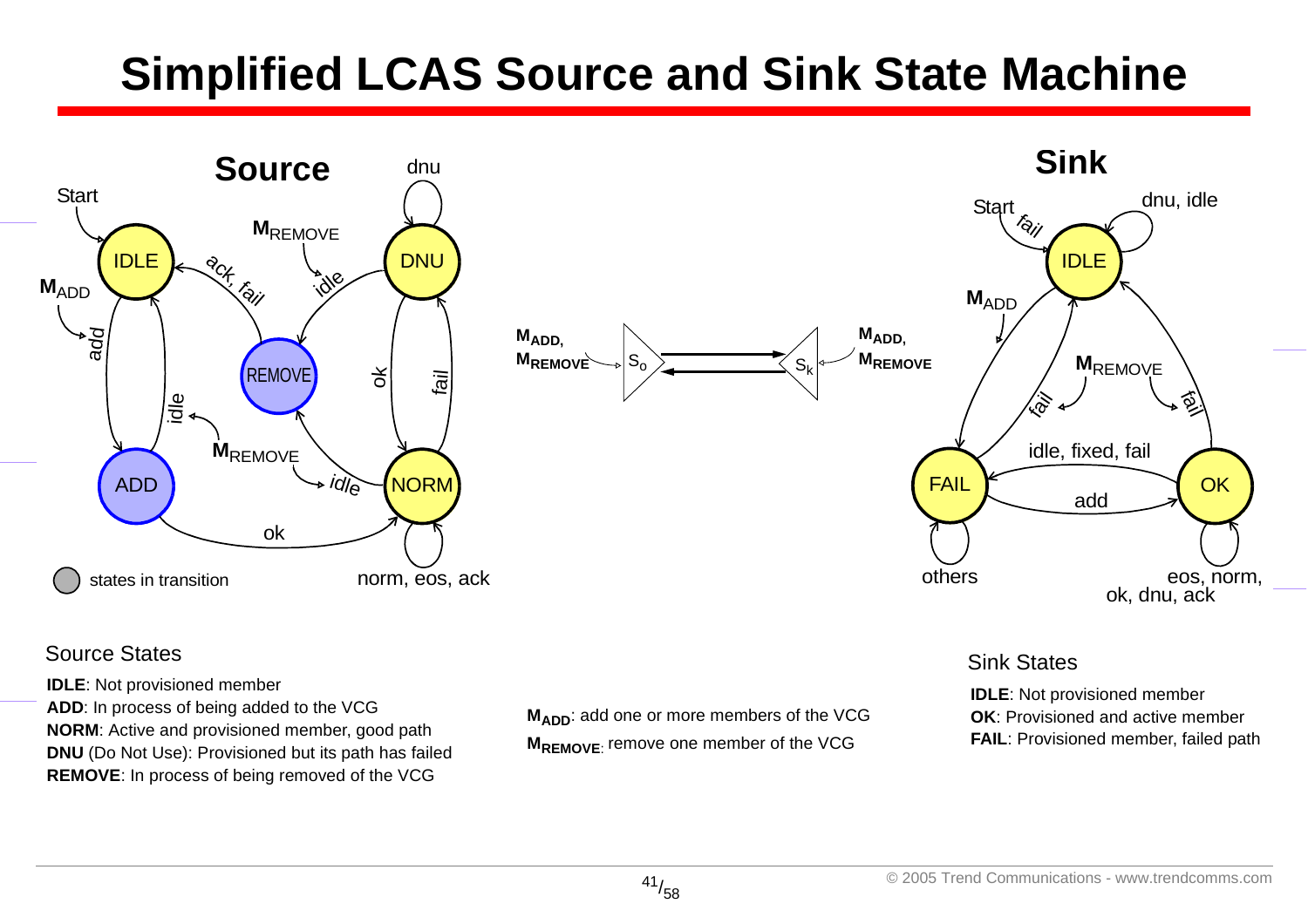#### **VCAT Channel managed with LCAS**



LCAS helps network operators to efficiently control NG SDH connections established at VCAT sites. The use of LCAS is not compulsory, but improves VCAT management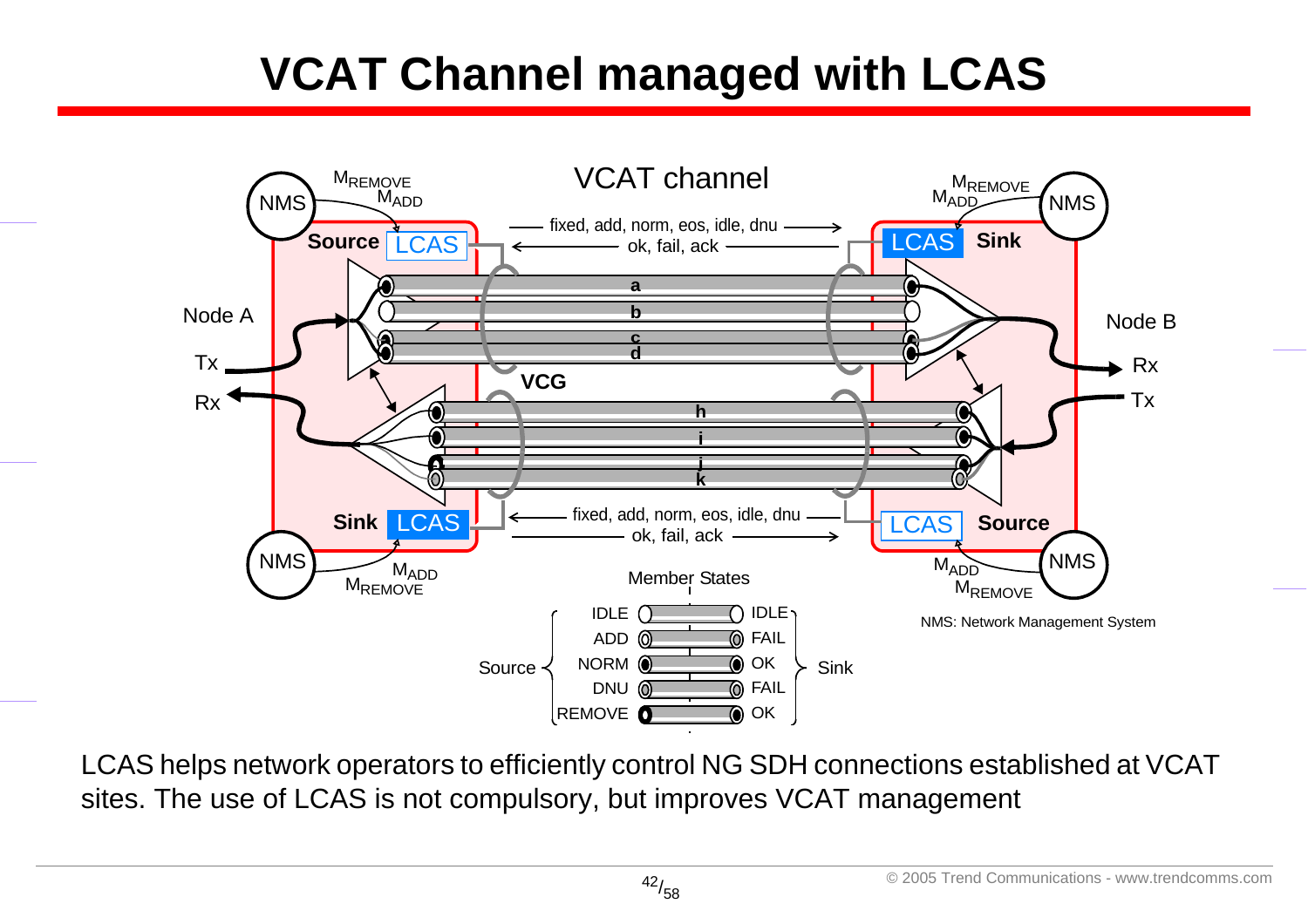#### **LCAS protocol: MADD and Path error**

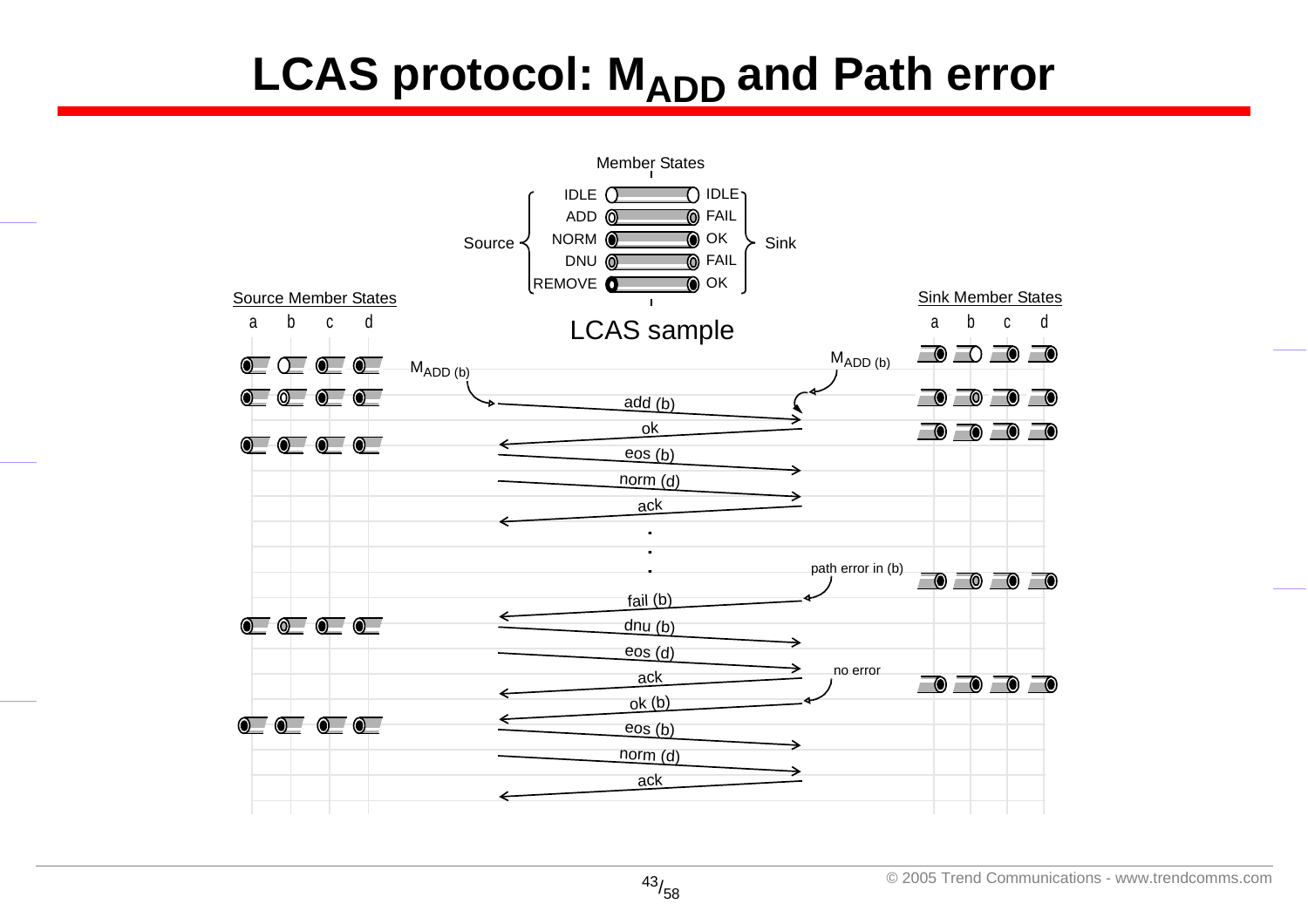# **LCAS protocol: MREMOVE**



LCAS is a two-way handshake protocol resident in H4 and K4 and executed permanently between source and sink as many times as VCAT members.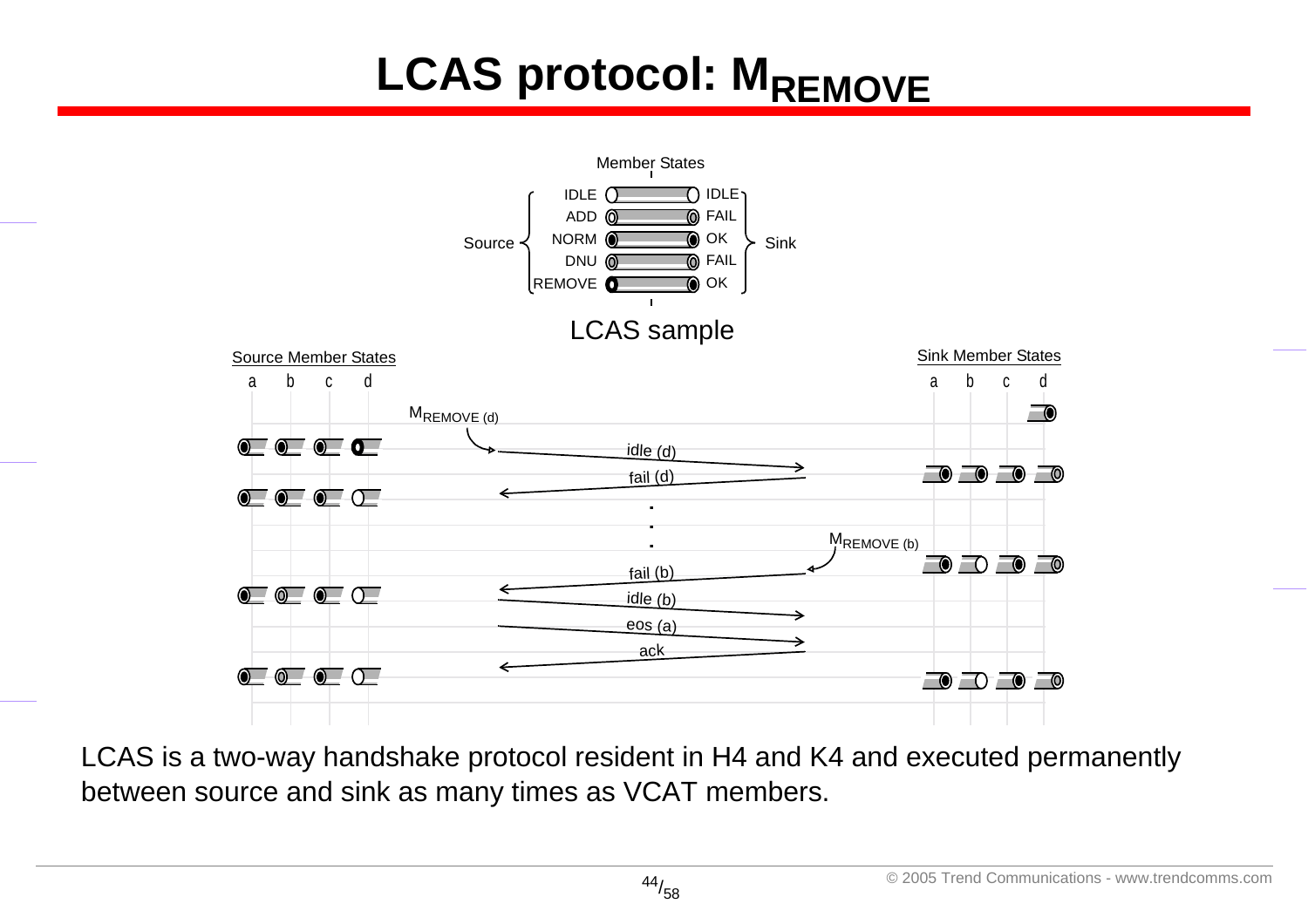#### **Sink messages are fault tolerant**



Sink to Source messages (MST, RS-Ack) are redundant while Source to Sink are specific to each member. This means that Sink messages are repeated as many times as members in the group. It also means that the origin of sink messages is irrelevant, because all the members are sending the same information in a multiframe.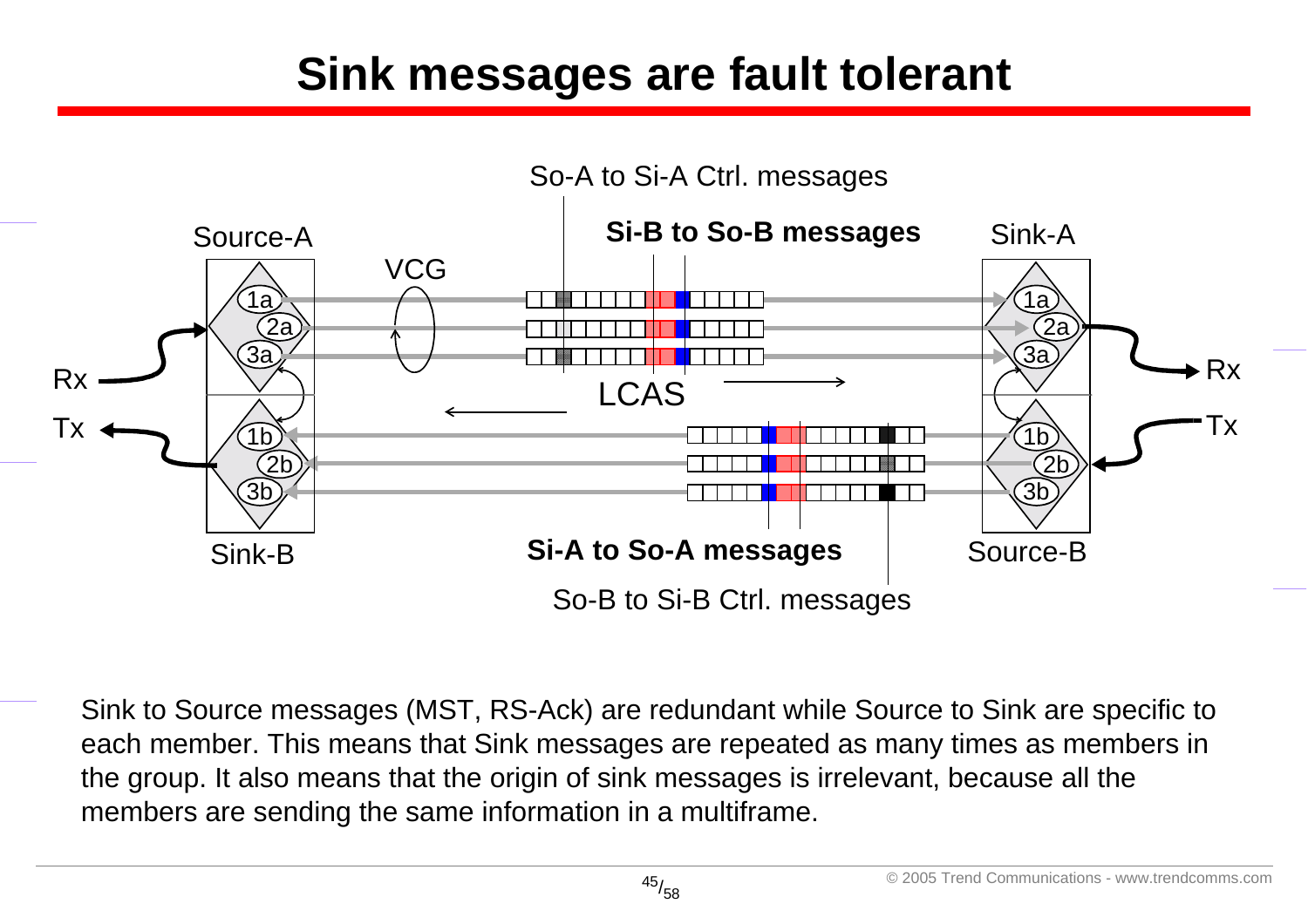#### **H4 multiframe sequence**

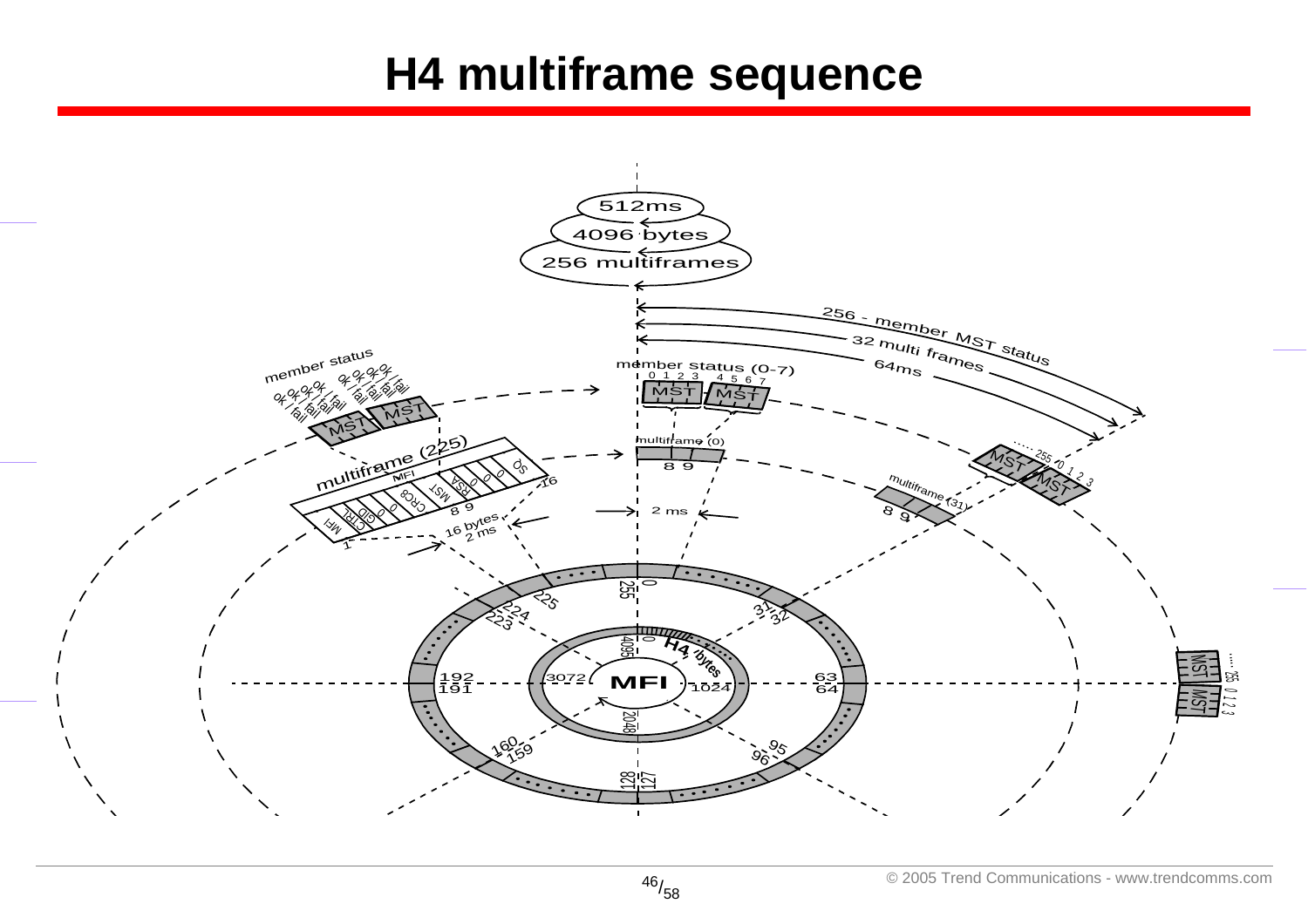### **LCAS applications**



- • **VCAT bandwidth allocation**, LCAS enables the resizing of the VCAT pipe in use when it receives an order from the NMS to increase or decrease the size.
- • **Network Resilience**, In the case of a partial failure of one path, LCAS reconfigures the connection using the members still up and able to continue carrying traffic.
- • **Asymmetric Configurations**, LCAS is a unidirectional protocol allowing the provision of asymmetric bandwidth between two MSSP nodes to configure asymmetric links
- • **Cross-Domain Operation**, because LCAS resides only at edge nodes it is not necessary to coordinate more than one configuration centre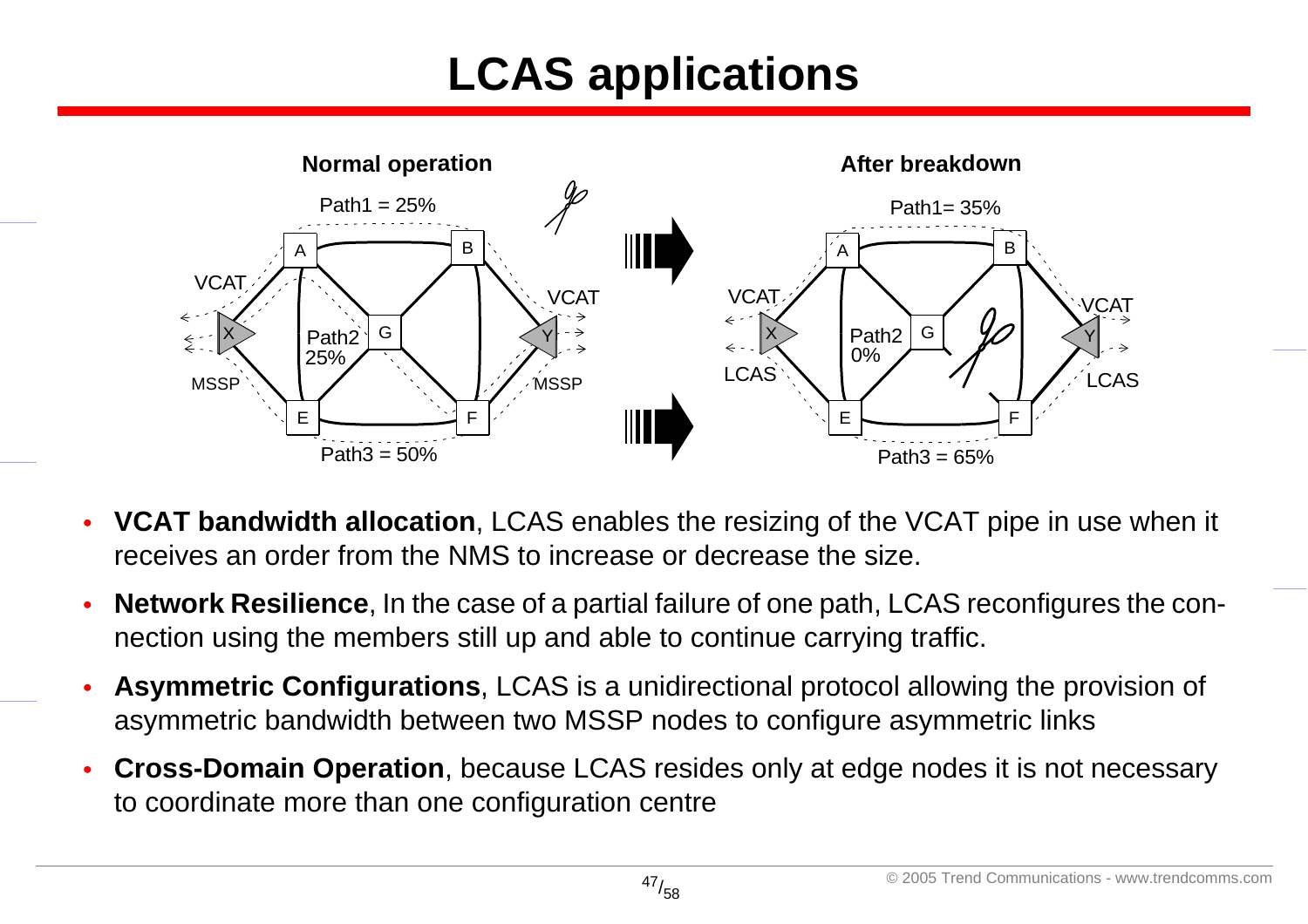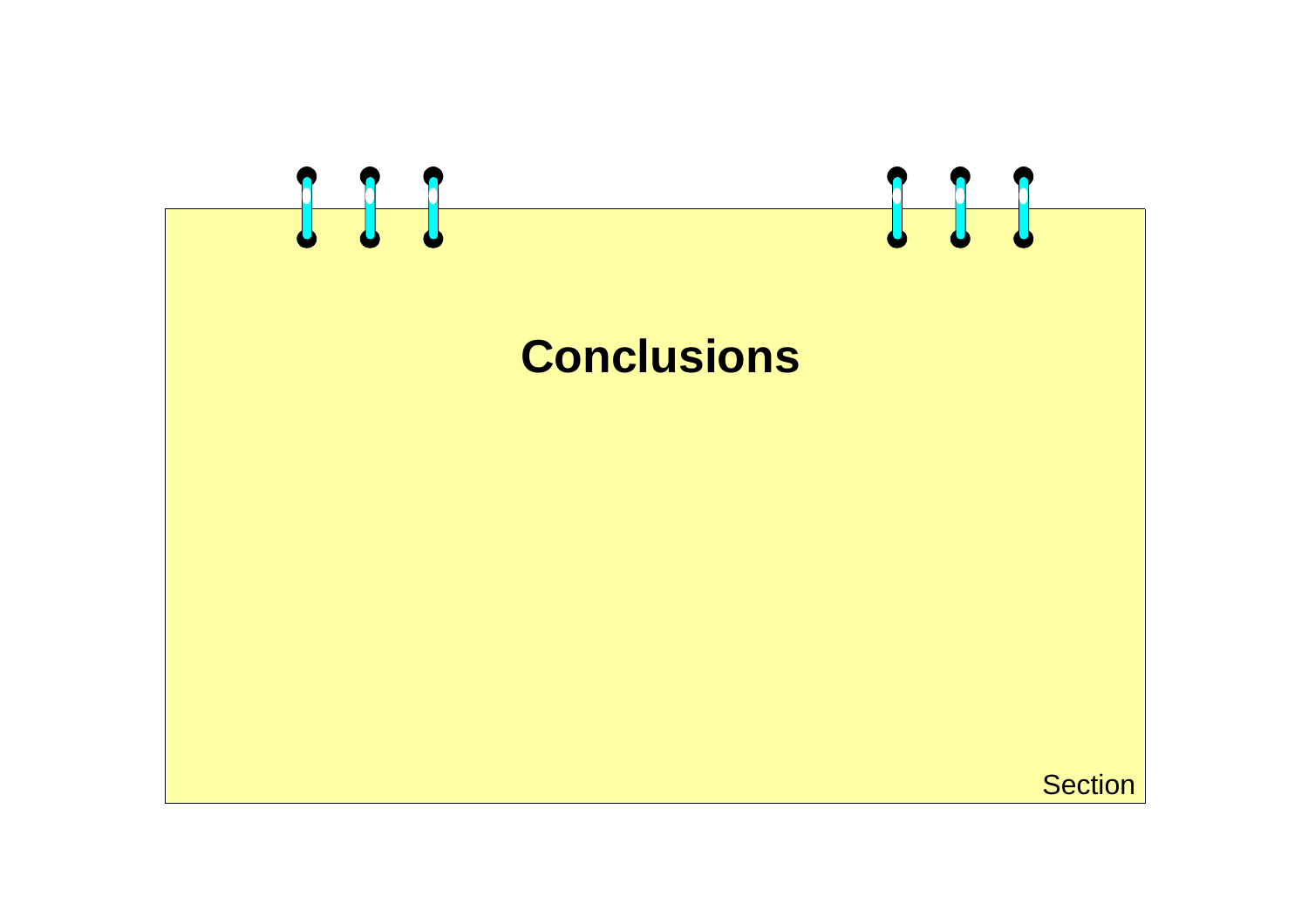#### **SDH is future proof**



- •SDH cannot be considered anymore as a "legacy technology"
- •The evolution to Next Generation SDH is the future
- •Future proof at least for the next 10 years
- •NG SDH can deliver packet and TDM services
- • Carriers are already migration from static, circuit-oriented SDH to multiservice packet-friendly NG SDH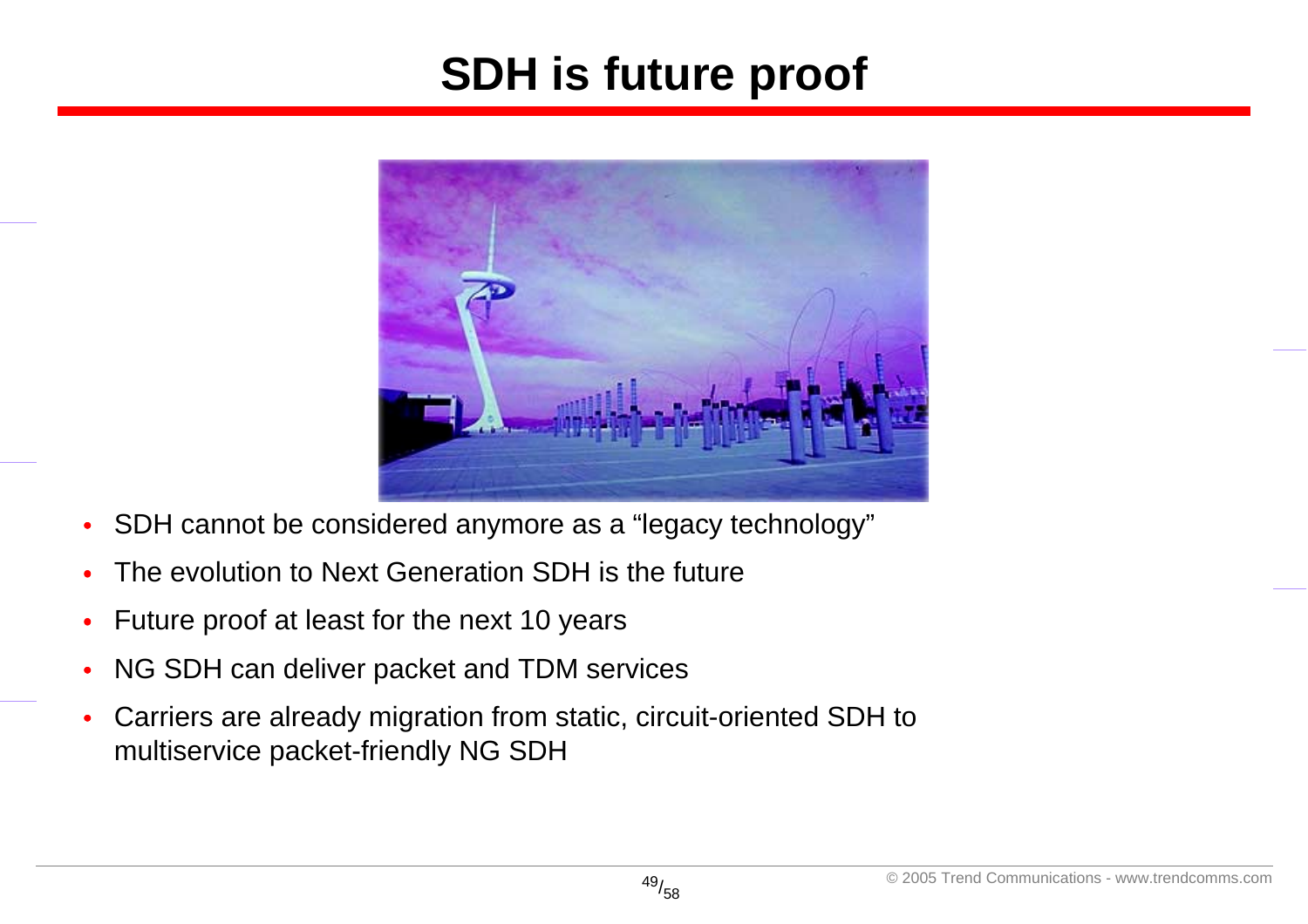#### **Migration to Next Generation**



It is only necessary to migrate the edges to get a full Next Generation SDH network

IT IS TODAY'S BEST COMBINATION FOR DATA AND CIRCUIT TRANSPORT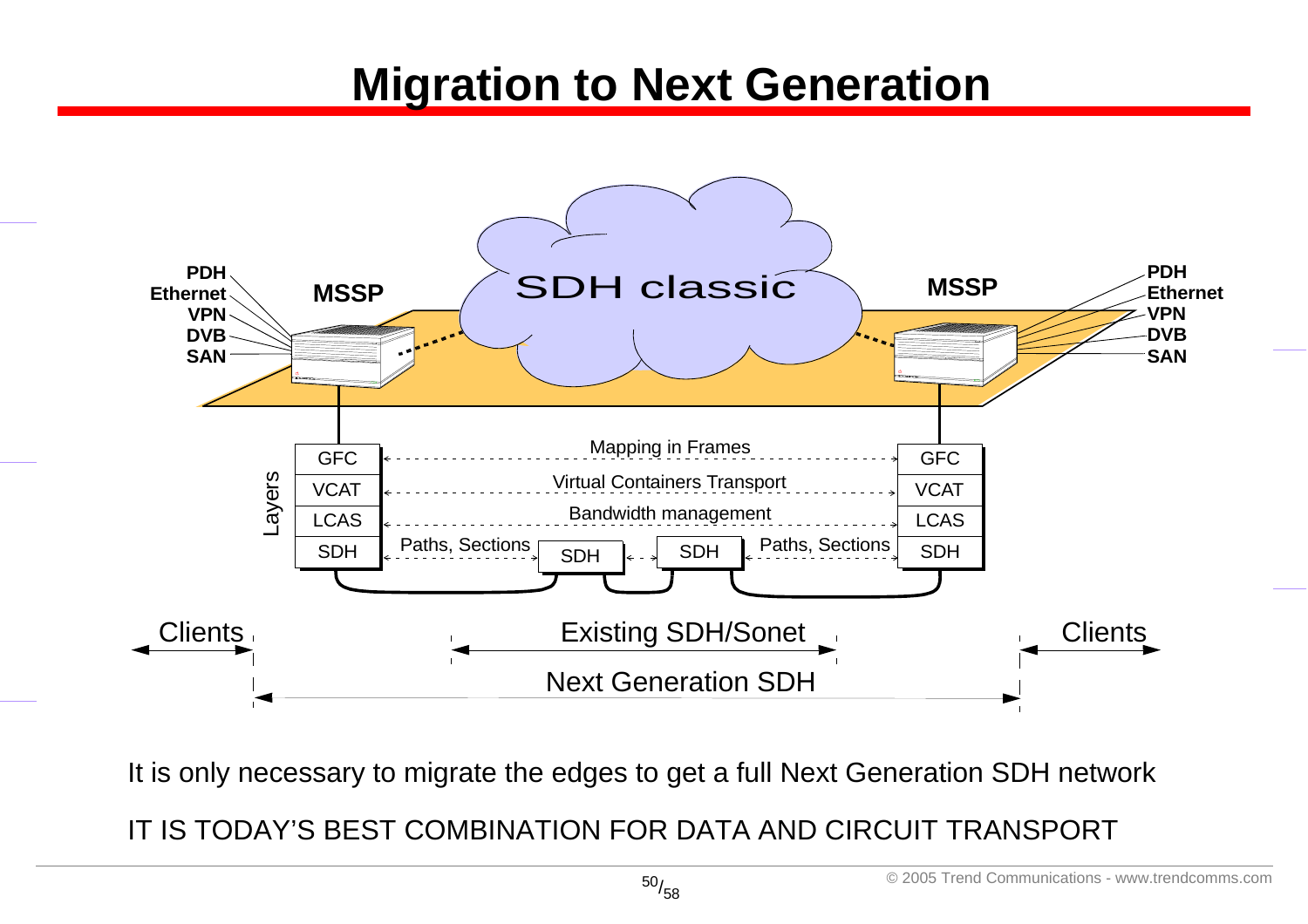#### **NG SDH means unification and standardisation**



Next Generation SDH unifies and standardises transport infrastructure for any type of client network packet or circuit oriented network such as Ethernet, PDH, Frame Relay, UMTS, SAN...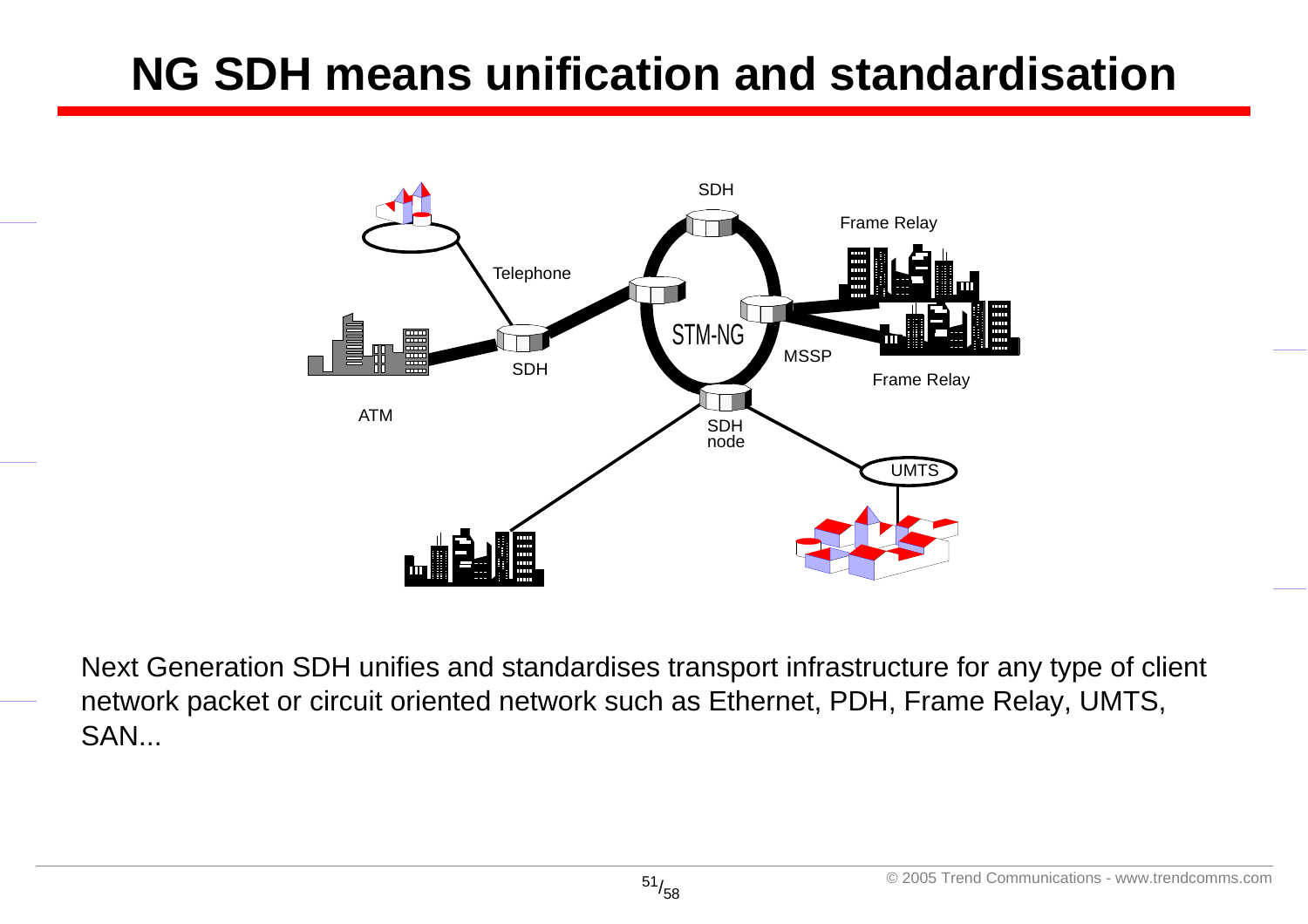#### **Old and New services as well**



- •NG SDH helps to provide the right SLA to Ethernet services
- •Transport for high definition audio and video
- •High speed data for Internet or other networks
- •Fast bandwidth management to satisfy requirements
- •Integration under the same architecture circuit and packet networks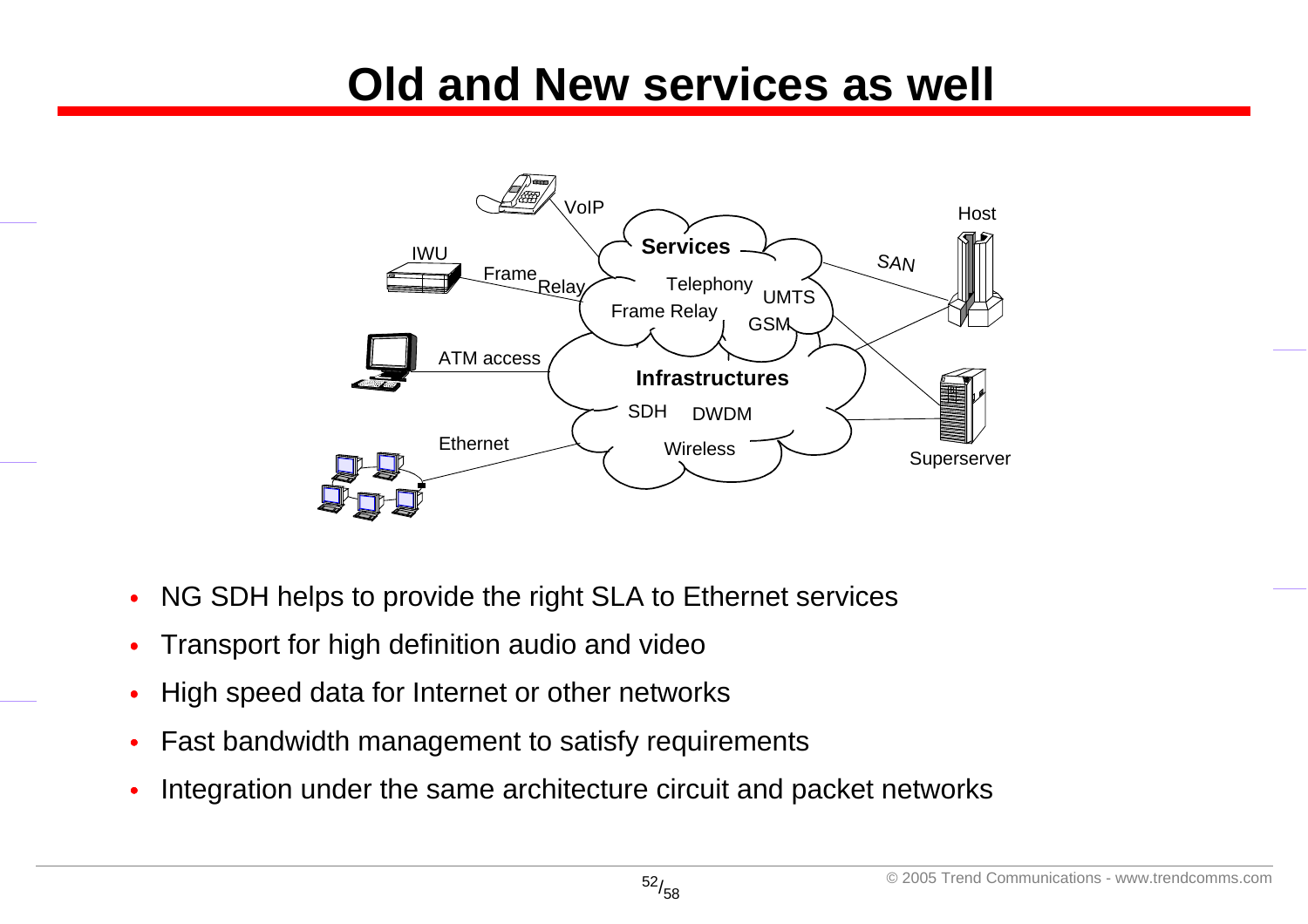#### **Cost effective**



- •Universal standard: multivendor
- •Unifies infrastructures under a central architecture avoiding a new overlap network
- •Reduces the number of network elements needed to provide advanced services
- •New technologies are making NG SDH more competitive and cheaper
- •With just a few network elements is possible to configure a network
- •Simplifies the management because of centralised configurations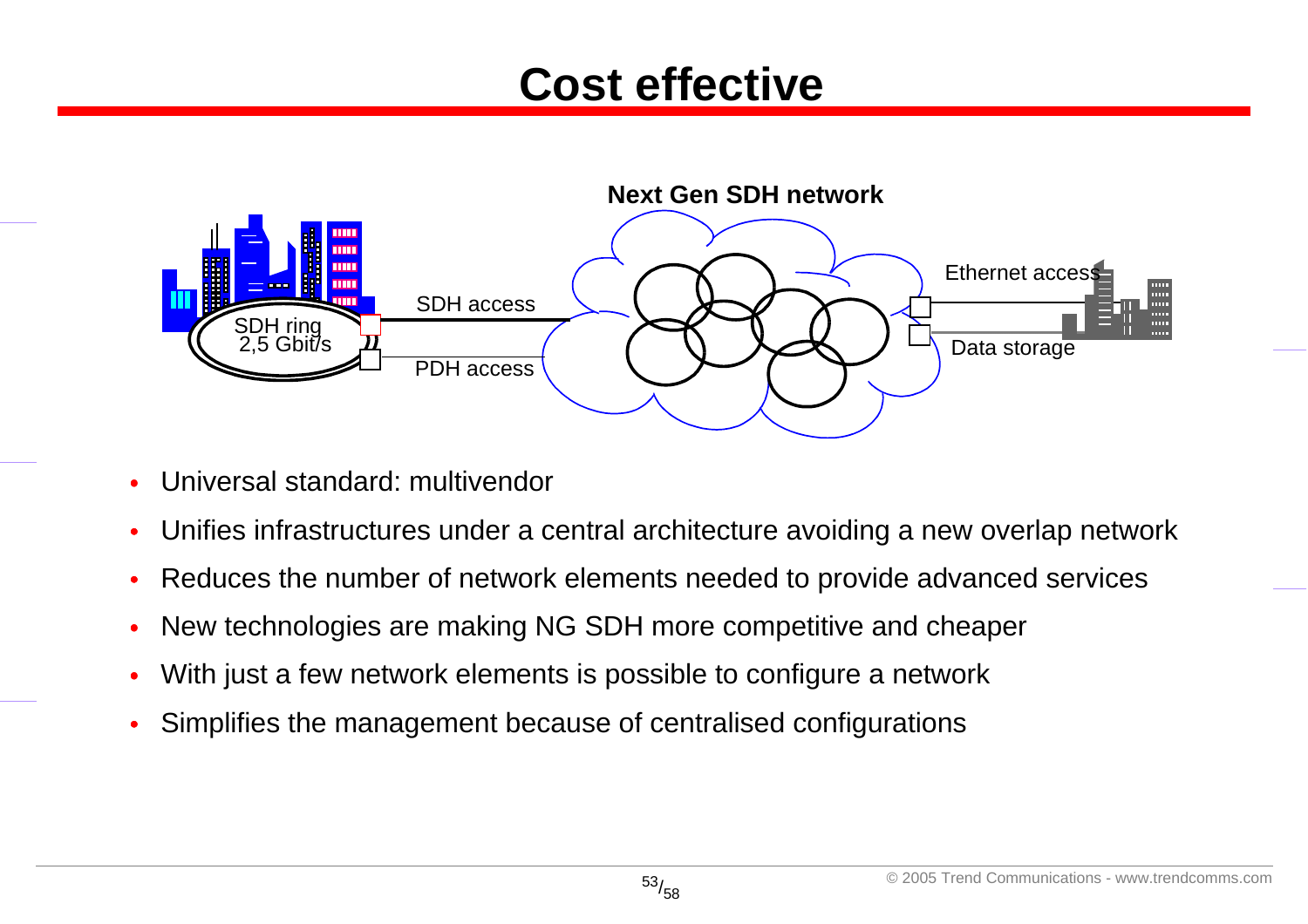#### **Telecom basis in the next 10 years?**

#### **Breadband Newcrits**

**Broadband Newcrks** 

- •"*SDH will be the dominant technology in the next 10 years*" Pioneers Optical Edge Networks Boston (MA) June 2000
- •"*SDH is being used in wireless, we think there is a market at least for the next 10 years*" Eli Lotan Global Telephony March 01
- •"*Ethernet demand lights up but SDH will remain at the core network*" Ken Weiland Telecommunications International April 03
- • *"Ethernet and Optic networks have to match SDH resilience and management to challenge SDH at the metro and core network*" JM Caballero Mundo Electr. April 04
- •"*Installed base is huge to simply walk away from*" S. Clavena Heaving Reading Nov. 03
- •"*Ethernet, of course, but over SDH*" Network Planning and Operations US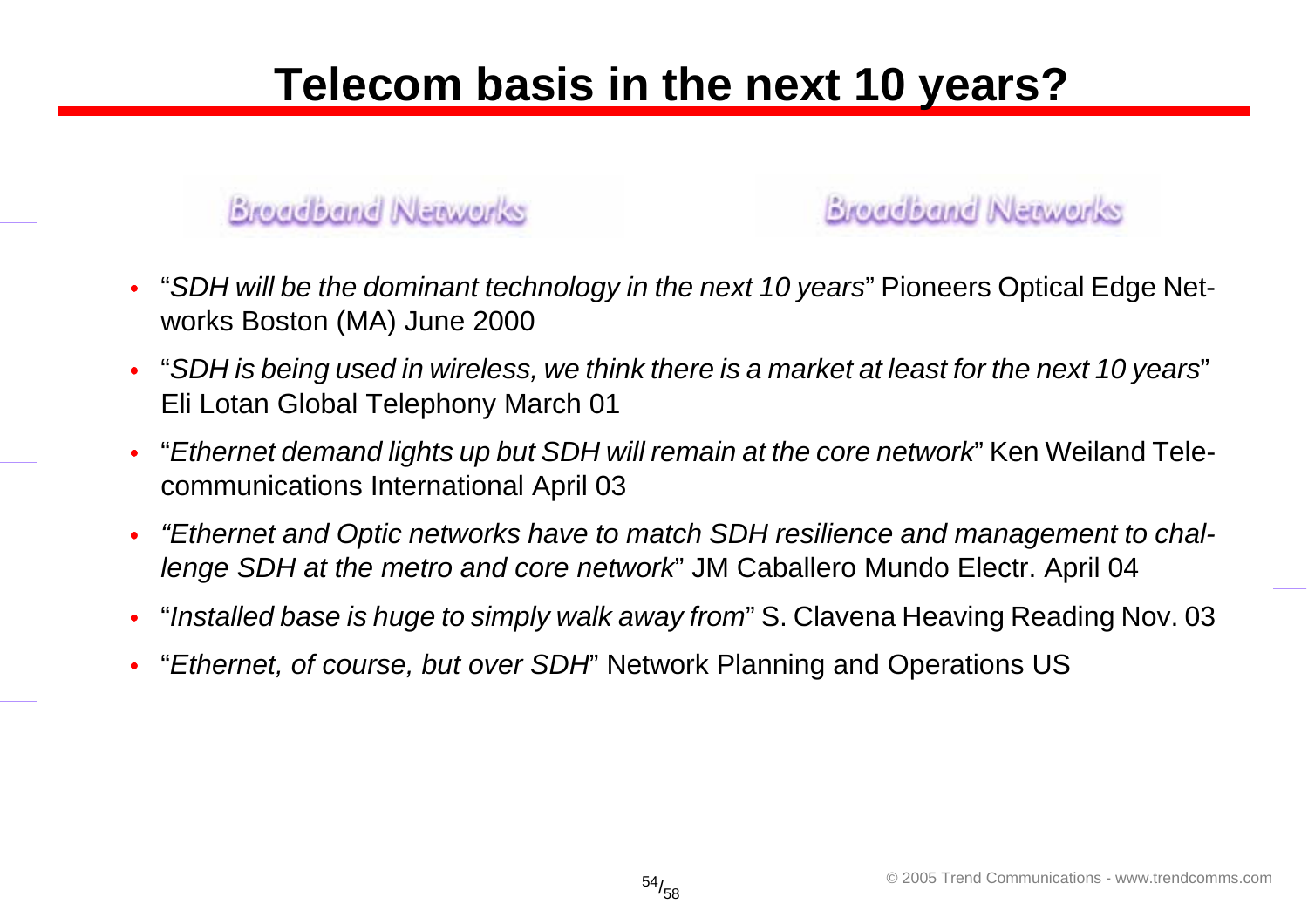#### **Ethernet challenge or SDH complement?**



- • Just a few carriers and operators around the world are setting up Core Networks removing SDH and relying only on Ethernet and/or DWDM
- • It has always been difficult to justify in economic, technical and management terms a completely new separate network. And that is still the case.
- •Ethernet reduces leased access costs while NG SDH enhances QoS
- •Native Ethernet services, and best effort technologies in general, do not scale well
- •SDH resilience is critical to deliver 24/365 Ethernet services
- •Ethernet is by nature a best effort technology, carrier-class is already under way
- •Ethernet does not match today the OEM functions provided by SDH
- •A pure packet network, i.e. Ethernet + MPLS, has to emulate circuits: *it's a risky solution!*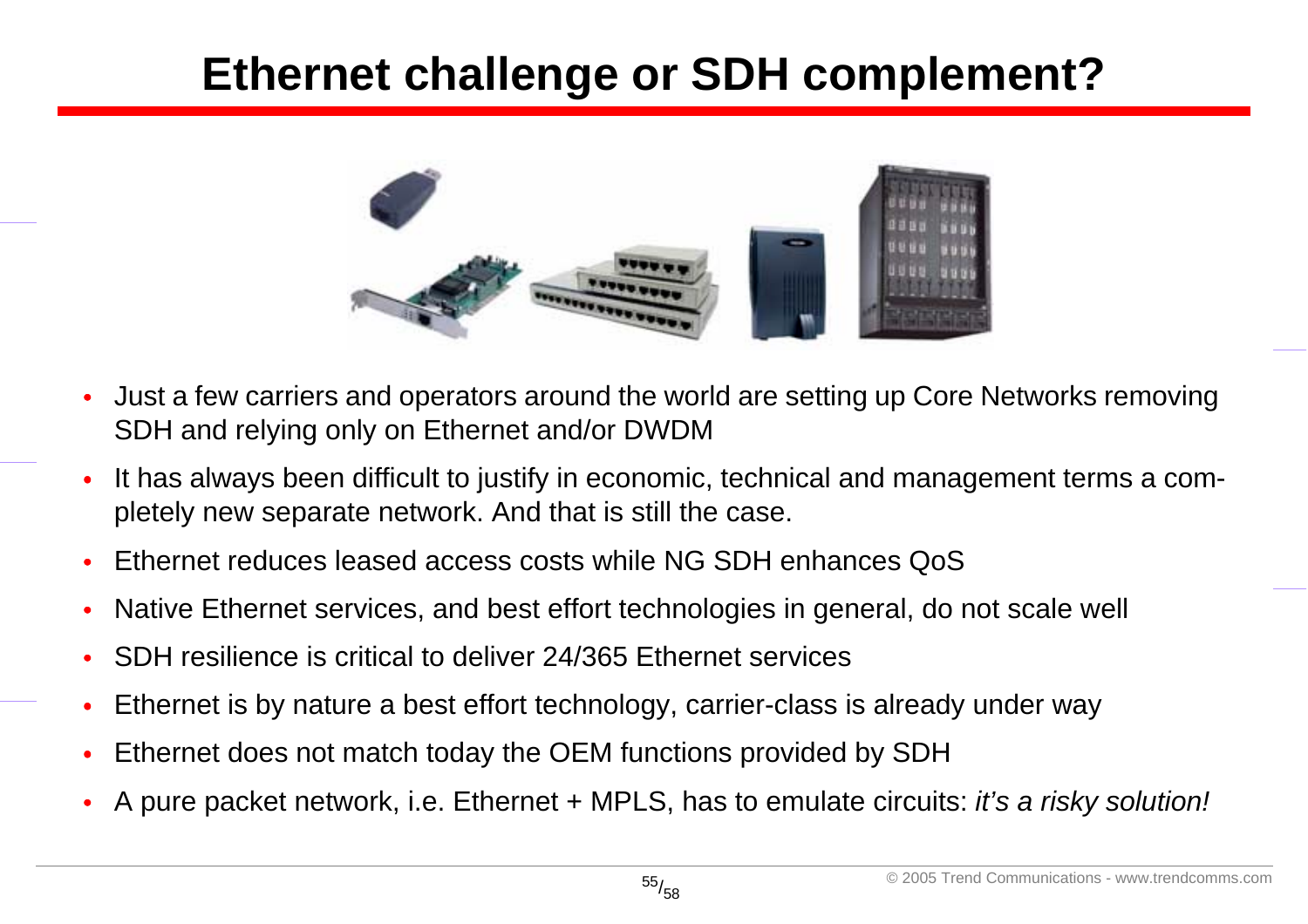#### **All-optical challenge or SDH complement?**



- •DWDM alone does not have the diversity or management functions of NG SDH
- •The new MSTP nodes combines reconfigurable OADM with NG SDH features
- •Provides new interfaces (packet + circuit oriented) while offering wider managing services
- •Automate wavelength provisioning and lower wavelength delivery costs
- •Ability to reduce network elements in the circuit path

Conclusion: Optical layer integration is a must for NG SDH using MSPP that will provide higher flexibility and Lower Capital Expense (Capex) operational expense (Opex)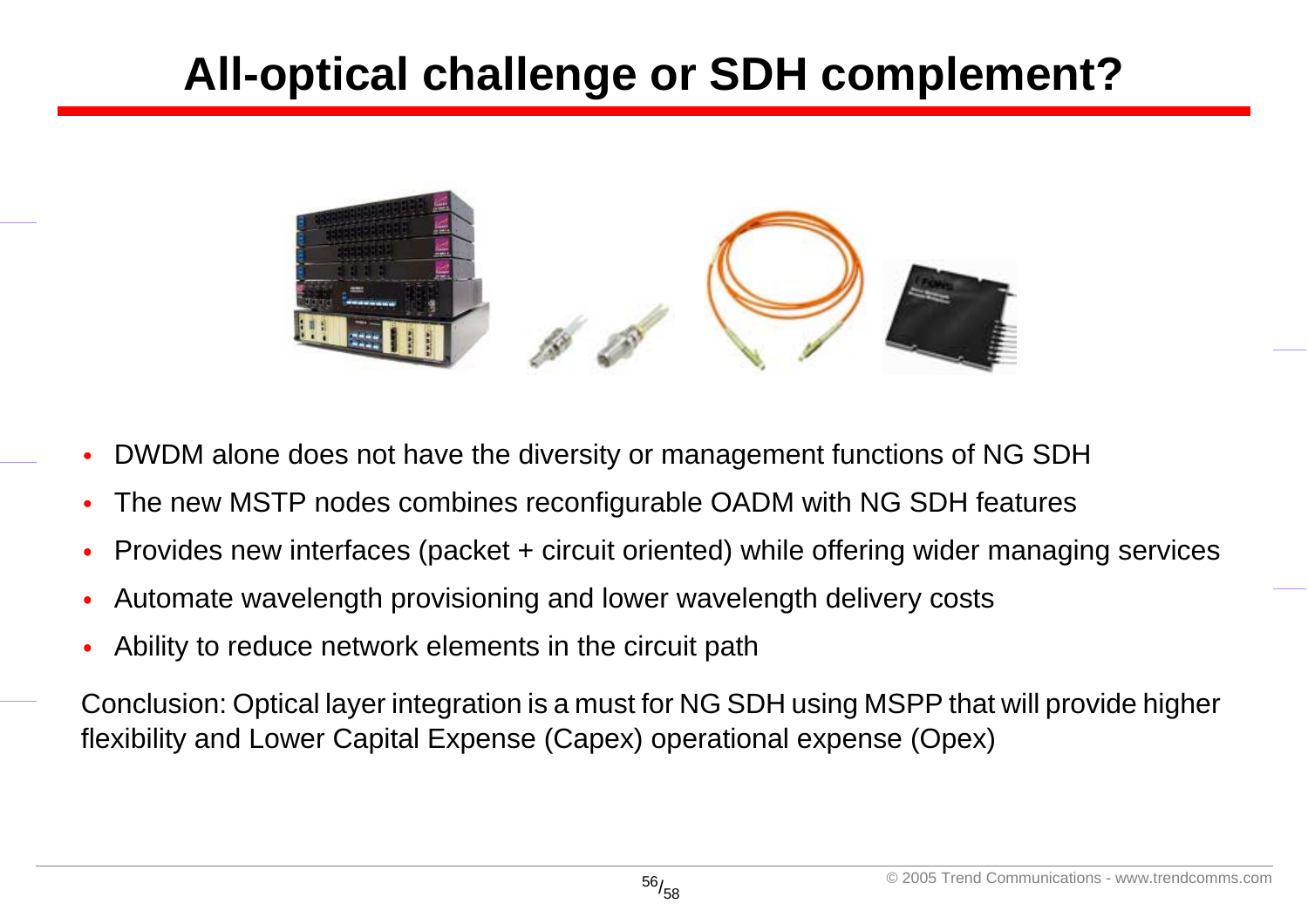#### **New data services**